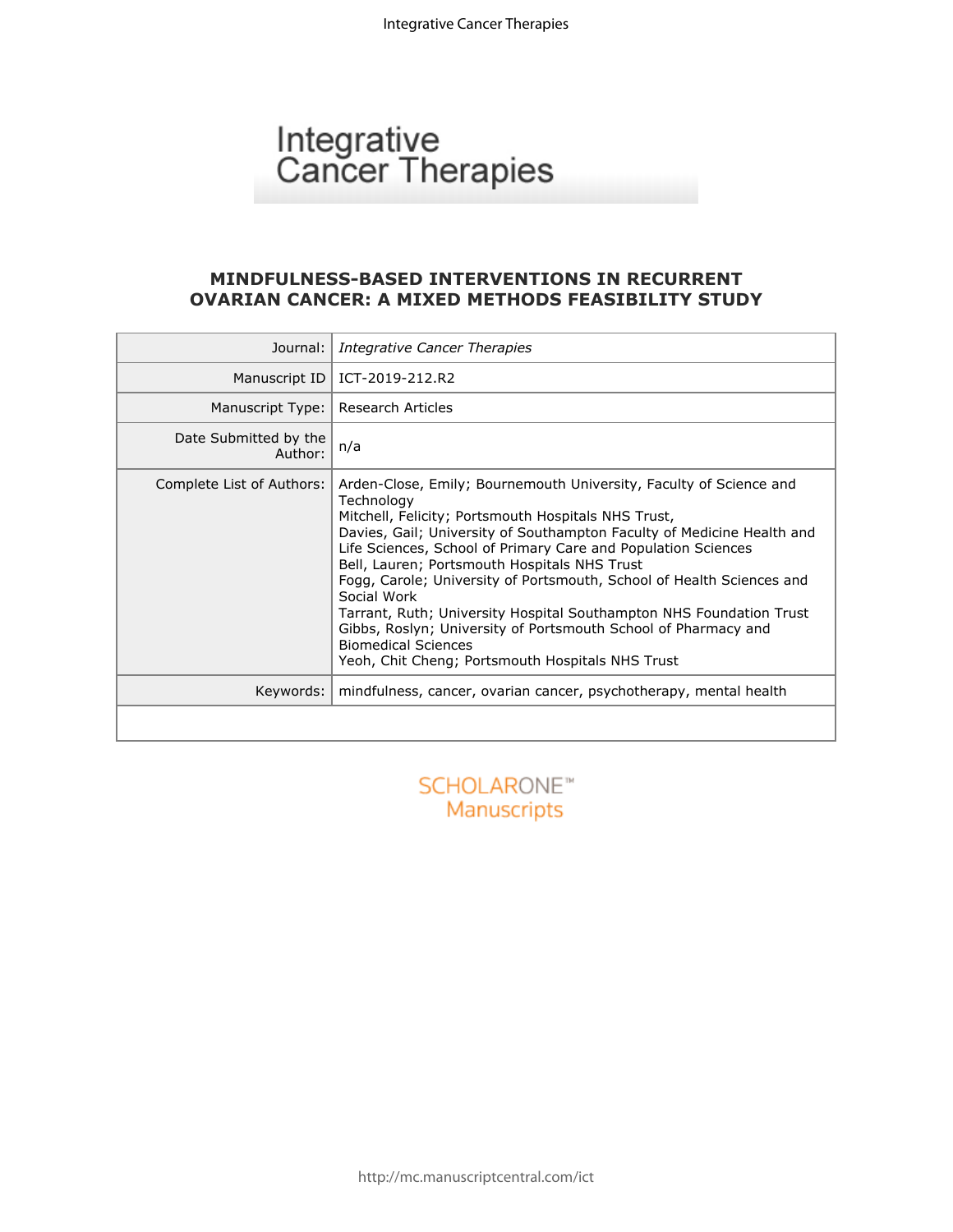$\mathbf{1}$  $\overline{2}$  $\overline{4}$  $\overline{7}$ 

# **MINDFULNESS-BASED INTERVENTIONS IN RECURRENT OVARIAN CANCER: A MIXED METHODS FEASIBILITY STUDY**

#### **ABSTRACT**

n proposed to manage or treat the associan<br>echniques such as mindfulness may be ablope with stressful life events such as cance<br>arm mixed methods study primarily aime<br>indfulness-based intervention in managin<br>ancer. Twenty-A recurrence of cancer is a traumatic and stressful experience, and a number of approaches have been proposed to manage or treat the associated psychological distress. Meditative techniques such as mindfulness may be able to improve an individual's ability to cope with stressful life events such as cancer diagnosis or treatment. This single arm mixed methods study primarily aimed to determine the feasibility of using a mindfulness-based intervention in managing psychosocial distress in recurrent ovarian cancer. Twenty-eight participants took part in a mindfulnessbased programme, involving six group sessions lasting 1.5 hours each delivered at weekly intervals. The study found that the mindfulness-based intervention was acceptable to women with recurrent ovarian cancer and feasible to deliver within a standard cancer care pathway in a UK hospital setting. The results suggested a positive impact on symptoms of depression and anxiety, but further study is needed to explore the effectiveness of the intervention.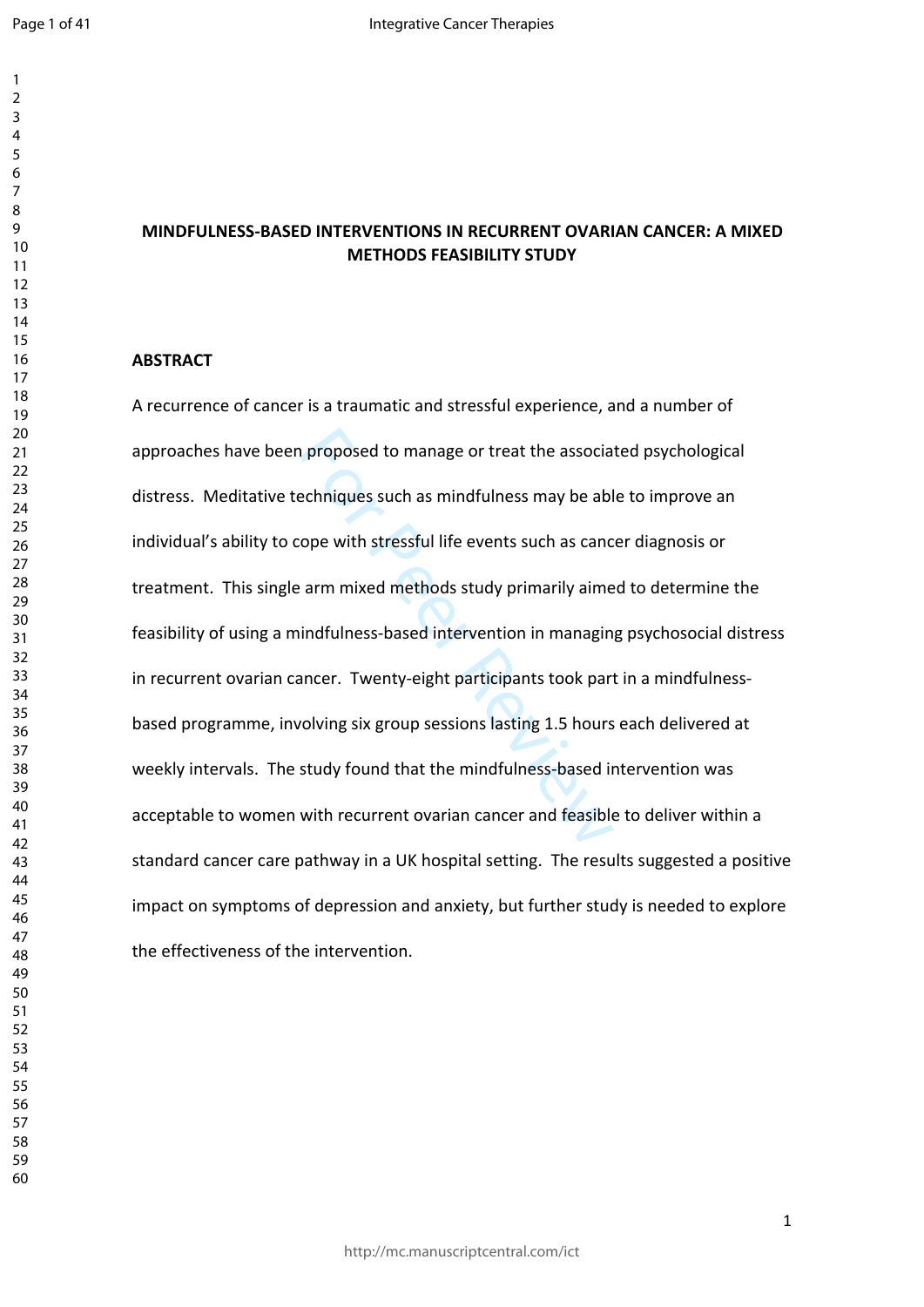#### **INTRODUCTION**

s and difficulties in early detection, over 6<br>at an advanced stage<sup>3</sup>), and in most cases<br>yond the pelvis. Five-year survival rates a<br>6 in most countries<sup>4</sup>. Despite high initial re<br>of patients with ovarian cancer will exp Globally, ovarian cancer accounts for approximately 3.5% of all cancer incidence among women<sup>1</sup>. Some of the highest incidence rates are seen in North America, and North and Eastern Europe. For females in the UK, ovarian cancer is the sixth most common form of cancer, with around 7,400 new diagnoses each year<sup>2</sup>. Due to the non-specific symptoms and difficulties in early detection, over 60% of cases of ovarian cancer are diagnosed at an advanced stage<sup>3</sup>), and in most cases the disease has already progressed beyond the pelvis. Five-year survival rates are therefore low, between 30% and 40% in most countries<sup>4</sup>. Despite high initial response rates to treatment, over 70% of patients with ovarian cancer will experience chemoresistance and disease recurrence<sup>5</sup>, and ovarian cancer was the cause of over 184,000 deaths worldwide in 2018<sup>1</sup>.

Experiencing a recurrence of any type of cancer is traumatic and stressful, and is associated with a high prevalence of concurrent psychological morbidity<sup>6</sup>. Depression and anxiety are two of the psychological issues most commonly experienced by patients with all cancer types<sup>7</sup>. Psychological distress can impact a number of cancer outcomes, including quality of life, adherence to treatment, health behaviours, and potentially disease progression and survival<sup>8</sup>, as well as increase utilisation of healthcare resources<sup>9</sup>. The National Cancer Survivorship Initiative (NCSI), launched in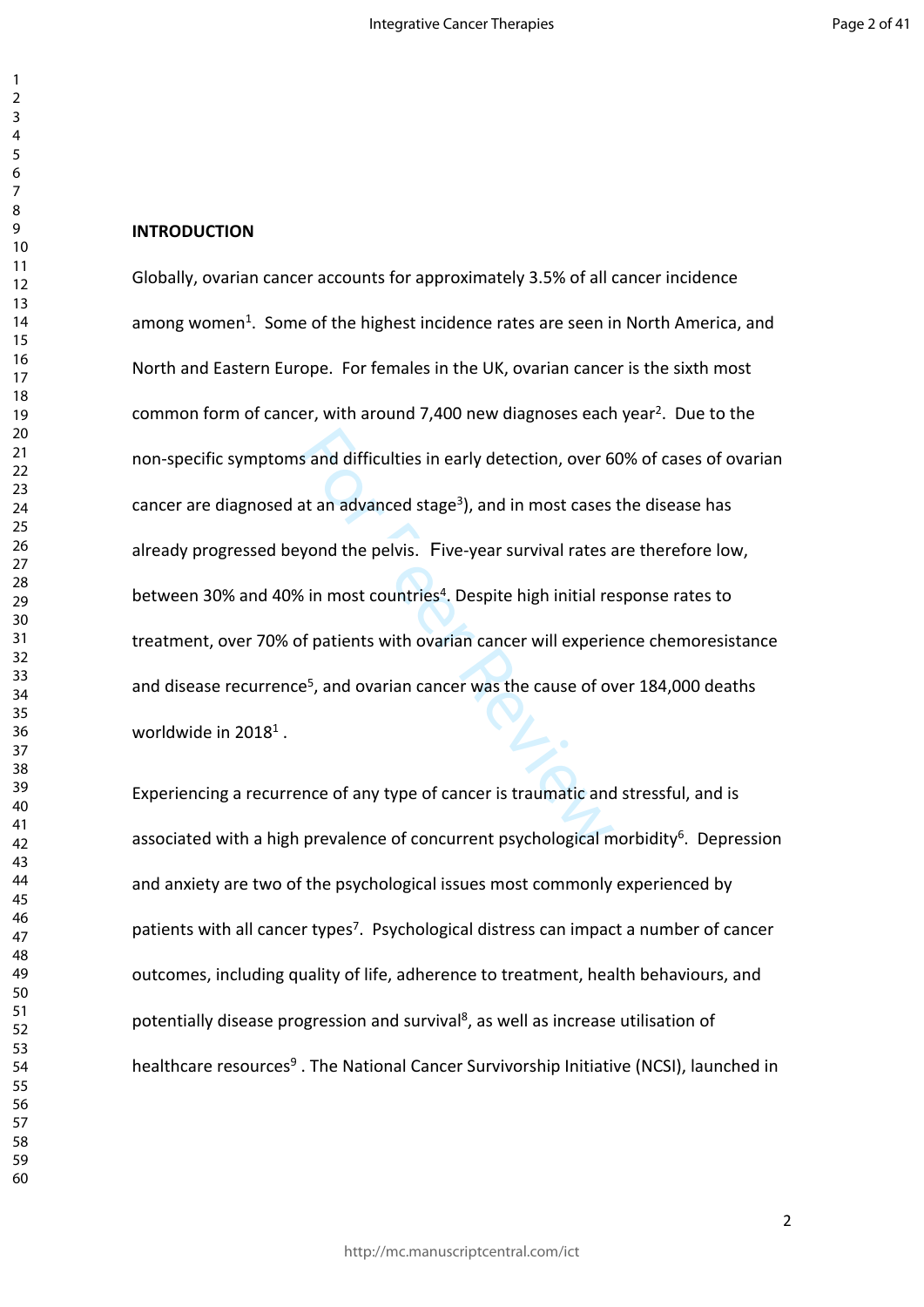the UK in 2010<sup>10</sup>, set out to understand the needs of those living with cancer. One of this initiative's key goals is to improve the management of psychological conditions associated with cancer diagnosis and treatment.

In cancer. These nave included cancer cot<br>apies such as cognitive behavioural theral<br>appy and cognitive-existential therapy, and<br>t medication<sup>11</sup>. There has also been a gro<br>n of mindfulness-based approaches – inclu<br>(MBSR)<sup></sup> A number of approaches have been proposed to manage or treat the psychological distress associated with cancer. These have included cancer counselling and education, psychotherapies such as cognitive behavioural therapy, supportiveexpressive group therapy and cognitive-existential therapy, and pharmacotherapies such as antidepressant medication<sup>11</sup>. There has also been a growing interest in the therapeutic application of mindfulness-based approaches – including mindfulness based stress reduction (MBSR)<sup>12</sup> and mindfulness based cognitive therapy (MBCT)<sup>13</sup>– across a range of healthcare conditions, including psychological disorders secondary to cancer.

Mindfulness is a meditation practice founded in the traditions of Buddhism. It has been defined as the process of paying attention to the present moment in a nonjudgmental manner, and is proposed to foster clear thinking and openheartedness<sup>14</sup>. Mindfulness emphasises the importance of accepting all thoughts and experiences as they are, without trying to alter or change them, and thereby develop a greater sense of well-being. In a clinical context, meditative techniques such as mindfulness may be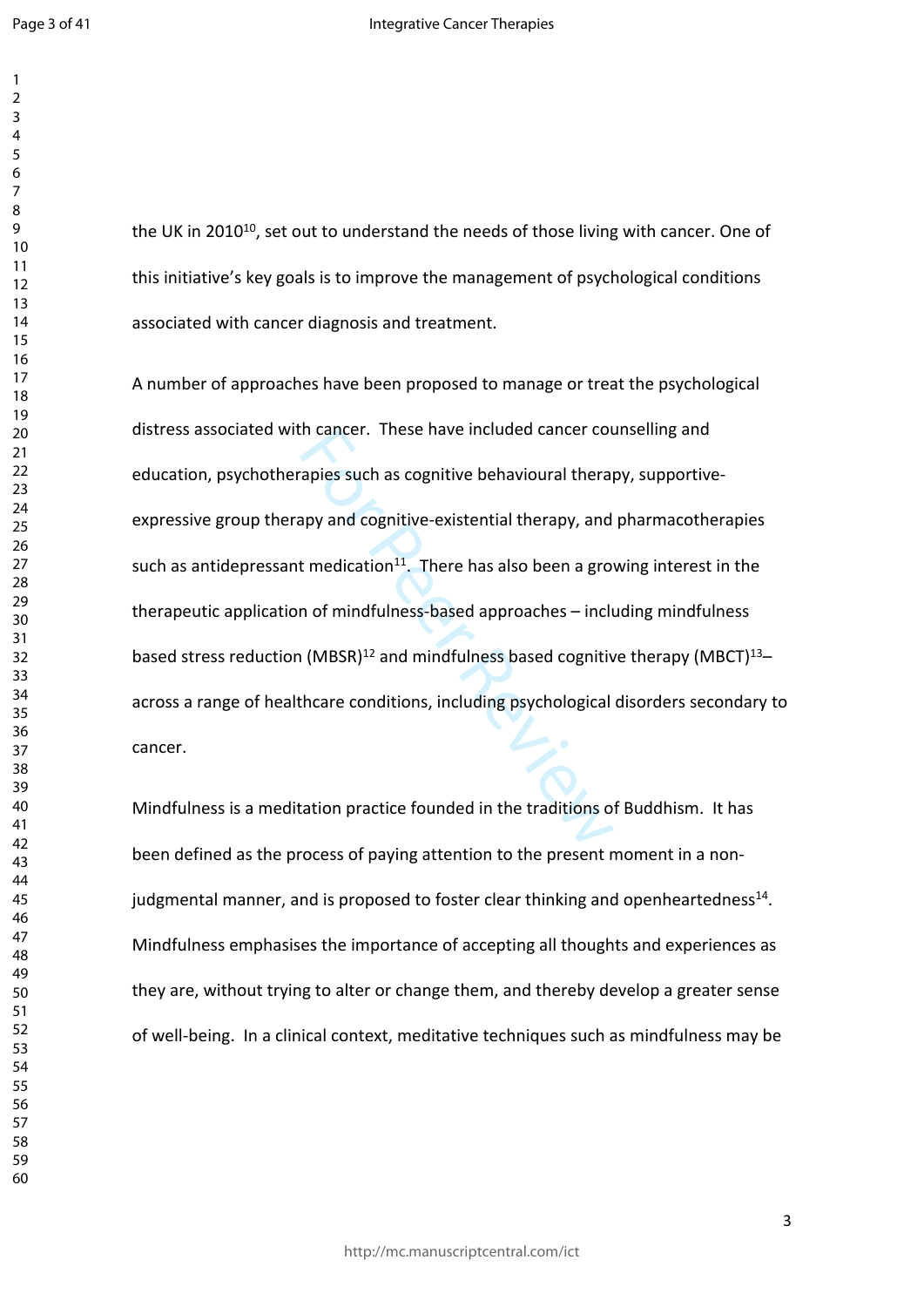able to improve an individual's ability to cope with stressful life events such as cancer diagnosis or treatment. The strongest evidence base is around the use of mindfulness in the treatment of depression and anxiety<sup>15</sup>, which has led to national guidelines recommending mindfulness-based cognitive therapy for depression in the UK<sup>16</sup>, North America<sup>17,18</sup>, and Australia and New Zealand<sup>19</sup>. However, there is also further evidence to suggest that mindfulness-based approaches may additionally be effective in combating the psychological distress associated with cancer<sup>20-23</sup>.

ulness-based approaches may additionally<br>logical distress associated with cancer<sup>20-23</sup><br>s by Watts *et al.* found high levels of clinic<br>y – 25% and 27% respectively – in patients<br>nosocial morbidity experienced by these w<br>n A recent meta-analysis by Watts *et al.* found high levels of clinically significant depression and anxiety  $-25%$  and 27% respectively  $-$  in patients with ovarian cancer<sup>24</sup>. Despite the high psychosocial morbidity experienced by these women, there is little research on effective interventions. Most mindfulness intervention studies in cancer so far have focused on patients with breast cancer, a condition with a better prognosis than ovarian cancer due to earlier diagnosis. In contrast, the role of mindfulnessbased interventions in managing psychosocial distress in recurrent ovarian cancer is so far unknown.

We undertook a single arm mixed methods study to assess the feasibility and acceptability of delivering a mindfulness-based intervention to women with ovarian cancer which had recurred following initial treatment. The intervention was delivered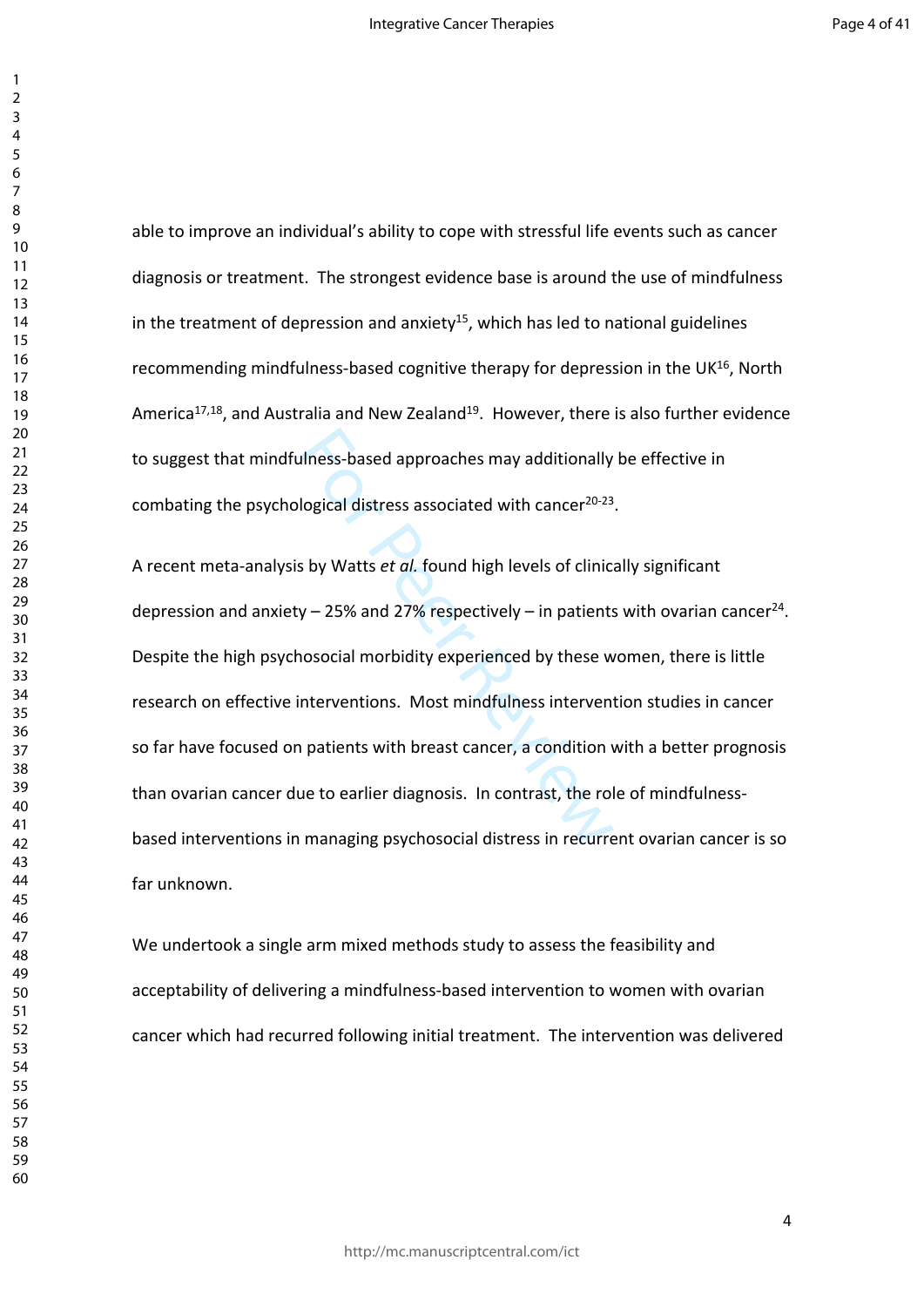as a six-week programme of group sessions, and participants were assessed before and after the intervention and at 3 months follow-up, to aid our preliminary understanding of the effects on both psychological and physiological markers. We also conducted focus groups to qualitatively establish participants' experiences and perceptions, and to inform the refinement of the intervention for future study and implementation.

### **METHODS**

#### **Study design**

entional study was conducted at one site in<br>Portsmouth Hospitals NHS Trust), using m<br>of data collection and analysis. Ethical ap<br>II – Berkshire Research Ethics Committee ( This single arm interventional study was conducted at one site in the UK (Queen Alexandra Hospital in Portsmouth Hospitals NHS Trust), using mixed qualitative and quantitative methods of data collection and analysis. Ethical approval was obtained from the South Central – Berkshire Research Ethics Committee (REC reference 16/SC/0415).

## **Participants and procedures**

Eligible participants included women aged 18 or over with a biopsy-confirmed diagnosis of ovarian cancer who have experienced disease recurrence, at any stage, following initial treatment; were fluent in English; had no concurrent cancer; had no significant mental illness (other than depression and/or anxiety); and were not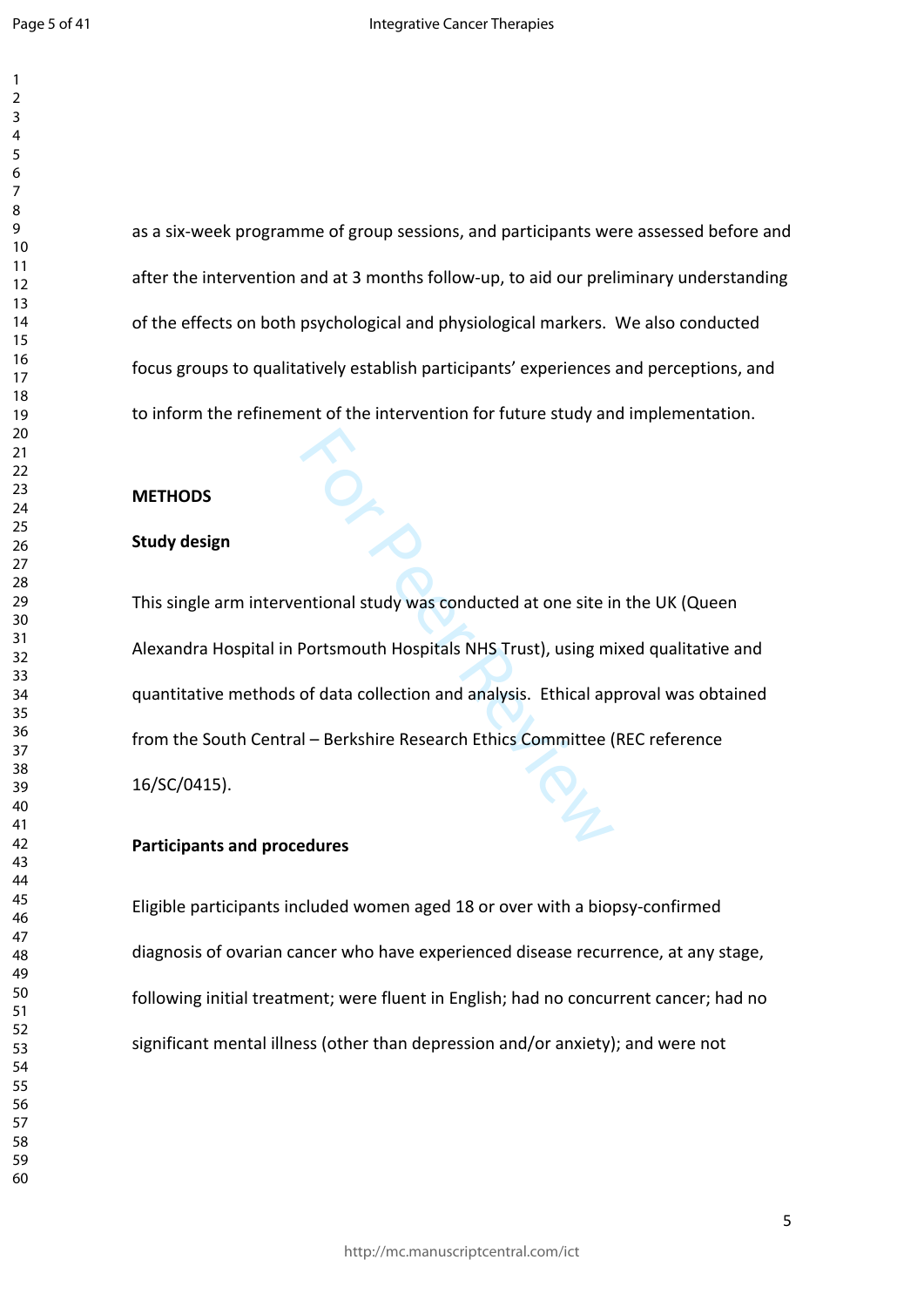receiving other psychological therapy (Figure 1). Eligible patients, irrespective of the time since disease recurrence, were approached about referral to the study by their clinical care teams during outpatient clinics at the single recruitment site. All participants provided written informed consent.

ints were recruited to the study and split is<br>ipants each. The programme included six<br>red at weekly intervals. Each group seque<br>with all sessions facilitated by the same q<br>by the same specialist cancer nurse. Parti<br>remmer Twenty-eight participants were recruited to the study and split into two groups composed of 14 participants each. The programme included six group sessions lasting 1.5 hours each, delivered at weekly intervals. Each group sequentially received an identical intervention, with all sessions facilitated by the same qualified mindfulness teacher and attended by the same specialist cancer nurse. Participants were invited to bring a 'buddy' (family member or friend) to accompany them and provide support, if they wished. The programme trained in both informal and formal practice, including breath awareness, body scan practice, observing thoughts, exploring difficulties and cultivating loving kindness, with specific practices on reducing stress and coping with anxiety incorporated (Supplemental Material). Additional relaxation practices and simple mindful movements were included, as well as short mindfulness tips. Each session included short meditations (between 10 and 25 minutes), which were also available electronically as a CD or via download for home practice. Participants were encouraged to keep a daily journal and practice log. A workbook accompanied each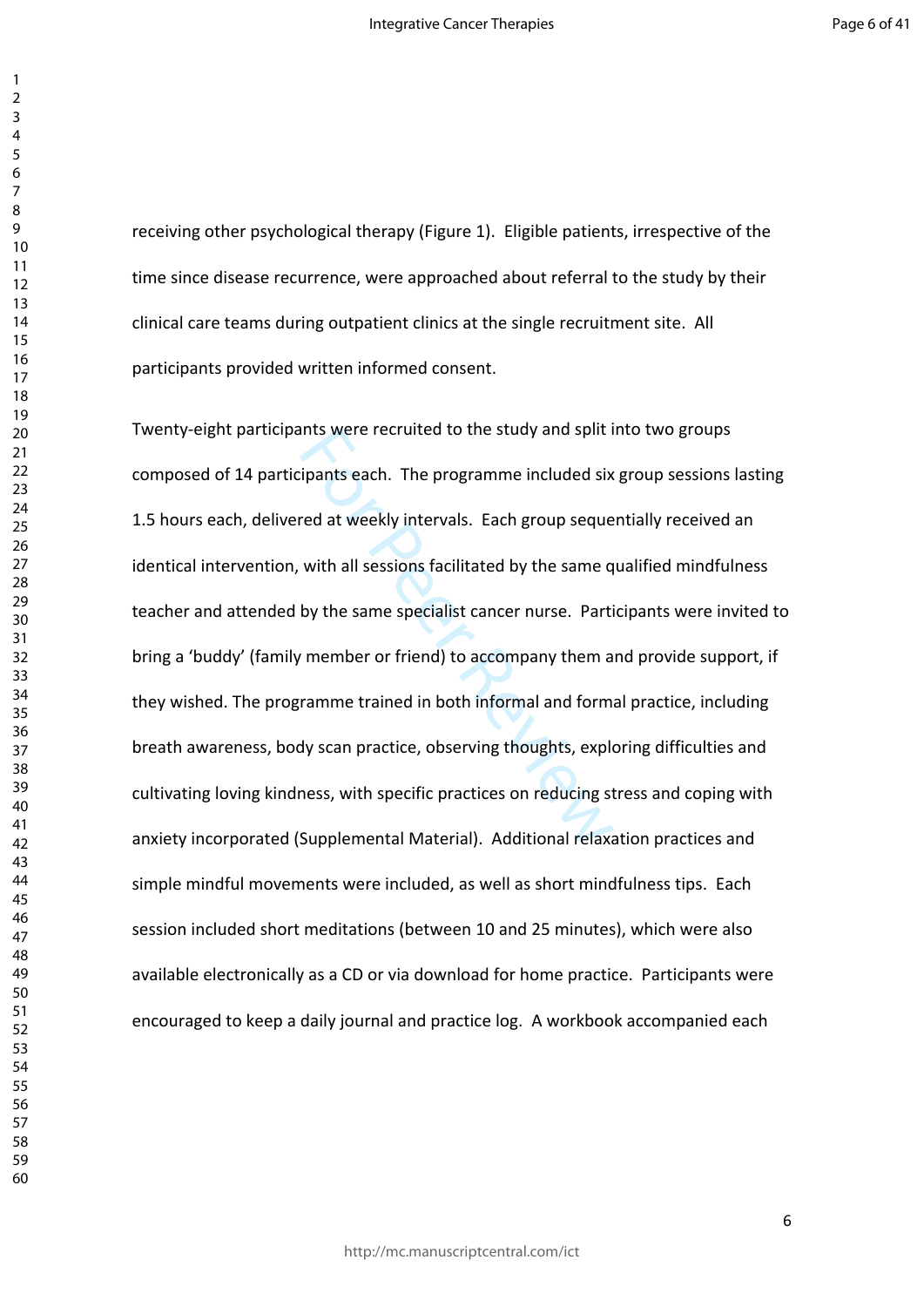session, which participants could also use if they were unable to attend a session. All other clinical care continued as normal.

Assessments were conducted prior to starting the intervention, then at baseline (immediately pre-intervention), 6 weeks (immediately post-intervention) and 12 weeks. Sociodemographic data were collected from a brief self-reported questionnaire. Outcome data were collected via postal self-administered written questionnaires, and biomarker analyses of salivary and blood samples were collected during site visits for attendance at the mindfulness sessions.

phic data were collected rrom a brier semme data were collected via postal self-adm<br>omarker analyses of salivary and blood sa<br>tendance at the mindfulness sessions.<br>bups were also conducted with each of the<br>tely before and Three formal focus groups were also conducted with each of the two groups, held six weeks apart (immediately before and after the intervention, and at 6 weeks after the final session). The focus groups lasted approximately one hour and used both topic guides and group discussion. A pre-intervention focus group was used to understand participants' knowledge of mindfulness and their motivations and expectations from the sessions; the Week 6 focus group was intended to explore participants' experiences of the practices, and the final focus group to explore their views and acceptability of the mindfulness intervention in the longer term.

#### **Outcomes**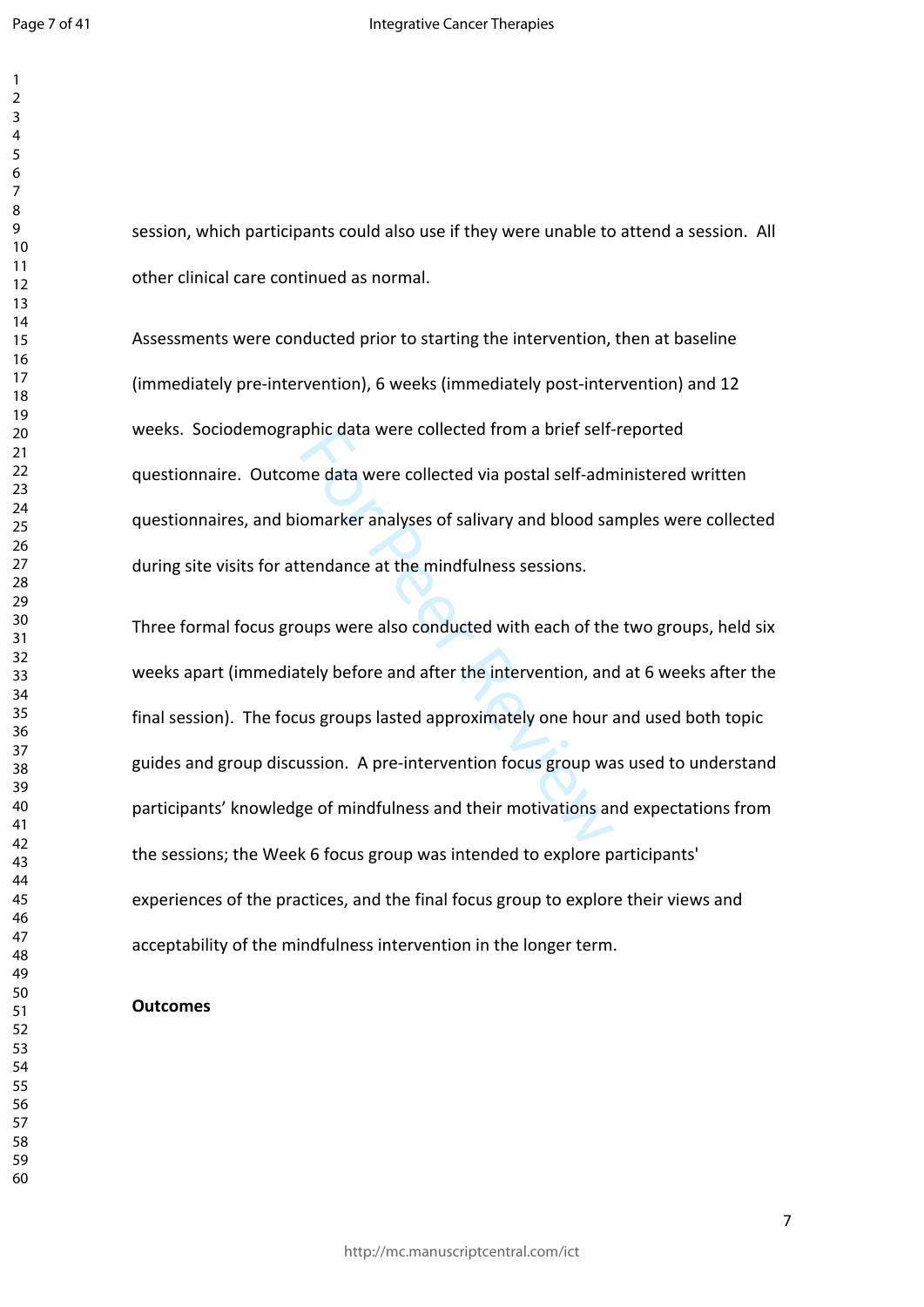EORTC-QLQ-OV28)<sup>28</sup>. The HADS is a stand<br>ch was used to identify clinically meaning<br>y. The WEMWBS is a short and reliable m<br>of positively worded items relating to posit<br>designed to measure the concept of mind<br>ess qualities Four different questionnaires were completed at three time points (baseline, 6 weeks and 12 weeks from start of intervention). The questionnaires administered were the Hospital Anxiety and Depression Scale (HADS)<sup>25</sup>, the Warwick/Edinburgh Mental Wellbeing Scale (WEMWBS)<sup>26</sup>, the Freiburg Mindfulness Inventory (FMI)<sup>27</sup>, and the European Organisation for Research and Treatment of Cancer Quality of Life Questionnaire OV28 (EORTC-QLQ-OV28)<sup>28</sup>. The HADS is a standard, validated measure of mood disorder, which was used to identify clinically meaningful changes in depression and anxiety. The WEMWBS is a short and reliable measure of mental wellbeing comprised of positively worded items relating to positive mental health. The FMI is a 30-item scale designed to measure the concept of mindfulness, using selfreporting of mindfulness qualities such as awareness of the present moment, nonjudgmental accepting attitude, and openness to negative states. The EORTC-QLQ-OV28 is an internationally recognised tool for measuring disease-specific quality of life in patients with ovarian cancer and includes both functional and symptom scales.

Salivary cortisol levels were performed at three time points (baseline, 6 weeks and 12 weeks from start of intervention). Cortisol is a glucocorticoid hormone released in response to stress, and salivary levels of cortisol offer a minimally invasive method of assessing physiological stress responses<sup>29</sup>. Abnormal patterns of secretion have been reported in populations with ovarian cancer, and have been associated with functional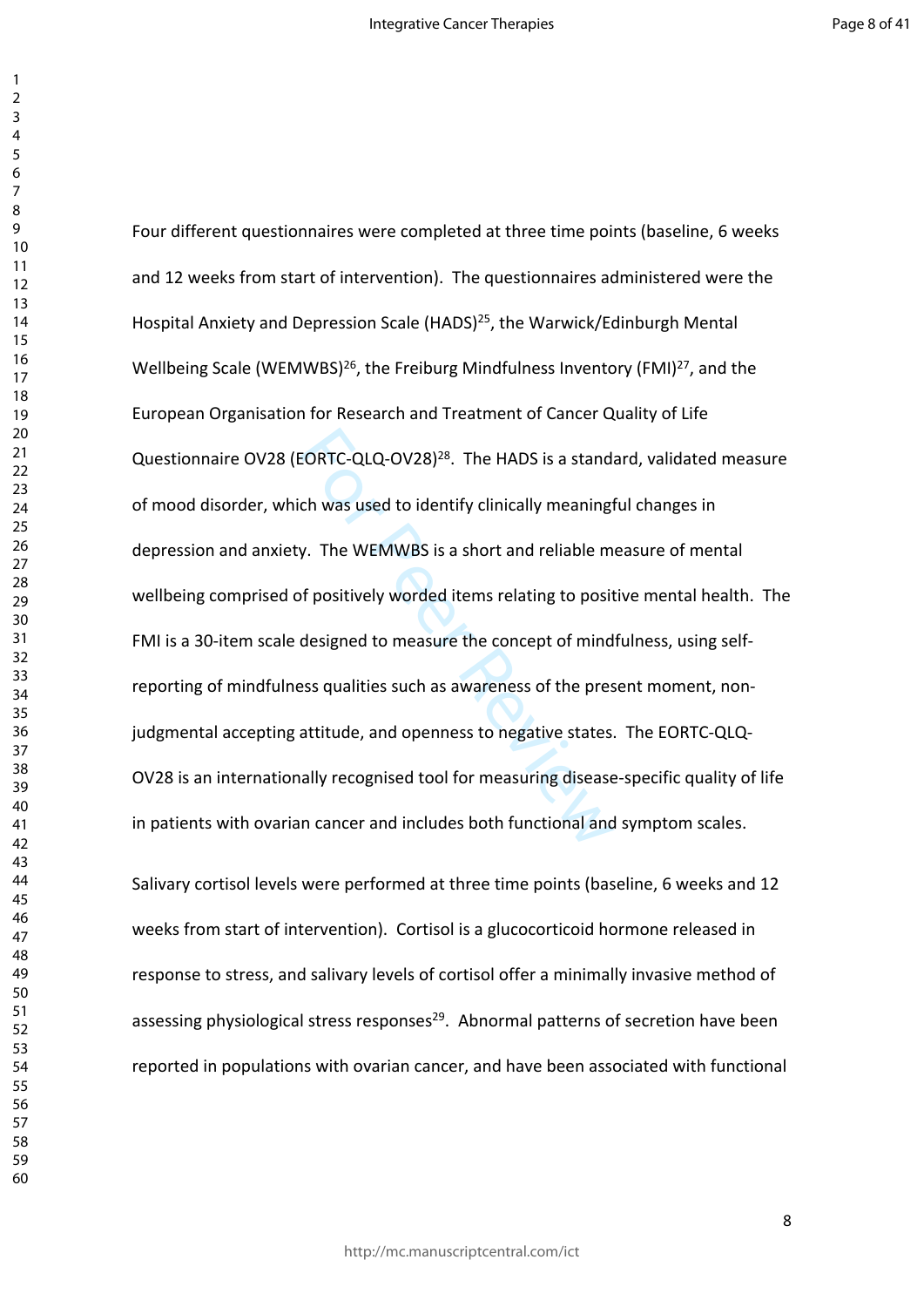Dral Swabs [Salimetrics LLC., USA], which w<br>Simestic refrigerator before returning to the<br>sss session. Samples were then processed<br>analysis by enzyme-linked immunoabsorb<br>poratory in line with the manufacturer's in<br>levels w disability, fatigue and depression<sup>30</sup>. Measurements of both the awakening and diurnal responses were taken as indicators of hypothalamo-pituitary-adrenal axis dysfunction, in line with recognised recommendations, and participants collected saliva samples on awakening, and at 0.5, 3, 7 and 12 hours after awakening over two consecutive days at each of the three time points. Saliva samples were collected by participants at home using SalivaBio Oral Swabs [Salimetrics LLC., USA], which were then stored temporarily in their domestic refrigerator before returning to the research team at the subsequent mindfulness session. Samples were then processed by centrifugation and stored at -80°C<sup>32</sup> until analysis by enzyme-linked immunoabsorbent assay (ELISA) at a university research laboratory in line with the manufacturer's instructions.

Blood tumour marker levels were also performed as biomarker tests at two time points (baseline and 12 weeks from start of intervention). Elevated serum levels of the mucin-like glycoprotein cancer antigen 125 (CA-125) are an established indicator of response to treatment and progression or recurrence of disease, and measurement of CA-125 is part of the usual care of ovarian cancer patients<sup>33</sup>. Venous blood samples (8mL) were taken prior to routine clinic visits, and then processed by centrifugation and stored at -80°C until analysis. Levels of CA125 were determined by immunoassay at the study site's NHS Pathology Service.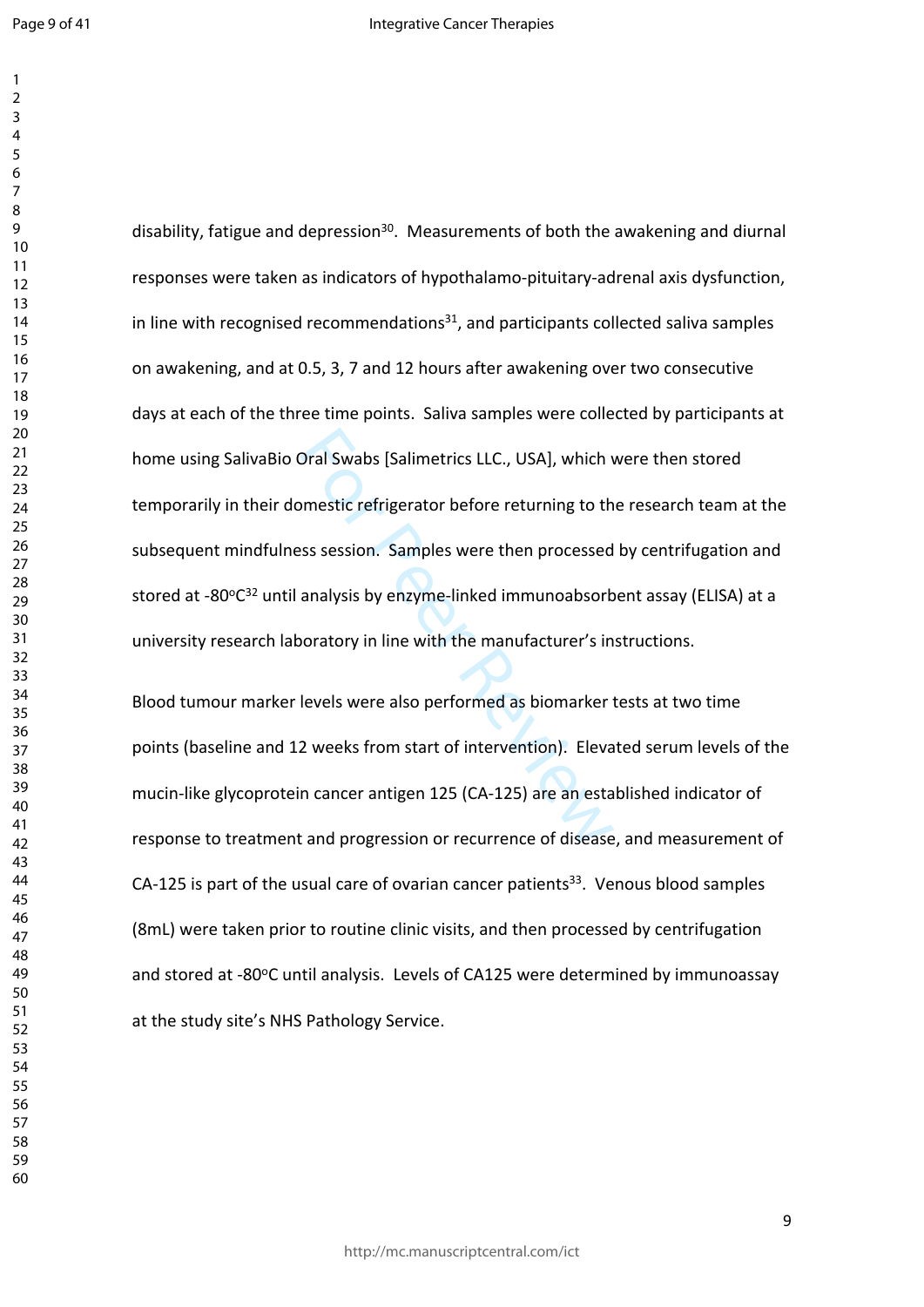cipants' discussions. Coding was carried c<br>d previously conducted research on ovaria<br>ness sessions as an observer. Identified th<br>prs (GD, who had run the mindfulness sess<br>nd RG) and disagreements resolved by disc<br>ed out us Qualitative information was collected at seven six formal focus groups in total across both cohorts, held at baseline (pre-intervention, n=2), 6 weeks (n=3) and 12 weeks (n=2) from start of intervention. This was sufficient to achieve saturation. The focus groups were digitally recorded and transcribed verbatim. A thematic analysis<sup>34</sup> was conducted to fracture and reorganise the data into codes, and iteratively search for themes from the participants' discussions. Coding was carried out by the first author, a psychologist who had previously conducted research on ovarian cancer, and attended the mindfulness sessions as an observer. Identified themes were discussed with three other authors (GD, who had run the mindfulness sessions; CCY, who had also attended them and RG) and disagreements resolved by discussion.

#### **Statistical analyses**

All analyses were carried out using Microsoft Excel. This was a small feasibility study and therefore analyses have remained descriptive, without inferential testing Data from the HADS questionnaires, salivary cortisol levels and CA125 values were analysed using paired sample t-tests comparing differences pre- and post-intervention. Individual missing data points were imputed using the average of the available data.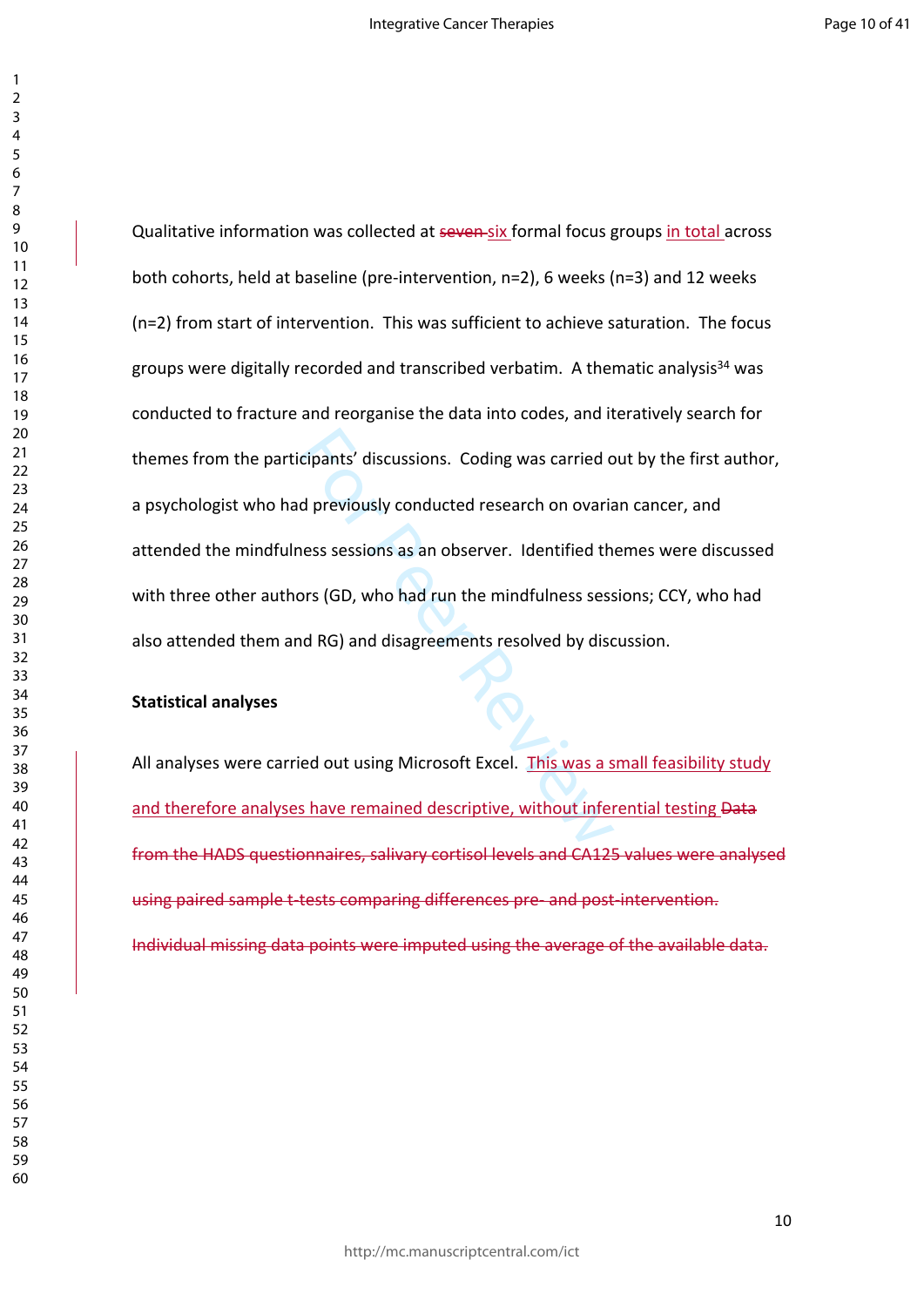$\mathbf{1}$ 

 

## **RESULTS**

Example the six sessions; recorded at least three of the six sessions; recorded at least three of the six sessions; recordidays, illness and medical treatments. For empleted returned (although not always for empleted retur The study was conducted between November 2016 and June 2017. Of the 29 women referred to the intervention, all 29 were eligible for recruitment to the study and all 29 consented to take part (Figure 1). One patient withdrew from the study early in the programme due to non-engagement. The overall programme attendance was 89%, and all participants attended at least three of the six sessions; reasons for nonattendance included holidays, illness and medical treatments. Follow up questionnaires were completed returned (although not always fully completed) by all 28 women who remained in the study.

Sociodemographic and clinical characteristics of participants are reported in Table 1.

| <b>CHARACTERISTIC</b>  | <b>INTERVENTION GROUP</b><br>$(N=28)$ |
|------------------------|---------------------------------------|
|                        |                                       |
| Sociodemographic       |                                       |
| Age, years (mean (SD)) | 59 (10)                               |
| Education (n (%))      |                                       |
| Secondary school       | 7(25)                                 |
| College                | 10 (36)                               |
| Undergraduate          | 5(18)                                 |
| Postgraduate           | 5(18)                                 |
| Not answered           | 1(3)                                  |
| Employment (n (%))     |                                       |
| Retired                | 9(32)                                 |
| Full-time employed     | 7(25)                                 |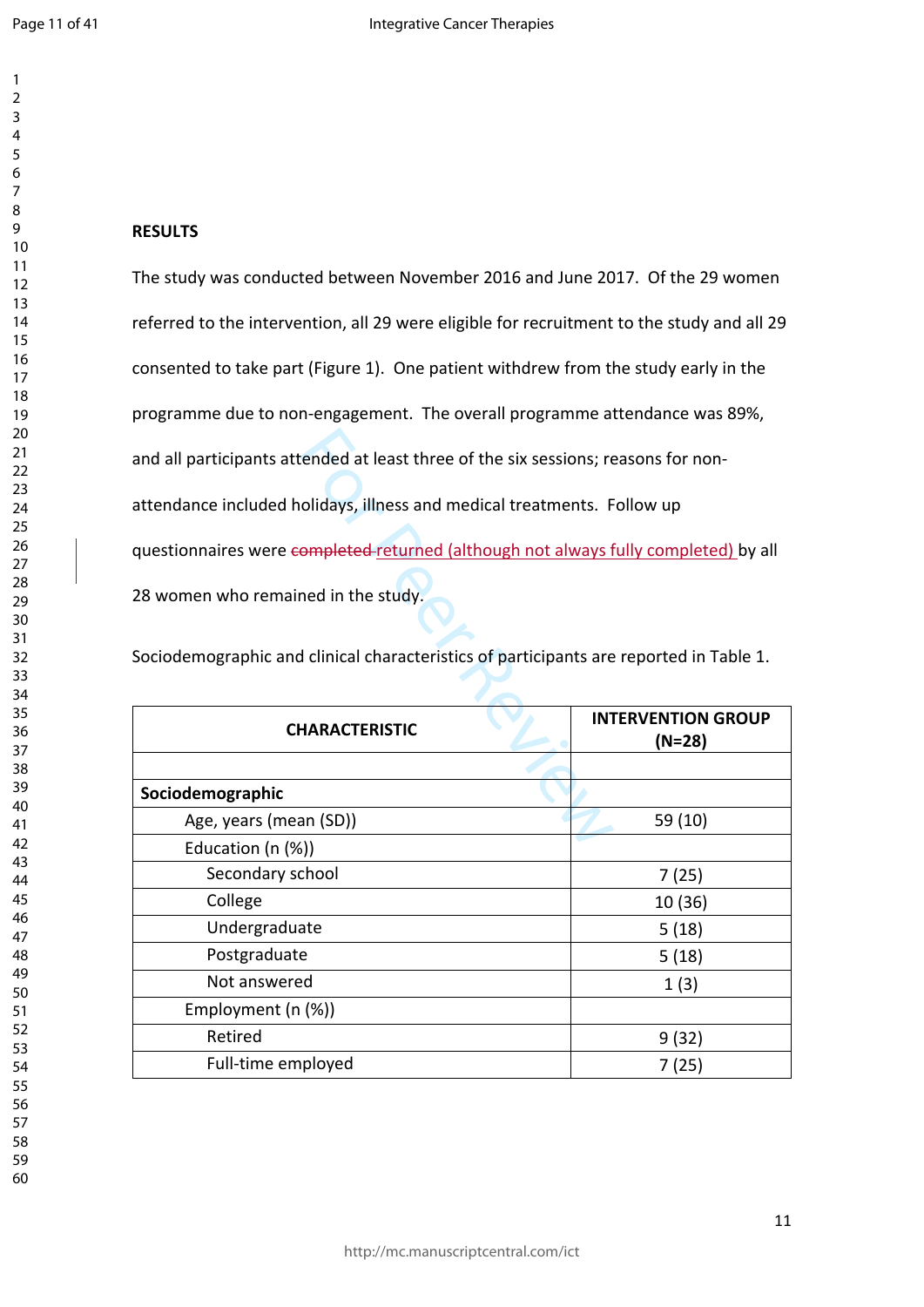| Part-time employed                                                              |              | 4(14)             |            |  |
|---------------------------------------------------------------------------------|--------------|-------------------|------------|--|
| Housewife                                                                       |              | 4(14)             |            |  |
| Self-employed                                                                   |              | 1(3)              |            |  |
| Unemployed                                                                      |              | 3(11)             |            |  |
| Marital status (n (%))                                                          |              |                   |            |  |
| Married                                                                         |              | 21(75)            |            |  |
| Co-habiting                                                                     |              | 1(3)              |            |  |
| Widowed                                                                         |              | 3(11)             |            |  |
| Single                                                                          |              | 3(11)             |            |  |
|                                                                                 |              |                   |            |  |
| <b>Clinical</b>                                                                 |              |                   |            |  |
| Time since initial diagnosis, years (mean (SD))                                 |              | 2.76(1.94)        |            |  |
| CA125 level, units/mL (mean, (SD))                                              |              | 311 (1059)        |            |  |
| Table 1 Sociodemographic and clinical characteristics of the study participants |              |                   |            |  |
| The mean scores and standard deviations for the HADS, WEMWBS, FMI and EORTC     |              |                   |            |  |
| QLQ OV28 scales at Weeks 1, 6 and 12 are shown in Table 2.                      |              |                   |            |  |
| <b>OUTCOME</b>                                                                  | <b>WEEK1</b> | WEEK <sub>6</sub> | <b>WEI</b> |  |
| <b>HADS</b>                                                                     |              |                   |            |  |
| Anxiety                                                                         | 9.56(4.93)   | 8.38 (4.49)       | 6.94       |  |
| Depression                                                                      | 5.46(3.98)   | 4.38 (3.43)       | 2.83       |  |

| <b>WEEK1</b>   | WEEK <sub>6</sub> | <b>WEEK 12</b> |  |  |
|----------------|-------------------|----------------|--|--|
|                |                   |                |  |  |
| 9.56(4.93)     | 8.38(4.49)        | 6.94(4.84)     |  |  |
| 5.46 (3.98)    | 4.38(3.43)        | 2.83(2.17)     |  |  |
| <b>WEMWBS</b>  |                   |                |  |  |
| 47 (10)        | 52 (14)           | 54 (7)         |  |  |
| <b>FMI</b>     |                   |                |  |  |
| 32(10)         | 38(7)             | 40(7)          |  |  |
| EORTC-QLQ-OV28 |                   |                |  |  |
|                |                   |                |  |  |
| 53 (31)        | 69 (29)           | 59 (28)        |  |  |
| 80(21)         | 75 (40)           | 72 (33)        |  |  |
|                |                   |                |  |  |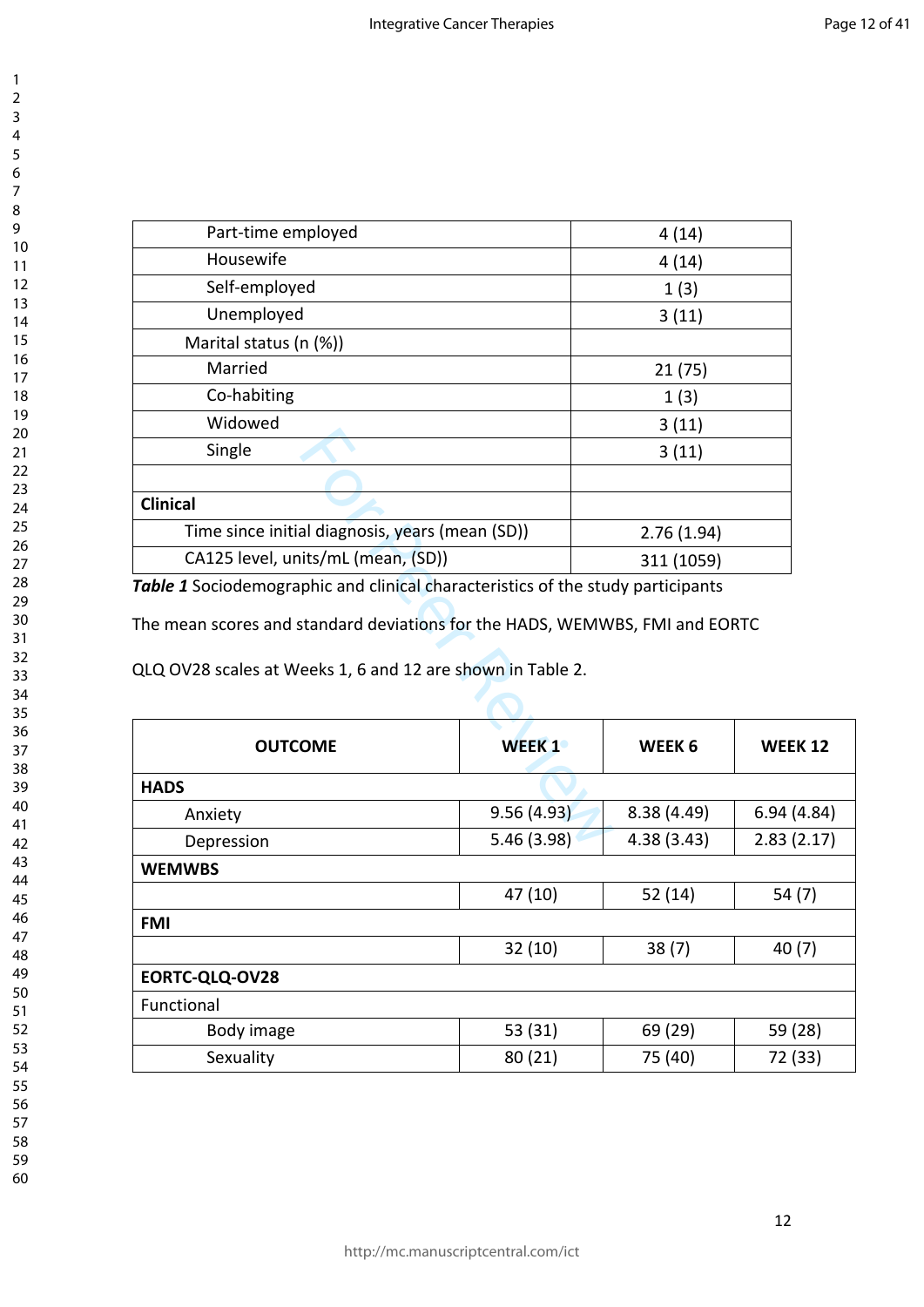$\mathbf{1}$ 

| Attitude to disease / treatment    | 40 (30) | 51(29)  | 54 (32) |
|------------------------------------|---------|---------|---------|
| Symptom                            |         |         |         |
| Abdominal symptoms                 | 20(17)  | 15(14)  | 24(25)  |
| Peripheral neuropathy              | 30(29)  | 26(30)  | 27(28)  |
| Hormonal symptoms                  | 29(33)  | 19 (28) | 25(34)  |
| Other chemotherapy side<br>effects | 25(19)  | 20(20)  | 23(18)  |
| Hair loss                          | 16(31)  | 9(21)   | 15 (30) |

or the main variables at Weeks 1, 6 and 12<br>tion) unless otherwise stated. Abbreviatic<br>m Scale; WEMWBS, Warwick/Edinburgh M<br>ness Inventory; EORTC-QLQ-OV28, Europe<br>ent of Cancer Quality of Life Questionnaire<br>y and HADS Depre *Table 2* Mean scores for the main variables at Weeks 1, 6 and 12. Data presented as mean (standard deviation) unless otherwise stated. Abbreviations: HADS, Hospital Anxiety and Depression Scale; WEMWBS, Warwick/Edinburgh Mental Wellbeing Scale; FMI, Freiburg Mindfulness Inventory; EORTC-QLQ-OV28, European Organisation for Research and Treatment of Cancer Quality of Life Questionnaire OV28

Both the HADS Anxiety and HADS Depression scores show significant-downward trends

between baseline and Week 12 of 2.61 ( $p$ -value = 0.08) and 2.63 ( $p$ -value < 0.05)

points respectively. A HADS score of 8 to 10 is considered to indicate a mild case in

both depression and anxiety, and higher scores indicate more severe symptoms<sup>35</sup>.

Using these cut-offs, 8% of the study group suffered with depression at baseline, and

60% with anxiety. At 6 weeks, the proportion with depression remained unchanged

but the proportion with anxiety had fallen to 42%. By 12 weeks, only one participant

had a HADS depression score of 8 or more, and 32% had a HADS anxiety score of 8 or

more (see Figure 2). However, the percentage of missing data (defined as the

percentage of all participants with no reported HADS score) ranged from 6% at

baseline to 33% at Week 12.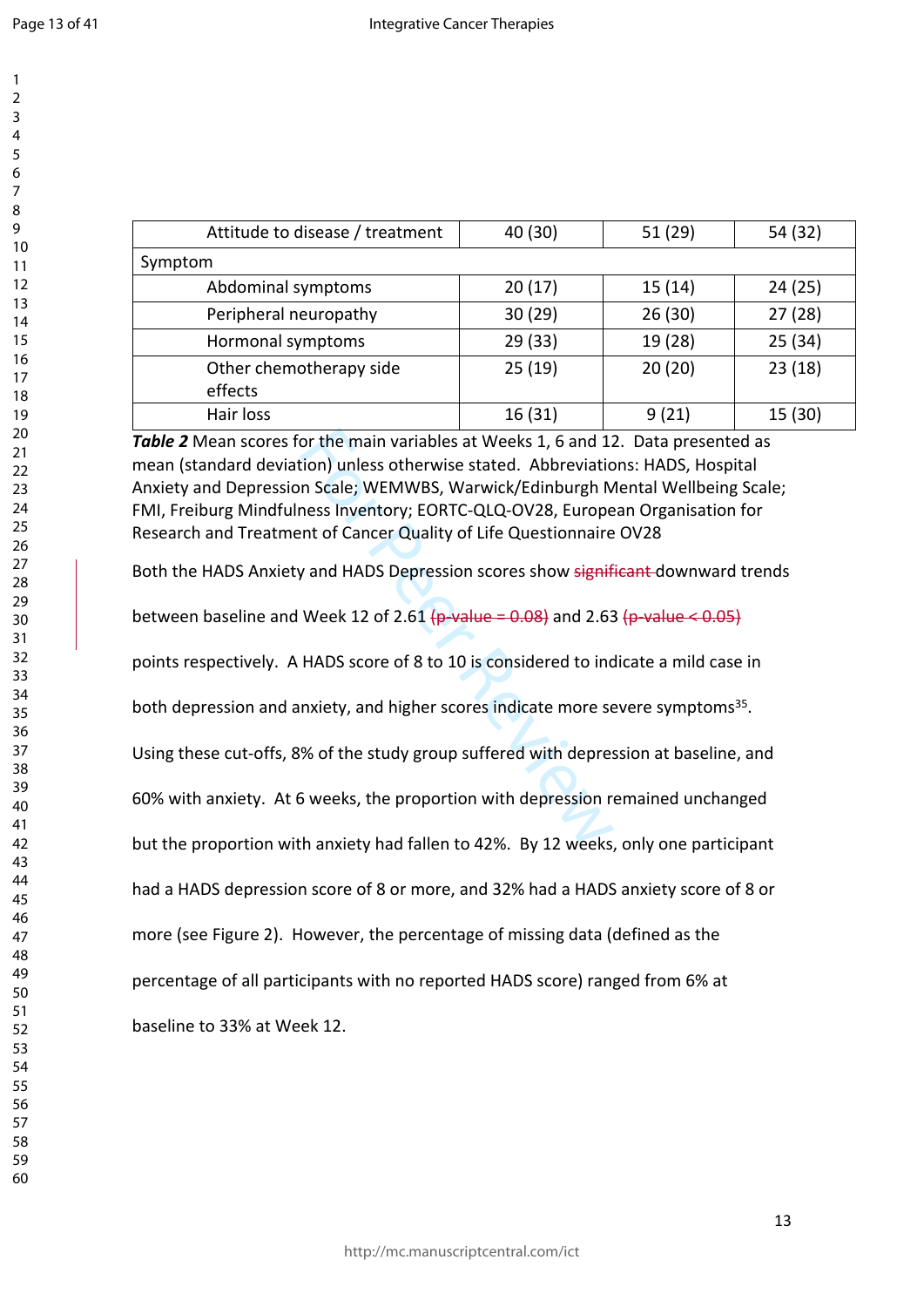The WEMWBS and FMI scales showed an increase in mean scores between baseline and Wweek 12 of 7 and 8 points respectively (Table 2), indicating an improvement in mental wellbeing and mindfulness respectively. The mean EORTC-QLQ-OV28 scores showed an initial trend towards improvement for both the functional and symptom subscales at Week 6, except in the sexuality subscale (Table 2). These improvements are not sustained at Week 12, although all mean EORTC-QLQ-OV28 scores (with the exception of abdominal symptoms) remained below the baseline values.

Veek 12, although all mean EORTC-QLQ-OV<br>al symptoms) remained below the baselin<br>sented in Table 3 and showed no differenc<br>eline at either Week 6 <del>(p=0.884)</del> or Week<br>aily values are impacted by high variability<br>e mean corti Cortisol levels are presented in Table 3 and showed no difference in average daily mean values from baseline at either Week 6  $(p=0.884)$  or Week 12  $(p=0.115)$ . However, the mean daily values are impacted by high variability over the course of the day, and therefore the mean cortisol levels at each of the five collection time points were also analysed (Table 3). The variation in cortisol levels are shown graphically in Figure 3 and demonstrate 'normal' diurnal variation as classified by Touitou et al<sup>36</sup>, with a clear rise post-awakening to a peak at 0.5 hours and a gradual continuous decline thereafter during the day (Figure 3). The mean variations in diurnal levels of cortisol again demonstrated no meaningful changes following the mindfulness intervention at any of the collection time points assessed. The dynamic change in cortisol following awakening was analysed by calculating the difference in levels between waking and 30 minutes after waking<sup>37</sup>, and also showed no significantlittle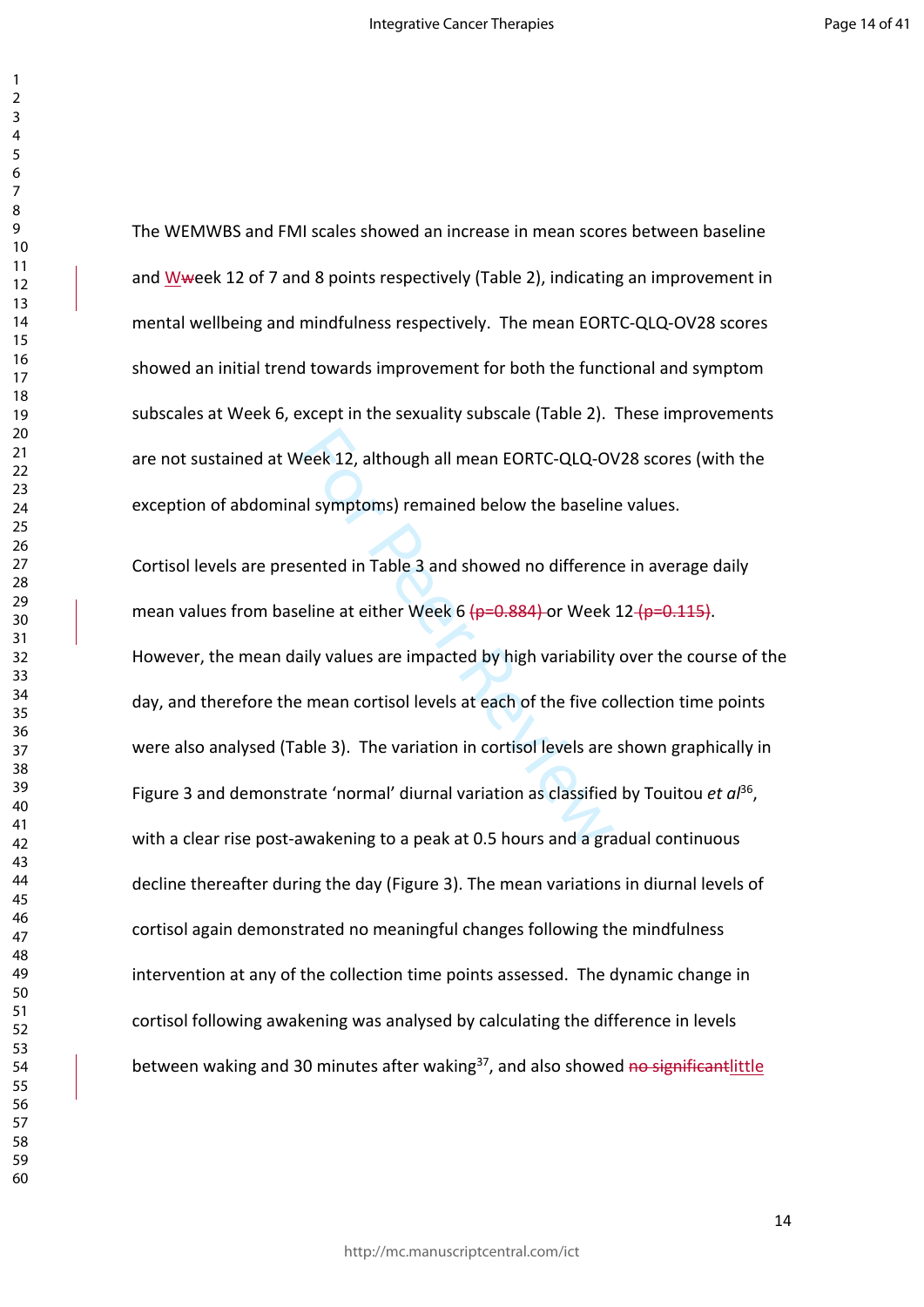$\mathbf{1}$ 

differences in patterns of post-awakening cortisol secretion (Table 3). However, salivary samples were poorly collected and missing data (defined as the percentage of all participants with no reported cortisol level) ranged from 13% of participants at Week 1 to 40% at Week 12.

| Cortisol level (µg/ml)                                                                    | <b>WEEK1</b>                 | WEEK <sub>6</sub> | <b>WEEK 12</b> |  |
|-------------------------------------------------------------------------------------------|------------------------------|-------------------|----------------|--|
| Daily mean cortisol<br>level                                                              | 0.34(0.35)                   | 0.33(0.31)        | 0.34(0.33)     |  |
| Mean cortisol on<br>awakening                                                             | 0.51(0.37)                   | 0.46(0.27)        | 0.50(0.35)     |  |
| Mean cortisol 0.5<br>hours after waking                                                   | 0.69(0.44)<br>0.68(0.35)     |                   | 0.68(0.37)     |  |
| Mean cortisol 3 hours<br>after waking                                                     | 0.26(0.19)                   | 0.25(0.18)        | 0.29(0.33)     |  |
| Mean cortisol 7 hours<br>after waking                                                     | 0.13(0.08)                   | 0.16(0.20)        | 0.32(0.46)     |  |
| Mean cortisol 12 hours<br>after waking                                                    | 0.10(0.16)                   | 0.09(0.14)        | 0.20(0.29)     |  |
| Mean cortisol<br>awakening response                                                       | 0.18(0.29)                   | 0.23(0.23)        | 0.18(0.28)     |  |
| Table 3 Mean cortisol levels for all participants as a daily average, at each of the five |                              |                   |                |  |
| collection times and as an awakening response, for Weeks 1, 6, and 12 Data presented      |                              |                   |                |  |
|                                                                                           | as mean (standard deviation) |                   |                |  |

There was no change in CA125 values over the study period. Plasma levels of CA125

varied widely between participants at both Week 1 and Week 12, with calculated

medians of 16 units/mL (IQR 53) at baseline and 23 units/mL (IQR 166) after the

mindfulness intervention. However, this slight difference in readings was not

significant (p=0.98).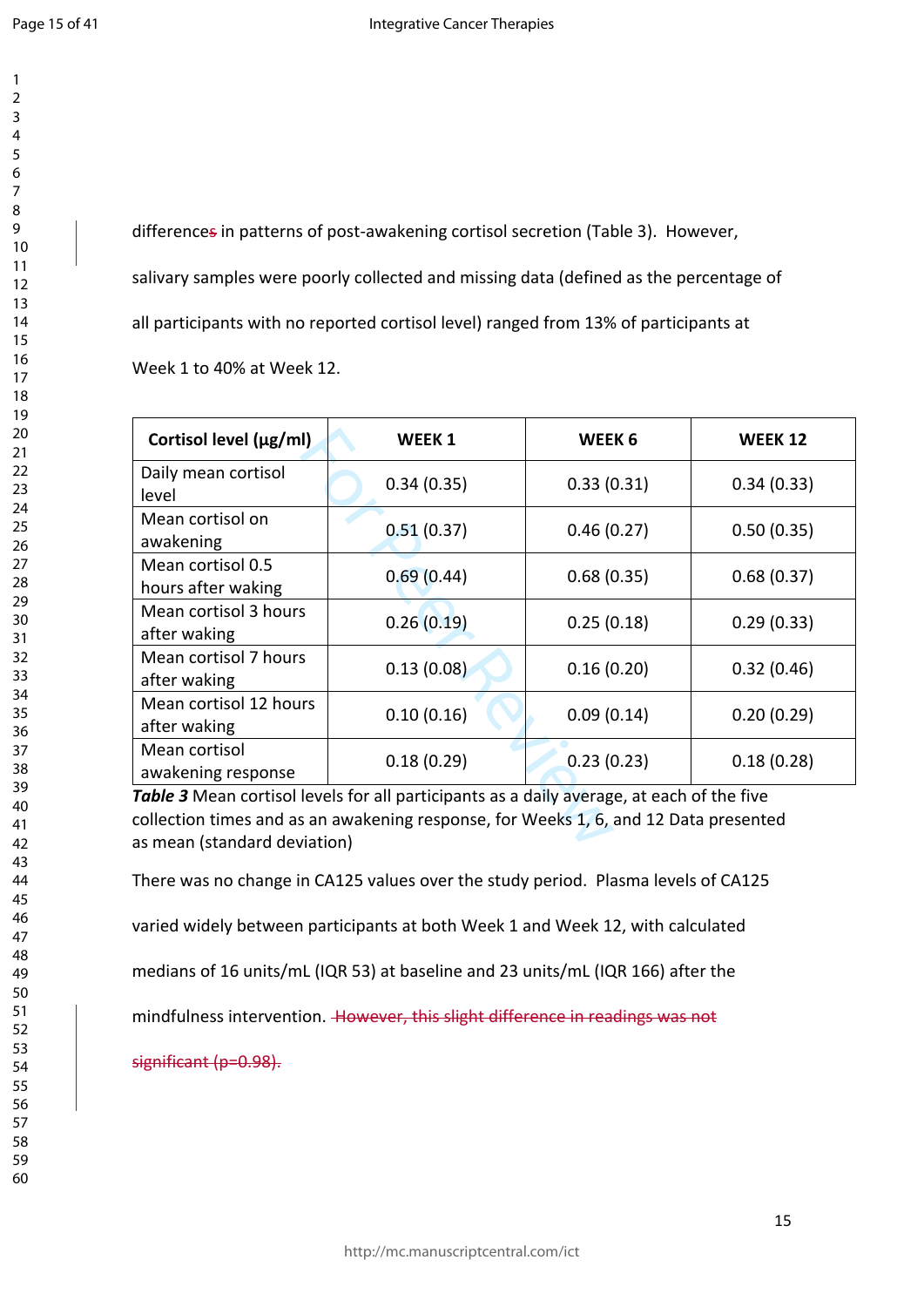Qualitative findings relating to the feasibility and acceptability of the mindfulness sessions identified three main themes from the three focus group sessions held:

*Experience of Mindfulness Sessions and Practice*

motivated by the progress they saw in ferothers in a similar situation, with whom the<br>others in a similar situation, with whom the<br>much meeting other people in the same situp<br>pl<br>pl<br>d as the programme progressed and approva Participants liked the group-based format, as they felt supported by a connection with other participants and motivated by the progress they saw in fellow participants. They felt a connection with others in a similar situation, with whom they could talk about both the techniques and their experiences.

"*I think it's as much meeting other people in the same situation*" [P5, cohort 2, final focus group]

Many felt more relaxed as the programme progressed and appreciated the facilitator.

"*[She was] very approachable and friendly … You could tell she was passionate about it*" [P1, cohort 2, 6-week focus group]

Mindfulness groups sessions enabled them to develop both a skill and a support network, which they felt would be hard to achieve if the intervention was delivered remotely e.g. online.

Participants were very positive about the experience of practising mindfulness, and several reported that it also helped their partners. They saw practising mindfulness as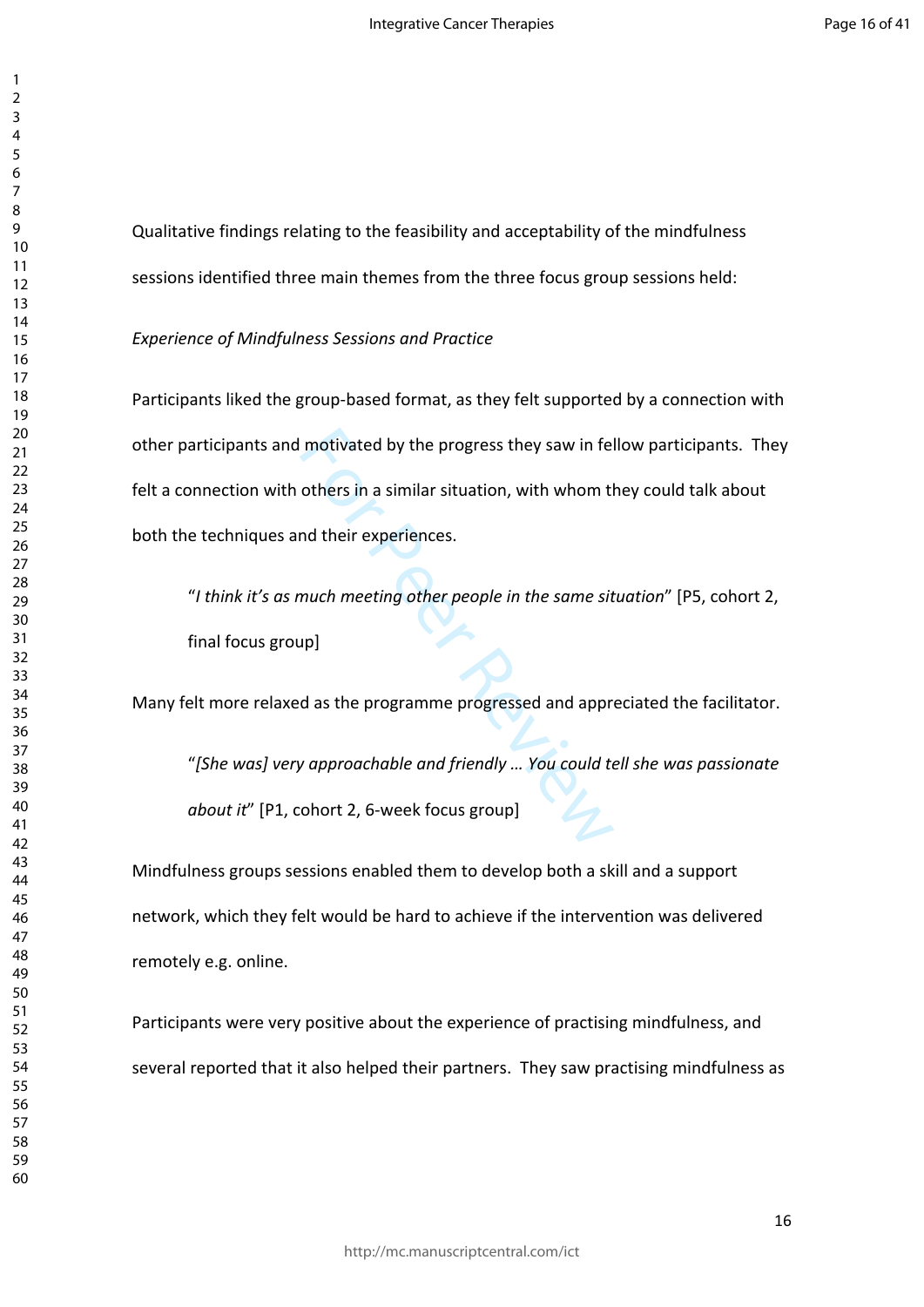an opportunity to take time from their daily routines, to be kind to themselves and prioritise their bodies, and felt it made them take stock and focus on the positives. "*I think I'm kinder to myself as a result of it, because I feel as though I'm taking* 

*time out for me to replenish*" [P3, cohort 2, final focus group]

reported that some aspects of the prographies of the prographies of found it information-heavy, although the useful, and felt that it took them about the studies.<br>
Hulness.<br>
Hulness.<br>
Hulness.<br>
Hulness.<br>
Hulness.<br>
Hulness. However, participants reported that some aspects of the programme took more getting used to. Some found it information-heavy, although the information was considered extremely useful, and felt that it took them about three or four weeks to connect with the mindfulness.

*"… we had a new thing every week – it would have been nice to have gone back and revisited a couple of techniques*" [P5, cohort 1, final focus group]

The sessions involved a lot of time sitting, and participants would have preferred a short break in the middle, and some standing mindfulness every week.

"*Being stood up meant … I personally feel like I have a lot more energy this week and we've had a lot more conversation… with movement each week or a chance to have a break – it just sort of helps*." [P1, cohort 2, Week 6 focus group]

*Benefits and Difficulties of Mindfulness*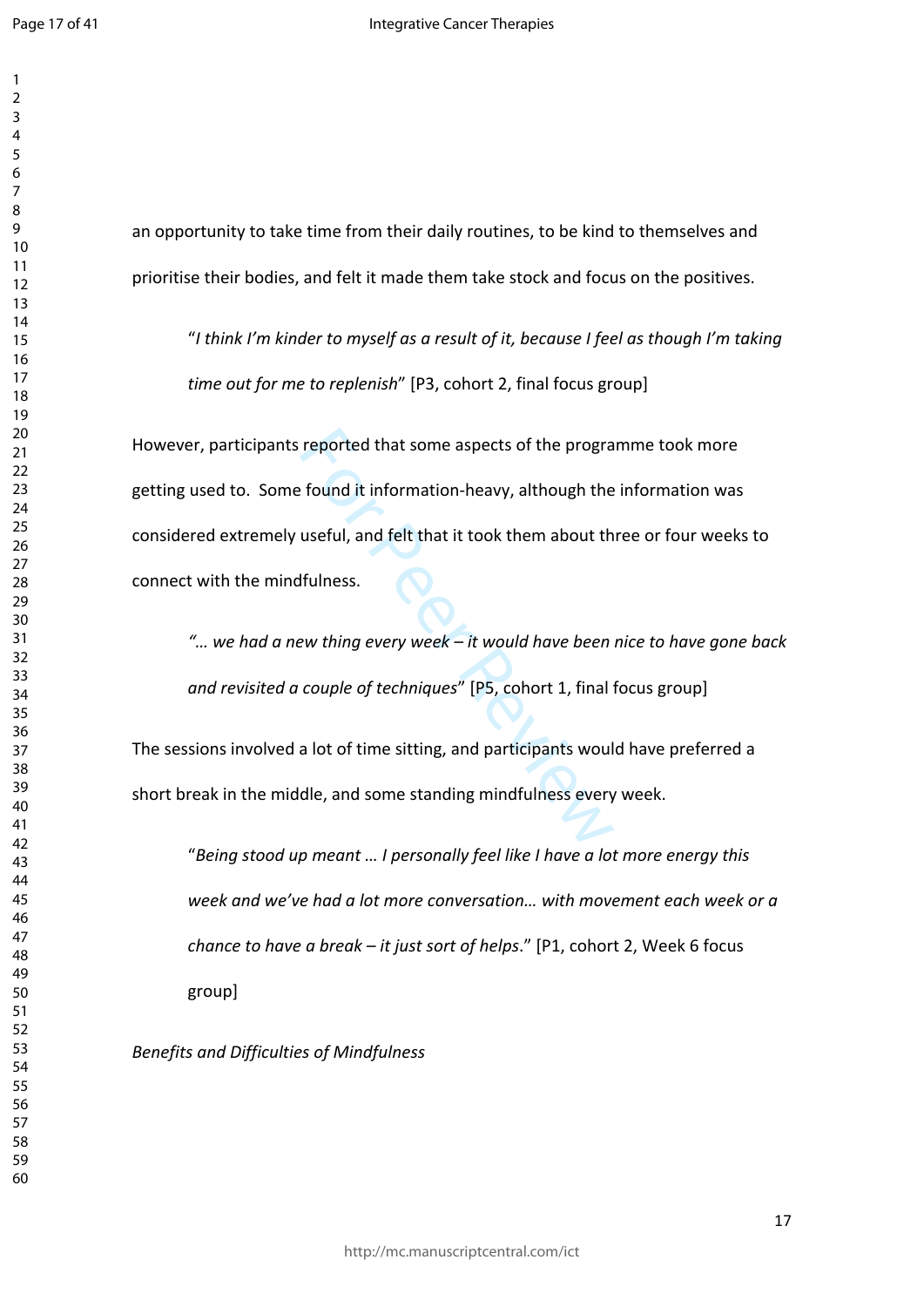Participants saw mindfulness as a tool to help them focus and cope with stress. They felt it changed their way of thinking and reported using it when negative thoughts came into their head, or in specific stressful situations, such as scans, blood tests, and hospital appointments:

*"It's given you a tool to use, you know, so you've got it there all the time, which you know that if you don't feel 100%, you can think about that and it helps you calm down."* [P4, cohort 1, final focus group]

a tool to use, you know, so you ve got it the<br>lon't feel 100%, you can think about that a<br>final focus group]<br>emely useful, even lying in that CT scanner<br>being taken and you think ... what are the<br>rcise came into my mind an "*I found it extremely useful, even lying in that CT scanner, because you're lying there, the pictures are being taken and you think … what are they going to find. And then suddenly the exercise came into my mind and I'm lying there and I'm closing my eyes and I'm thinking what I can smell, what I can hear, I can taste and I'm concentrating on my breathing and it just got me through the scan …*" [P2, cohort 1, Week 6 focus group]

Participants noticed a number of mental health benefits, including feeling calmer and more relaxed, being more positive, and feeling less anxious and panicky.

Participants felt that many of the different practices had specific benefits. For example, all participants reported sleeping better, with particular reference to using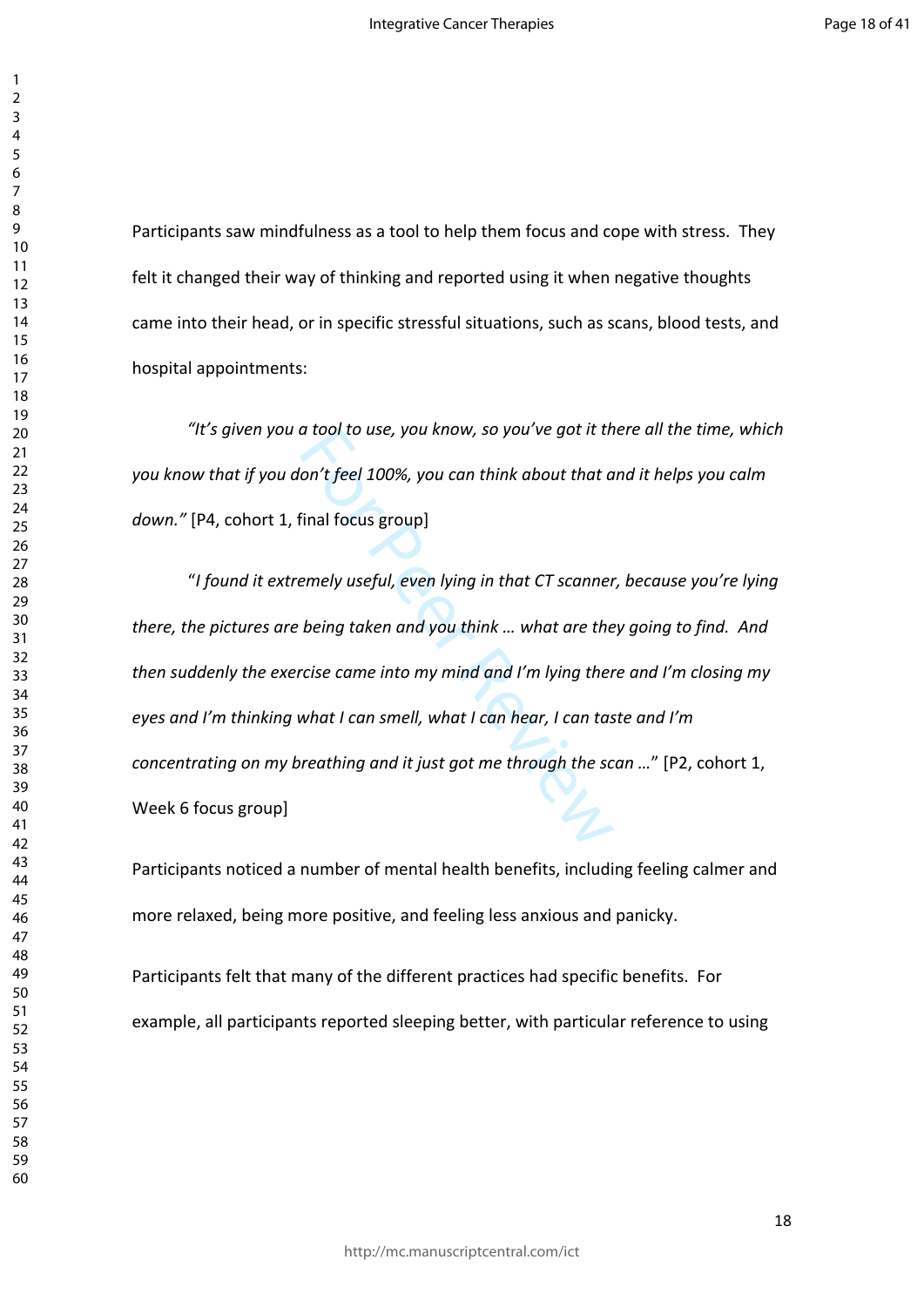$\mathbf{1}$  $\overline{2}$  $\overline{4}$  $\overline{7}$ 

the Progressive Neuromuscular Relaxation at night, whereas the Emergency Mind Aid was seen as a tool for stopping events from spiralling out of control.

*"I wake up in the middle of the night … I'll sometimes do, you know, still lying in bed, tensing muscles gradually and releasing them, just drift off back to sleep."* [P5, cohort 2, final focus group]

Applying mindfulness to everyday activities was felt to increase concentration throughout the day.

For Peeryday activities was felt to increase<br>For Peeryday activities was felt to increase<br>For Peractices. Many participants reported b<br>For Peractices. Many participants reported,<br>For Person Concentrate. However<br>For Person Despite an overall positive view of mindfulness, participants experienced some difficulties with specific practices. Many participants reported being unused to sitting still and some found it hard to concentrate. This was expected, as mindfulness practice raises awareness of being unable to concentrate. However, the most significant issue mentioned by almost all participants was the negative emotions that came up during the 'Exploring Difficulties' practice, when they did it in the session, particularly if they were currently feeling positive.

"*If you're in a good place, the last thing you want to do is stop and think of something that's troubling you."* [P4, cohort 2, Week 6 focus group]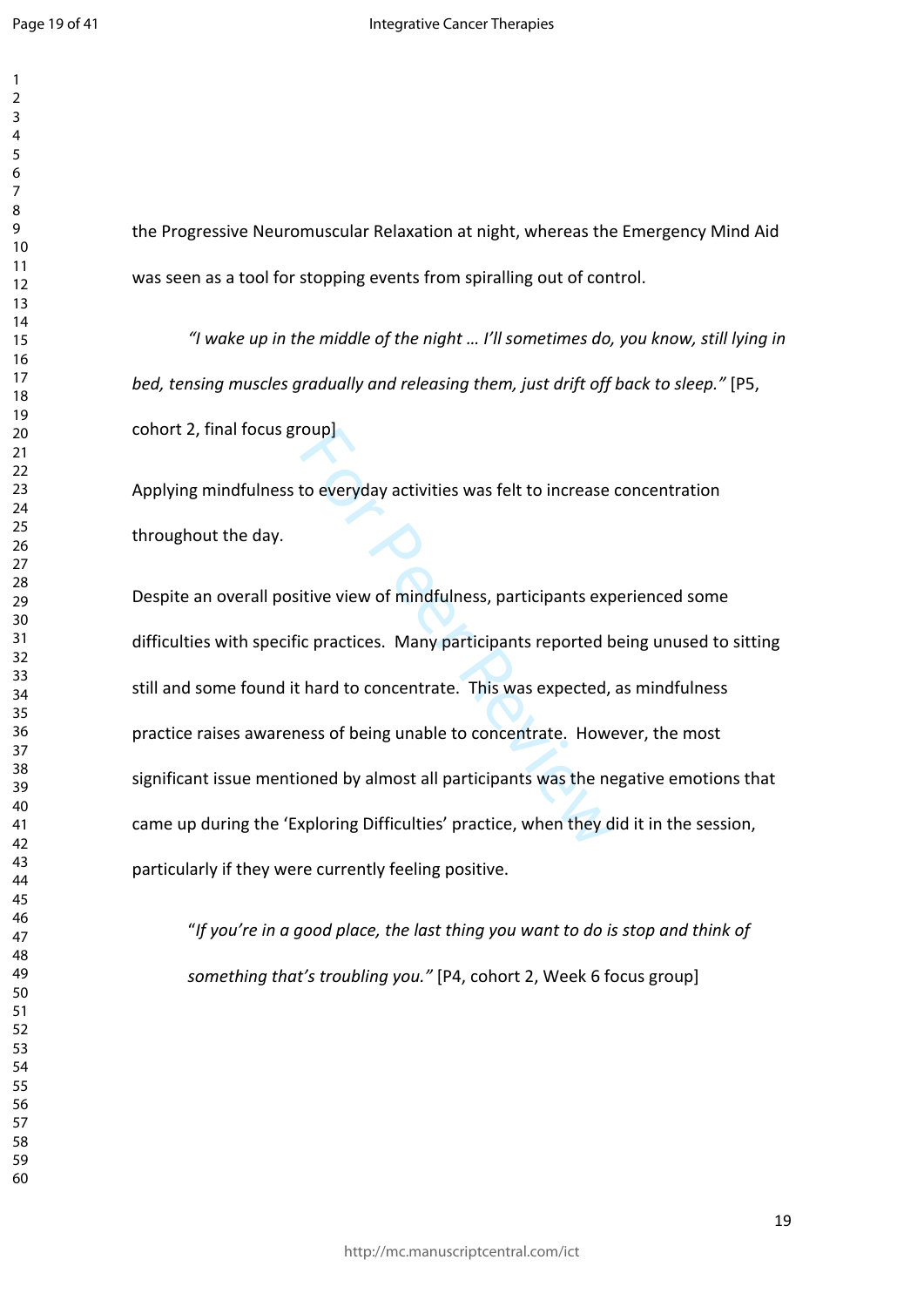However, they were able to understand the rationale behind the 'Exploring Difficulties' practice, which they saw as something to draw on if they were experiencing an allconsuming negative situation.

"*I can see the positive in learning to do it, but it would take some summoning of courage to perhaps redo it*" [P6, cohort 2, Week 6 focus group]

*Barriers and Facilitators to practising Mindfulness* 

maps reao It [P6, conort 2, week 6 focus]<br>rs to practising Mindfulness<br>eemed to be an important factor in enabli<br>ng together with partners or friends was h<br>specific goal, or having a schedule, as imp<br>angement with somebody Support from others seemed to be an important factor in enabling practice. Some women found practicing together with partners or friends was helpful. Others saw being committed to a specific goal, or having a schedule, as important for completing home practice.

"*I made an arrangement with somebody else that I would text them it was done and they would then text – nag me if I hadn't done it*" [P3, second cohort, final focus group]

Physical aids also facilitated practice. Participants found it beneficial to practice with the CD, and many had downloaded the practices to their phones or tablets.

"*I've got it on my phone so when we go to bed, press it, listen to it and it turns itself off at the end*." [Participant's partner, cohort 2, final focus group]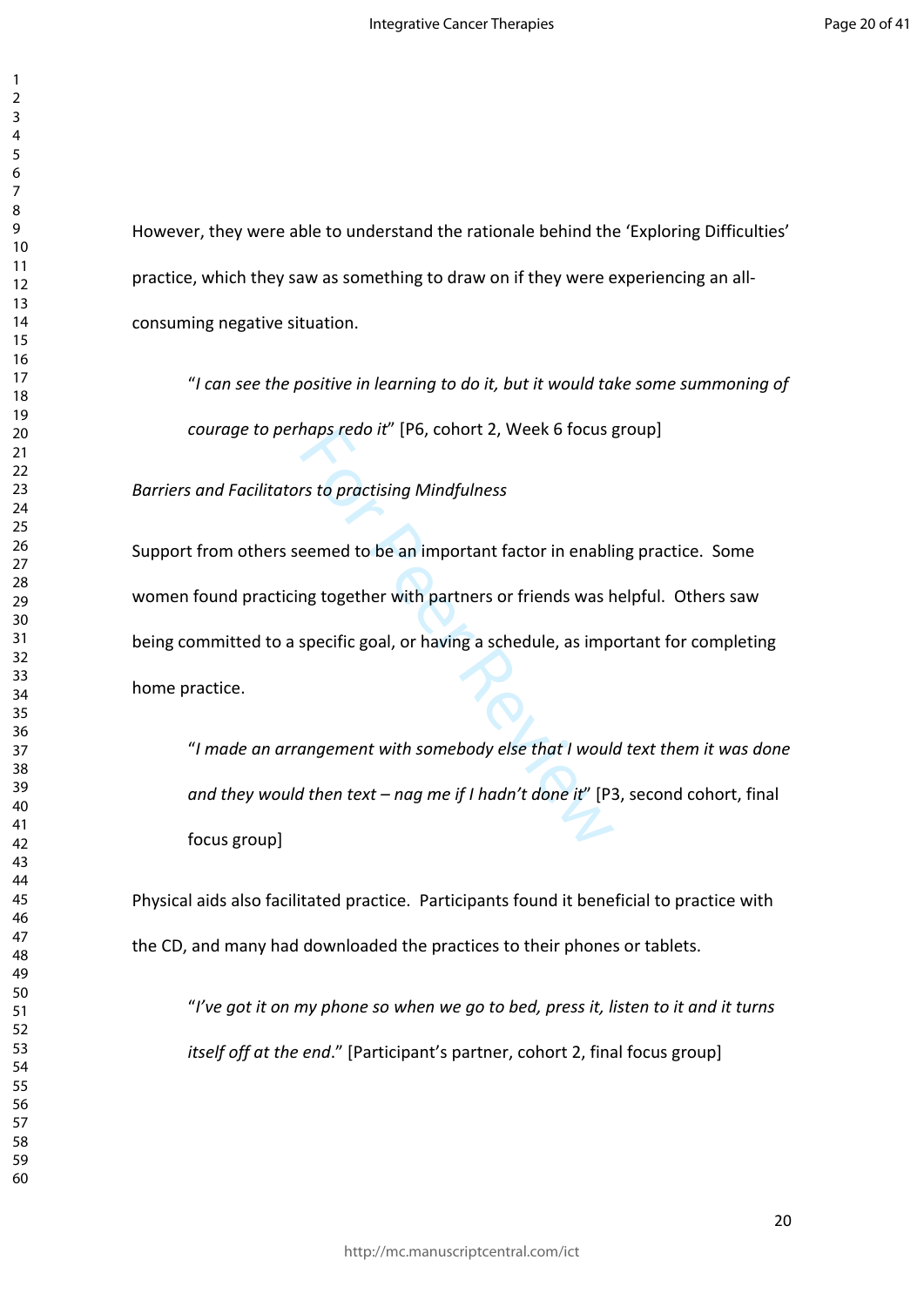However, participants who were working full time said they found it hard to make the time to practice, and some reported distractions at home could be problematic.

#### **DISCUSSION**

n with recurrent ovarian cancer within a stal setting. We observed high recruitmen<br>stal setting. We observed high recruitmen<br>ants to be a useful tool when managing di<br>gest a positive impact on depression and a<br>mindfulness, This study has demonstrated the feasibility of delivering a mindfulness-based intervention to women with recurrent ovarian cancer within a standard cancer care pathway in a UK hospital setting. We observed high recruitment and retention rates, and participants told us that they found the programme acceptable. Mindfulness was considered by participants to be a useful tool when managing difficult experiences, and the outcomes suggest a positive impact on depression and anxiety symptoms, mental wellbeing and mindfulness, and health related quality of life. Development of this study in the future may consider introducing screening for clinical levels of anxiety or depression at baseline for entry into future trials, to enable clearer analysis of any improvement following the mindfulness intervention.

These preliminary results did not, however, suggest any effect on the physiological markers studied (salivary cortisol profiles or CA125 biomarker levels). Cortisol levels in particular were challenging to monitor; swabs were not always taken consistently, correctly or sufficiently, and participants found taking samples inconvenient and burdensome. The evidence of mindfulness effects on cortisol levels is mixed<sup>38</sup> and the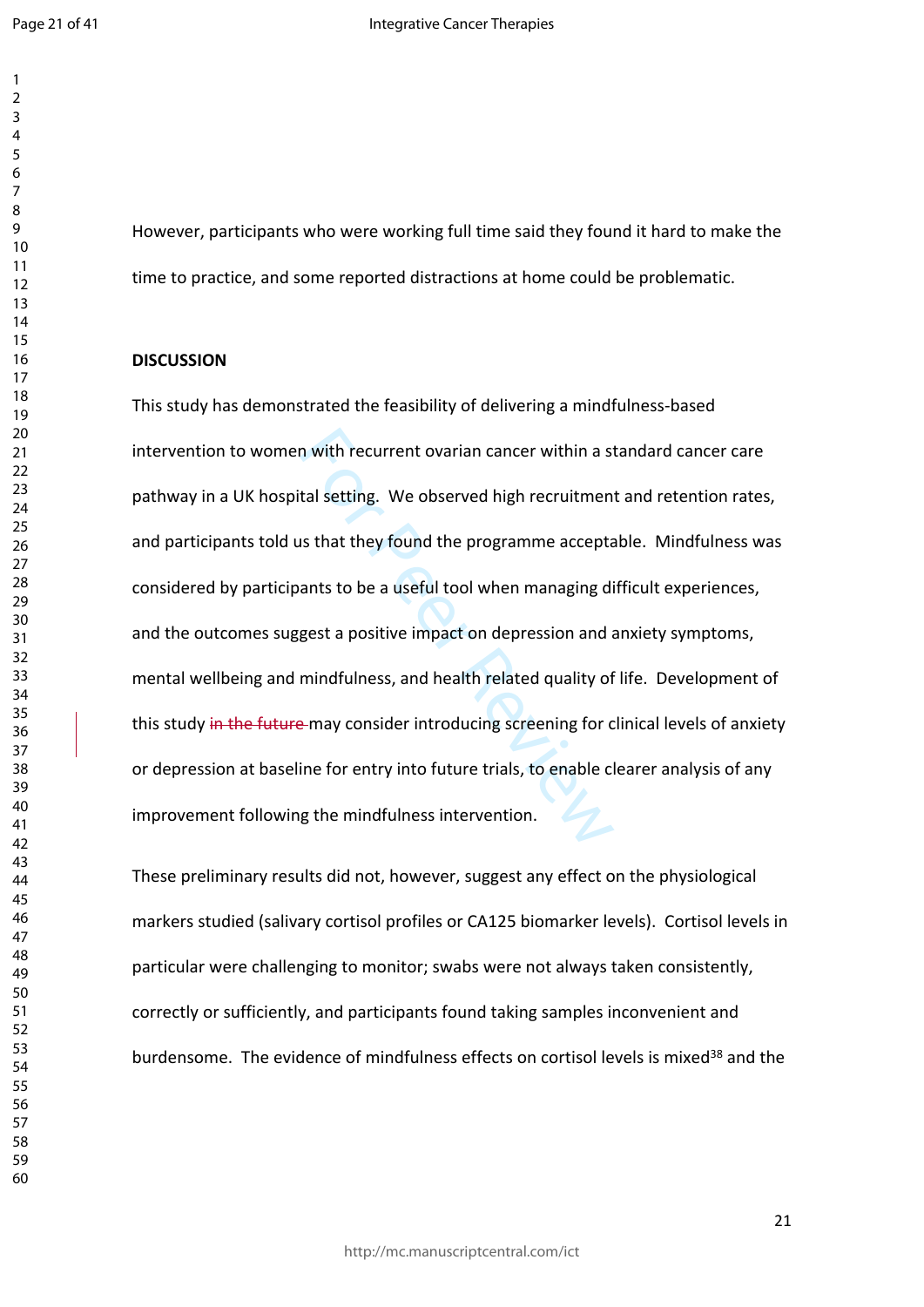insights from this study may be impacted by the relatively 'normal' baseline cortisol profiles of our participant population<sup>36</sup>. Future development of this protocol, therefore, may review the feasibility of some of the outcome measures, and consider alternative means of sample collection or measurement, and/or approaches to simulation of the potential impact of missing data during sample size calculations.

the sand perceptions were key to the findint<br>
red important areas for further study. Part<br>
work resulting from the programme was in<br>
th with each other after the study had encounter<br>
milar studies<sup>39</sup>, and suggests that fu Participants' experiences and perceptions were key to the findings of this study, and their feedback identified important areas for further study. Participants told us that the social support network resulting from the programme was important to them, and many were still in touch with each other after the study had ended. This corresponds with the findings of similar studies<sup>39</sup>, and suggests that future work should investigate the impact of this social interaction on the effectiveness of the intervention. More detailed study is also needed into the impact of mindfulness on sleep, as improved sleep duration and patterns were another strong theme from participants' feedback.

This work sought to test the study protocol and operational feasibility and acceptability of this intervention, to help design further confirmatory studies; accordingly, it includes an appropriately small sample size without a control group. The findings therefore require cautious interpretation given the size, design and duration of the study. There is a risk of bias and imprecision due to missing data,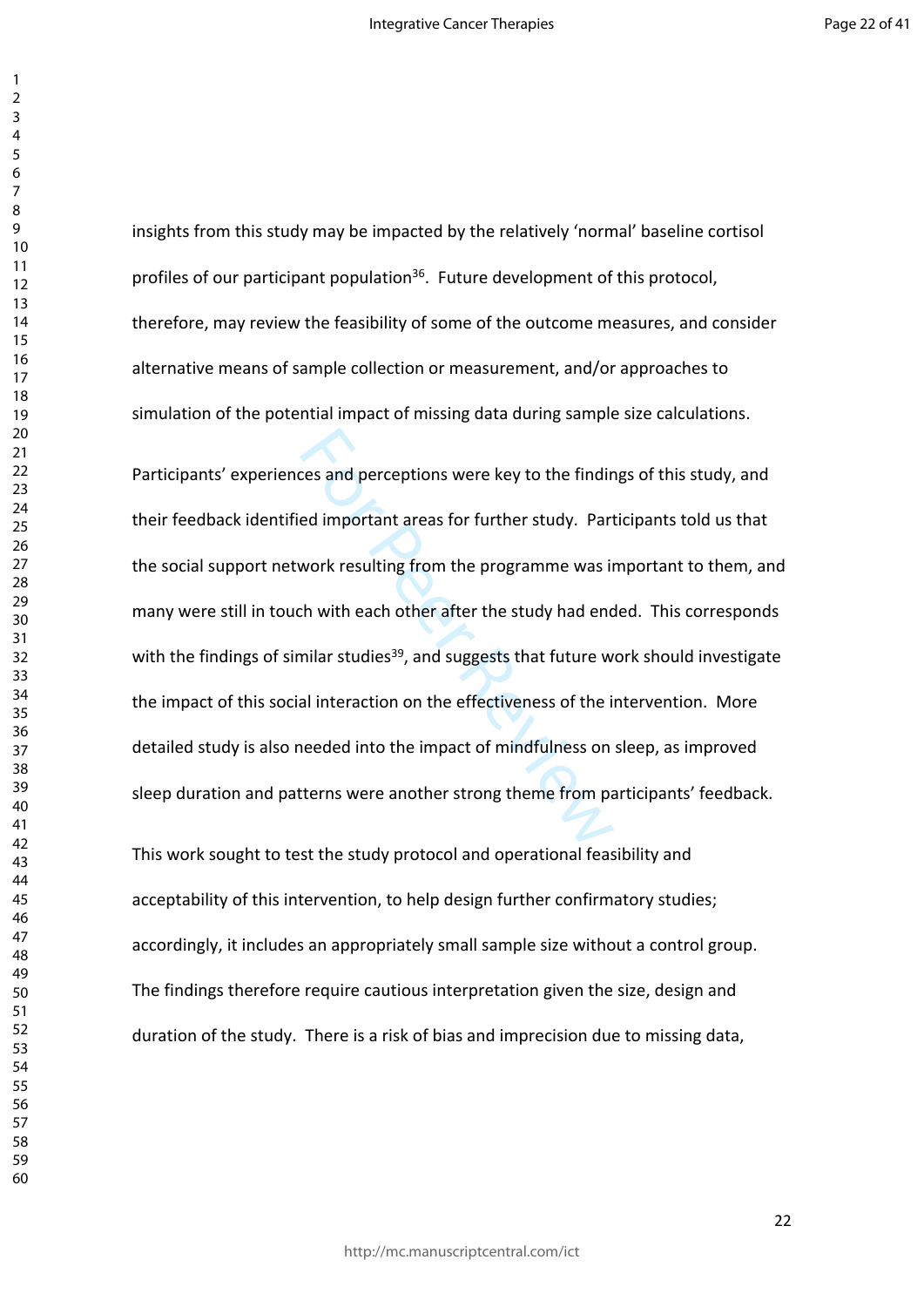a growing acceptance of mindfulness tech<br>ion delivered during the study differed fro<br>reduced programme, with fewer, shorter s<br>tated explicitly the possible benefits of pra<br>id use in certain situations; this differs fro<br>sco particularly at Week 12, and development of the protocol should address challenges in data collection at this time point. We additionally note other factors which may have influenced the success of this work. The gender and age of the study population may have meant that they had more time to participant in mindfulness activities and were more receptive to this type of intervention, and there is a risk of influence by the "popularity effect" of a growing acceptance of mindfulness techniques<sup>40</sup>. The mindfulness intervention delivered during the study differed from standard MBSR programmes, being a reduced programme, with fewer, shorter sessions and practices. The programme also stated explicitly the possible benefits of practice and offered tools which participants could use in certain situations; this differs from the transitional programmes of self-discovery offered by conventional mindfulness. Future studies should investigate whether mindfulness in general, or specific interventional approaches, are most effective for a given illness.

#### **REFERENCES**

1. Bray F, Ferlay J, Soerjomataram I, et al. Global cancer statistics 2018: GLOBOCAN estimates of incidence and mortality worldwide for 36 cancers in 185 countries. *CA Cancer J Clin.* 2018;68(6):394-424.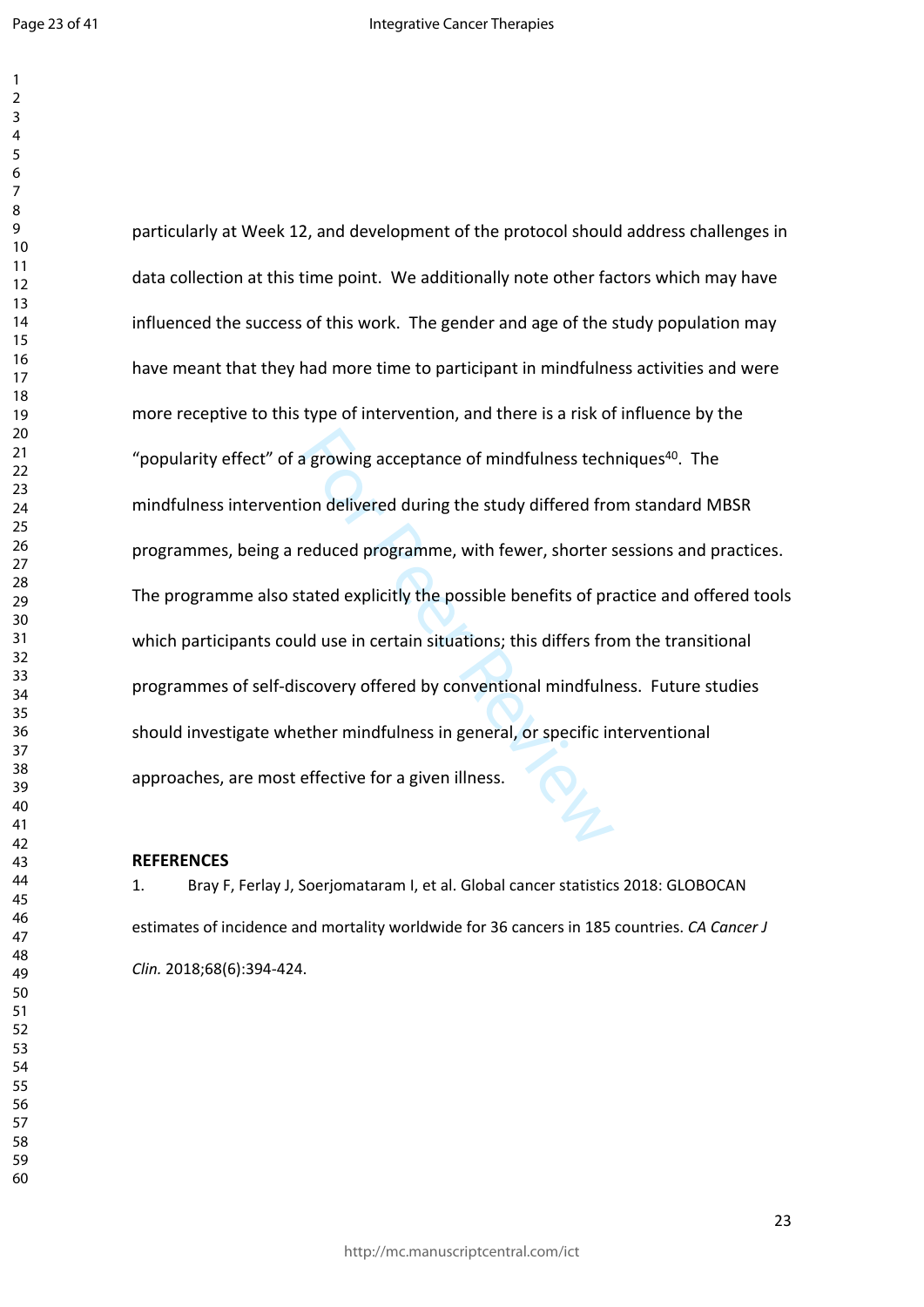2. Cancer statistics Cancer Research UK website

[https://www.cancerresearchuk.org/health-professional/cancer-statistics/statistics-by-cancer](https://www.cancerresearchuk.org/health-professional/cancer-statistics/statistics-by-cancer-type/ovarian-cancer#heading-Four)[type/ovarian-cancer#heading-Four](https://www.cancerresearchuk.org/health-professional/cancer-statistics/statistics-by-cancer-type/ovarian-cancer#heading-Four) Accessed May 1, 2019

3. Maringe C, Walters S, Butler J, et al. Stage at diagnosis and ovarian cancer survival: evidence from the International Cancer Benchmarking Partnership. *Gynecol Oncol.*

2012;127(1):75-82.

r HK, Carreira H, Harewood R, Spika D, Wang ><br>Irvival 1995-2009: analysis of individual data f<br>sed registries in 67 countries (CONCORD-2). *Ld*<br>10.<br>. Ovarian cancer: progress and continuing cor<br>rer. 2002;38(13):1701-7.<br>p L 4. Allemani C, Weir HK, Carreira H, Harewood R, Spika D, Wang XS, et al. Global surveillance of cancer survival 1995-2009: analysis of individual data for 25,676,887 patients from 279 population-based registries in 67 countries (CONCORD-2). *Lancet.* 2015;385(9972):977-1010.

5. Moss C, Kaye SB. Ovarian cancer: progress and continuing controversies in management. *Eur J Cancer.* 2002;38(13):1701-7.

6. Koch-Gallenkamp L, Bertram H, Eberle A, et al. Fear of recurrence in long-term cancer survivors-Do cancer type, sex, time since diagnosis, and social support matter? *Health Psychol*. 2016;35(12):1329-33.

7. Pasquini M, Biondi M. Depression in cancer patients: a critical review. *Clin Pract Epidemiol Ment Health.* 2007;3:2.

8. Fang CY, Schnoll RA. Impact of psychological distress on outcomes in cancer patients. *Expert Rev Pharmacoecon Outcomes Res.* 2002;2(5):495-506.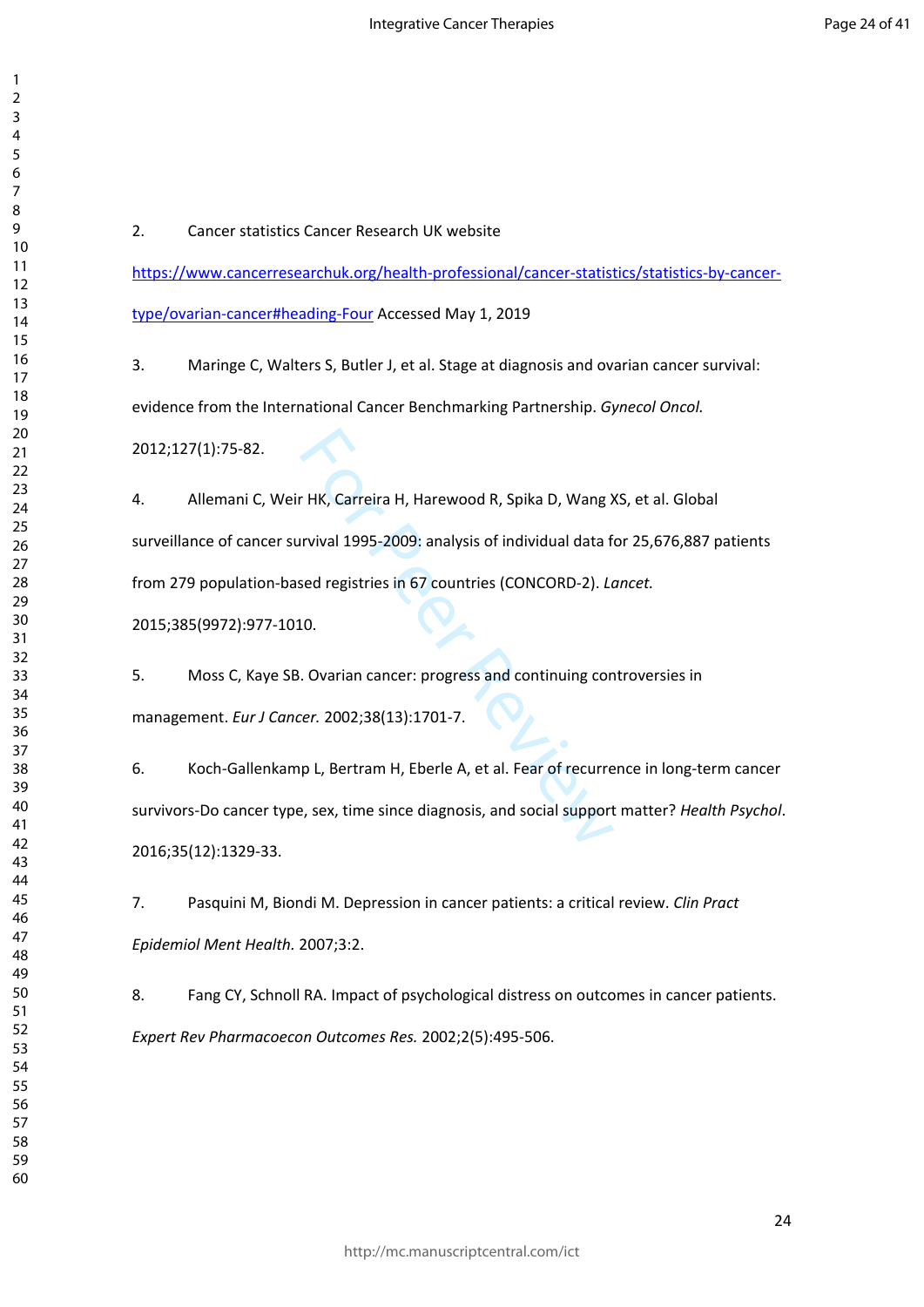9. Cordova MJ, Riba MB, Spiegel D. Post-traumatic stress disorder and cancer. *Lancet Psychiatry.* 2017;4(4):330-8.

10. Richards M, Corner J, Maher J. The National Cancer Survivorship Initiative: new and emerging evidence on the ongoing needs of cancer survivors. *Br J Cancer*. 2011;105:1-4.

11. Grassi L, Spiegel D, Riba M. Advancing psychosocial care in cancer patients. *F1000Res.* 2017;6:2083.

adley SG. Mindfulness: historical and contem<br>
1: Reb J, Atkins P, eds. *Mindfulness in organiza*<br>
1. Cambridge: Cambridge University Press; 20<br>
1. Teasdale J. *Mindfulness-Based Cognitive Tl*<br>
1. The Guilford Press; 20<br>
1. 12. Chaskalson M, Hadley SG. Mindfulness: historical and contemplative context and recent developments. In: Reb J, Atkins P, eds. *Mindfulness in organizations Foundations, research and applications.* Cambridge: Cambridge University Press; 2015:42–66.

13. Segal Z, Williams J, Teasdale J. *Mindfulness-Based Cognitive Therapy for depression; a new approach to preventing relapse.* New York: The Guilford Press; 2002.

14. Ludwig DS, Kabat-Zinn J. Mindfulness in medicine. *JAMA.* 2008;300(11):1350-2.

15. Goyal M, Singh S, Sibinga EM, et al. Meditation programs for psychological stress and well-being: a systematic review and meta-analysis. *JAMA Intern Med.* 2014;174(3):357-68.

16. Depression in adults: recognition and management NICE Guideline CG90. National Institute for Health and Care Excellence website <https://www.nice.org.uk/guidance/cg90> Accessed June 25, 2019

17. American Psychiatric Association. Practice Guideline for the Treatment of Patients With Major Depressive Disorder, Third edition. *Am J Psychiatry* 2010;167:1.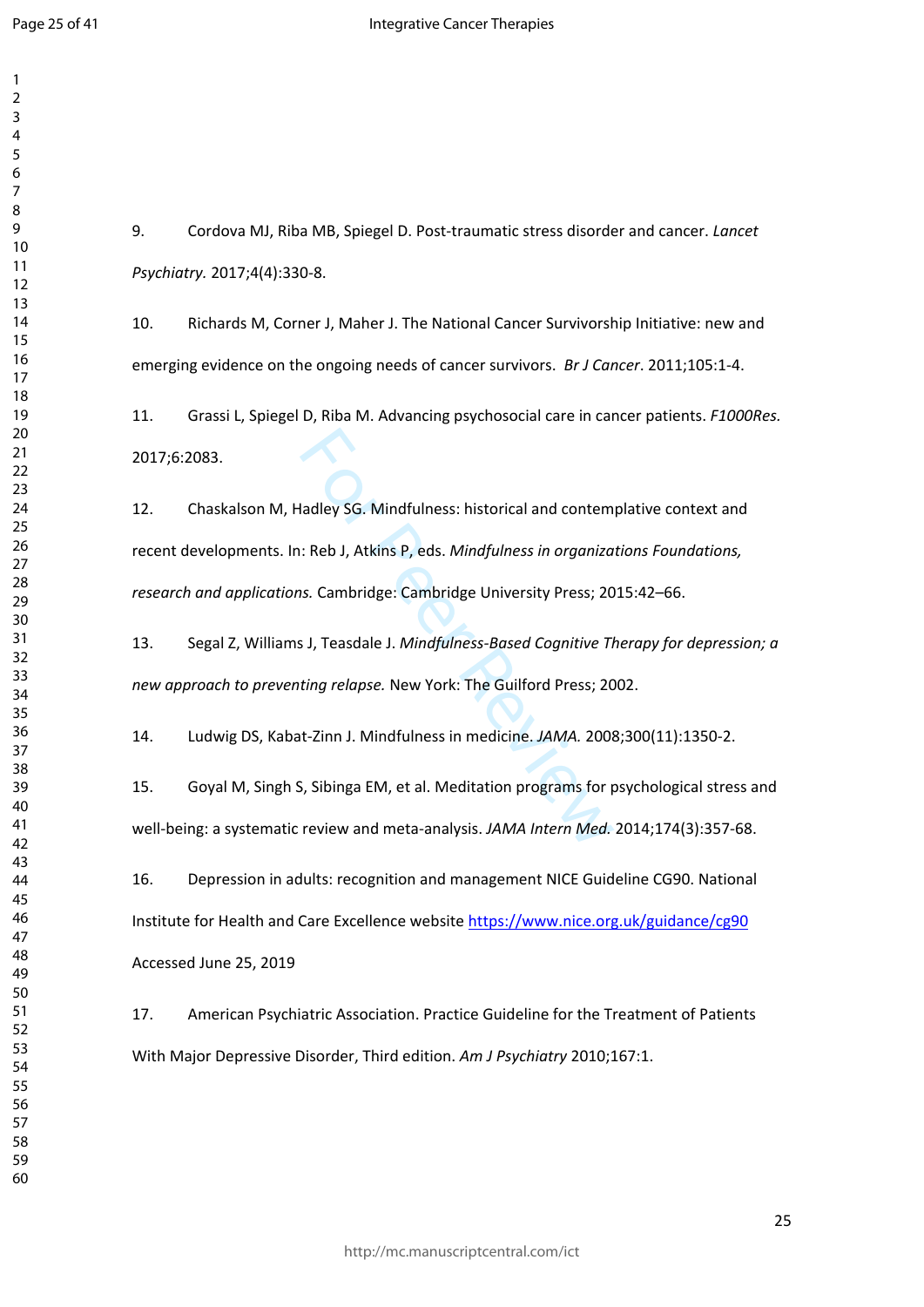18. Parikh SV, Quilty LC, Ravitz P, et al. Canadian Network for Mood and Anxiety Treatments (CANMAT) 2016 Clinical Guidelines for the Management of Adults with Major Depressive Disorder: Section 2. Psychological Treatments. *Can J Psychiatry.* 2016;61(9):524-39.

19. Malhi GS, Bassett D, Boyce P, et al. Royal Australian and New Zealand College of Psychiatrists clinical practice guidelines for mood disorders. *Aust N Z J Psychiatry.*

2015;49(12):1087-206.

20. Speca M, Carlson LE, Goodey E, et al. A randomized, wait-list controlled clinical trial: the effect of a mindfulness meditation-based stress reduction program on mood and symptoms of stress in cancer outpatients. *Psychosom Med.* 2000;62(5):613-22.

21. Carlson LE. Mindfulness-based interventions for coping with cancer. *Ann N Y Acad Sci.* 2016;1373(1):5-12.

n LE, Goodey E, et al. A randomized, wait-list compared and the sess meditation-based stress reduction program<br>
Incer outpatients. Psychosom Med. 2000;62(5<br>
Ifulness-based interventions for coping with compared interventio 22. Piet J, Wurtzen H, Zachariae R. The effect of mindfulness-based therapy on symptoms of anxiety and depression in adult cancer patients and survivors: a systematic review and meta-analysis. *J Consult Clin Psychol.* 2012;80(6):1007-20.

23. Zhang MF, Wen YS, Liu WY, et al. Effectiveness of Mindfulness-based Therapy for Reducing Anxiety and Depression in Patients With Cancer: A Meta-analysis. *Medicine* 2015;94(45):e0897-0.

24. Watts S, Prescott P, Mason J, et al. Depression and anxiety in ovarian cancer: a systematic review and meta-analysis of prevalence rates. *BMJ Open.* 2015;5(11):e007618.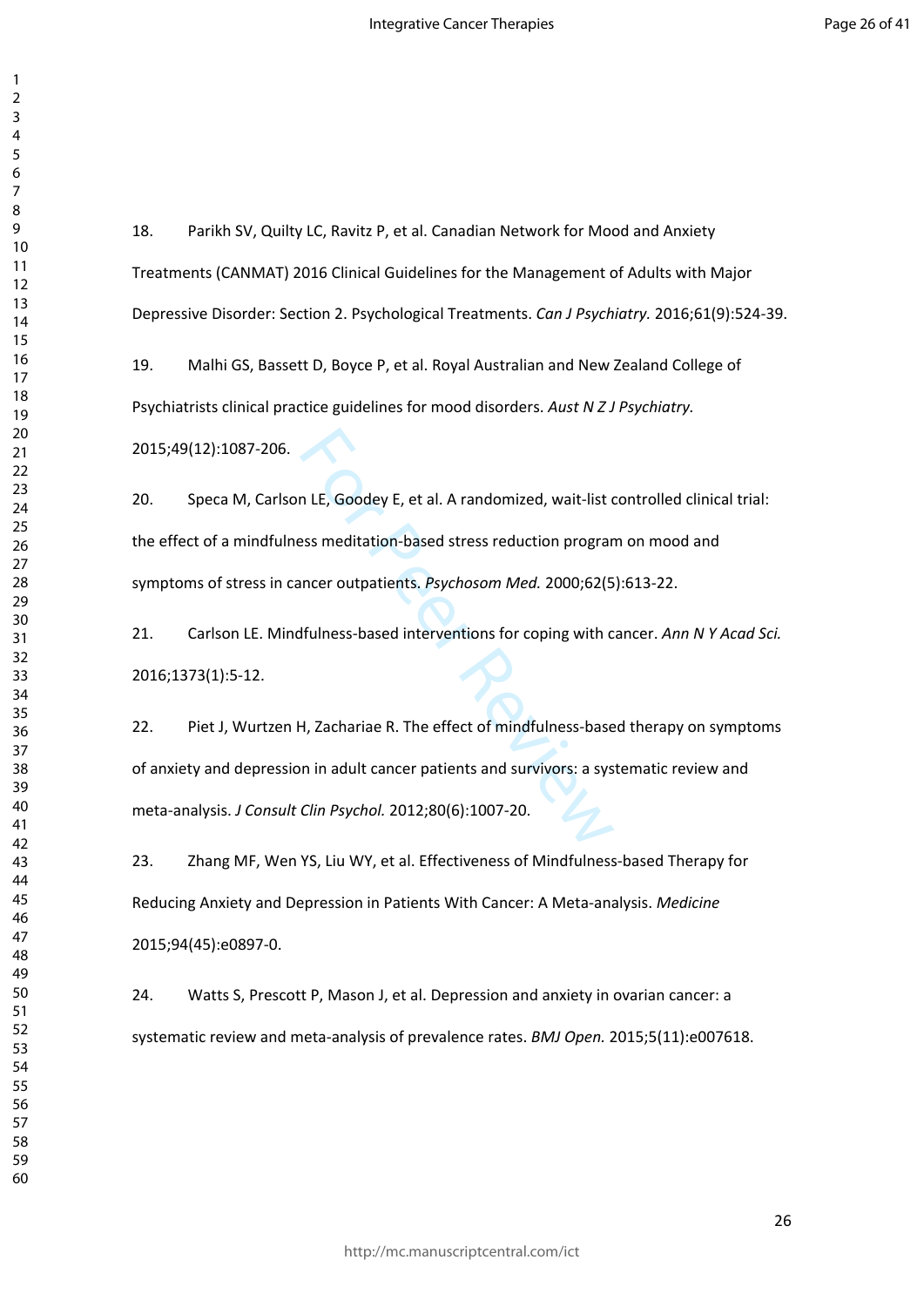$\mathbf{1}$  $\overline{2}$  $\overline{3}$ 

 

25. Zigmond AS, Snaith RP. The hospital anxiety and depression scale. *Acta Psychiatr Scand.* 1983;67(6):361-70.

26. Tennant R, Hiller L, Fishwick R, et al. The Warwick-Edinburgh Mental Well-being Scale (WEMWBS): development and UK validation. *Health Qual Life Outcomes.* 2007;5:63.

27. Walach H, Buchheld N, Buttenmüller V, et al. Measuring mindfulness-the Freiburg Mindfulness Inventory (FMI). *Pers Individ Dif.* 2006;40(8):1543-55.

FMI). *Pers Individ Dif.* 2006;40(8):1543-55.<br>
mley A, Cull A, et al. An international field sturning A, Cull A, et al. An international field sturning<br>
ristic questionnaire module (the QLQ-OV28) in<br>
rian cancer. *Eur J Ca* 28. Greimel E, Bottomley A, Cull A, et al. An international field study of the reliability and validity of a disease-specific questionnaire module (the QLQ-OV28) in assessing the quality of life of patients with ovarian cancer. *Eur J Cancer.* 2003;39(10):1402-8.

29. Kirschbaum C, Hellhammer DH. Salivary cortisol in psychoneuroendocrine research: recent developments and applications. *Psychoneuroendocrinology.* 1994;19(4):313-33.

30. Weinrib AZ, Sephton SE, Degeest K, et al. Diurnal cortisol dysregulation, functional disability, and depression in women with ovarian cancer. *Cancer.* 2010;116(18):4410-9.

31. Adam EK, Kumari M. Assessing salivary cortisol in large-scale, epidemiological research. *Psychoneuroendocrinology.* 2009;34(10):1423-36.

32. Garde AH, Hansen AM. Long-term stability of salivary cortisol. *Scand J Clin Lab Invest.* 2005;65(5):433-6.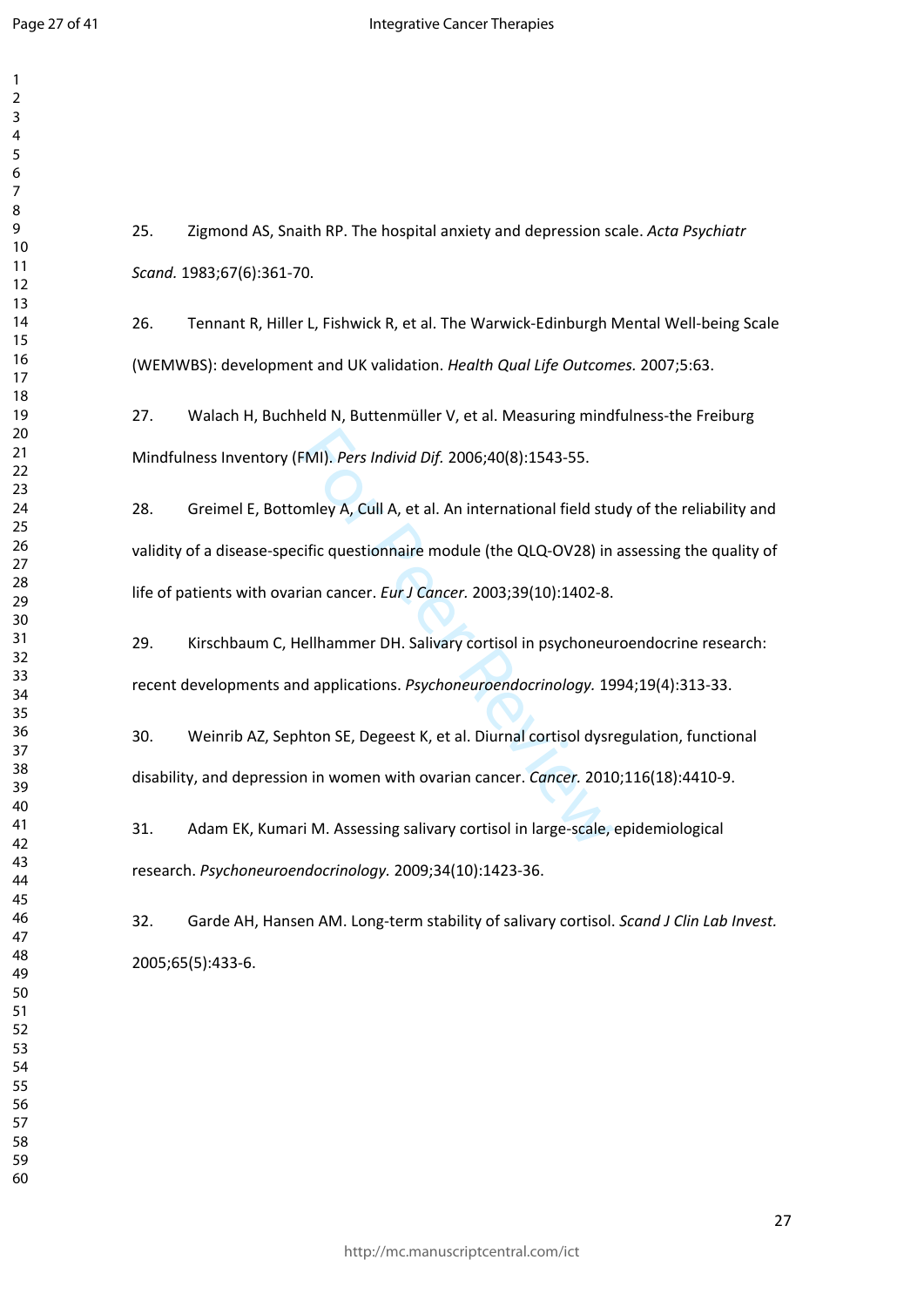33. Ovarian cancer: recognition and initial management NICE Guideline CG122. National Institute for Health and Care Excellence website <https://www.nice.org.uk/Guidance/CG122> Accessed June 25, 2019

34. Pope C, Mays N. *Qualitative research in healthcare.* 3rd ed. London: BMJ Books; 2006.

35. Bjelland I, Dahl AA, Haug TT, et al. The validity of the Hospital Anxiety and Depression Scale. An updated literature review. *J Psychosom Res.* 2002;52(2):69-77.

ture review. *J Psychosom Res.* 2002;52(2):69-7<br>an A, Levi F, et al. Disruption of the circadian p<br>ncer patients: relationships with tumour mark<br>ridge F, Thorn L. The cortisol awakening respo<br>75.<br>II S, Dockray S. A systema 36. Touitou Y, Bogdan A, Levi F, et al. Disruption of the circadian patterns of serum cortisol in breast and ovarian cancer patients: relationships with tumour marker antigens. *Br J Cancer.* 1996;74(8):1248-52.

37. Clow A, Hucklebridge F, Thorn L. The cortisol awakening response in context. *Int Rev Neurobiol.* 2010;93:153-75.

38. O'Leary K, O'Neill S, Dockray S. A systematic review of the effects of mindfulness interventions on cortisol. *J Health Psychol*. 2016;21(9):2108-21.

39. Schellekens M, Tamagawa R, Labelle L, et al. Mindfulness-Based Cancer Recovery (MBCR) versus Supportive Expressive Group Therapy for distressed breast cancer survivors: evaluating mindfulness and social support as mediators. *J Behavioral Medicine*.

2017;40(3):414-422

40. Van Gordon W, Shonin E, Griffiths MD. Mindfulness in Mental Health: A Critical Reflection. J Psy Neuro Dis Brain Stim 2015;1(1):102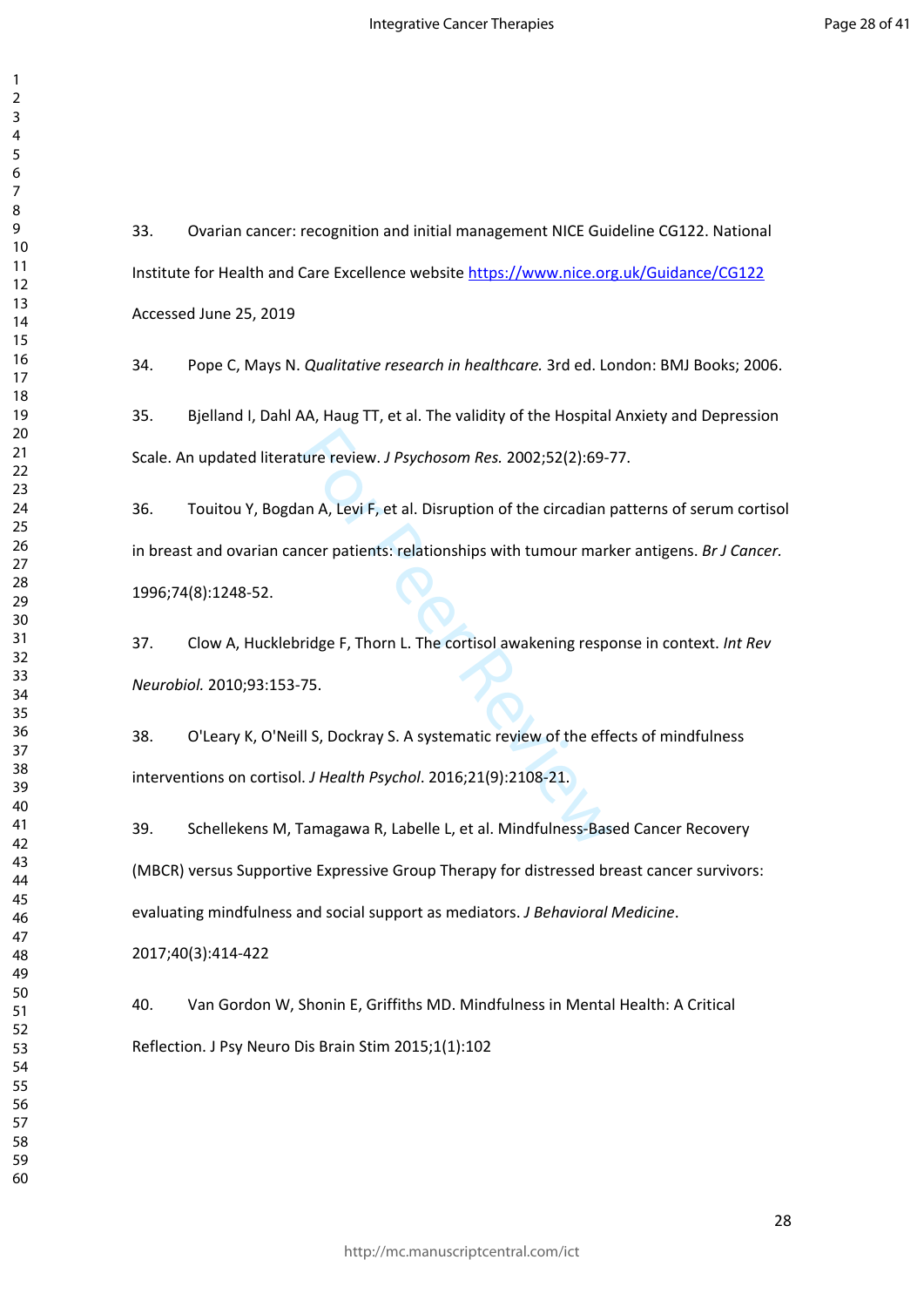$\mathbf{1}$  $\overline{2}$  $\mathsf 3$  $\overline{4}$  $\boldsymbol{6}$  $\overline{7}$ 

 $\bf 8$ 



Figure 1 Patient flow diagram

297x209mm (300 x 300 DPI)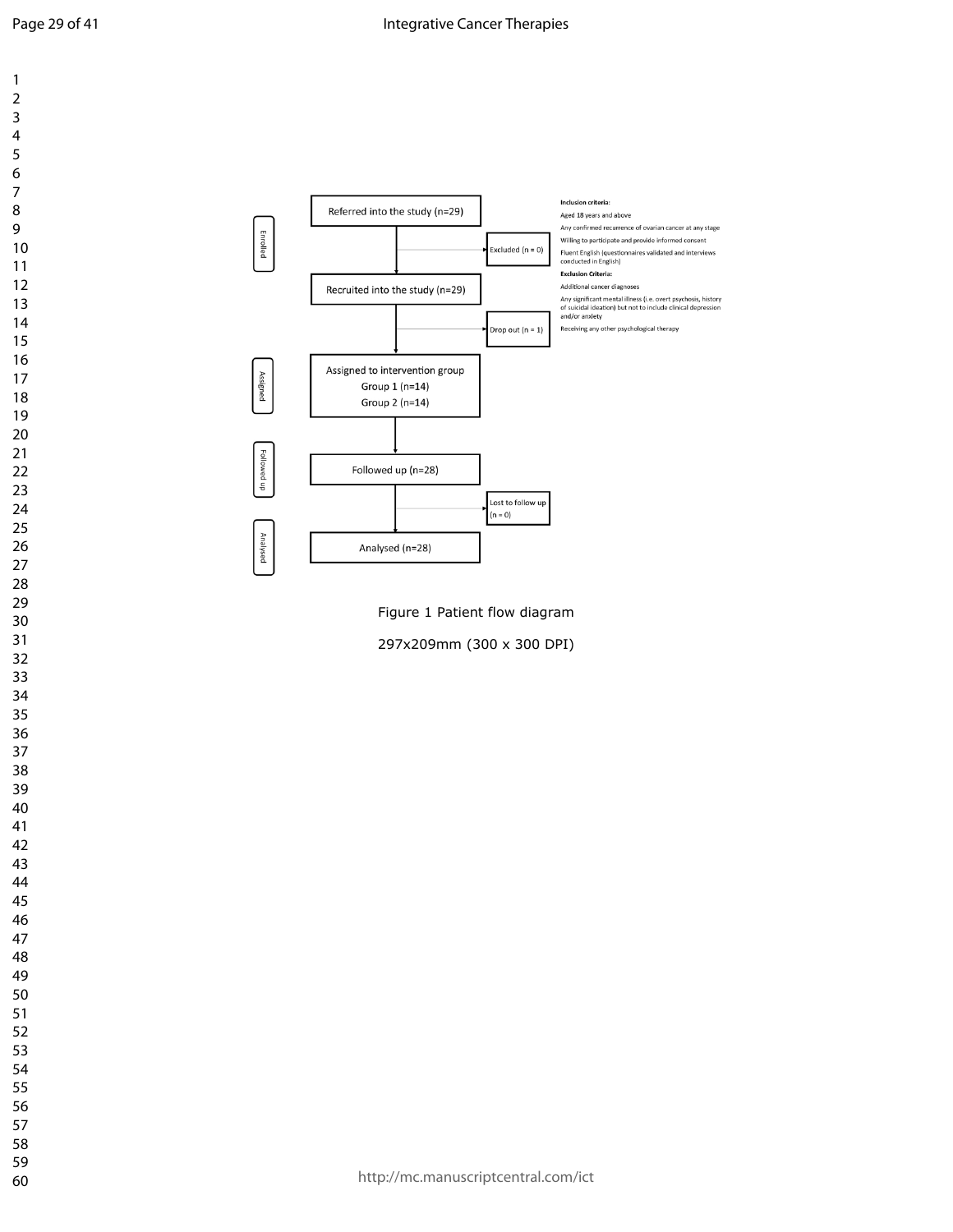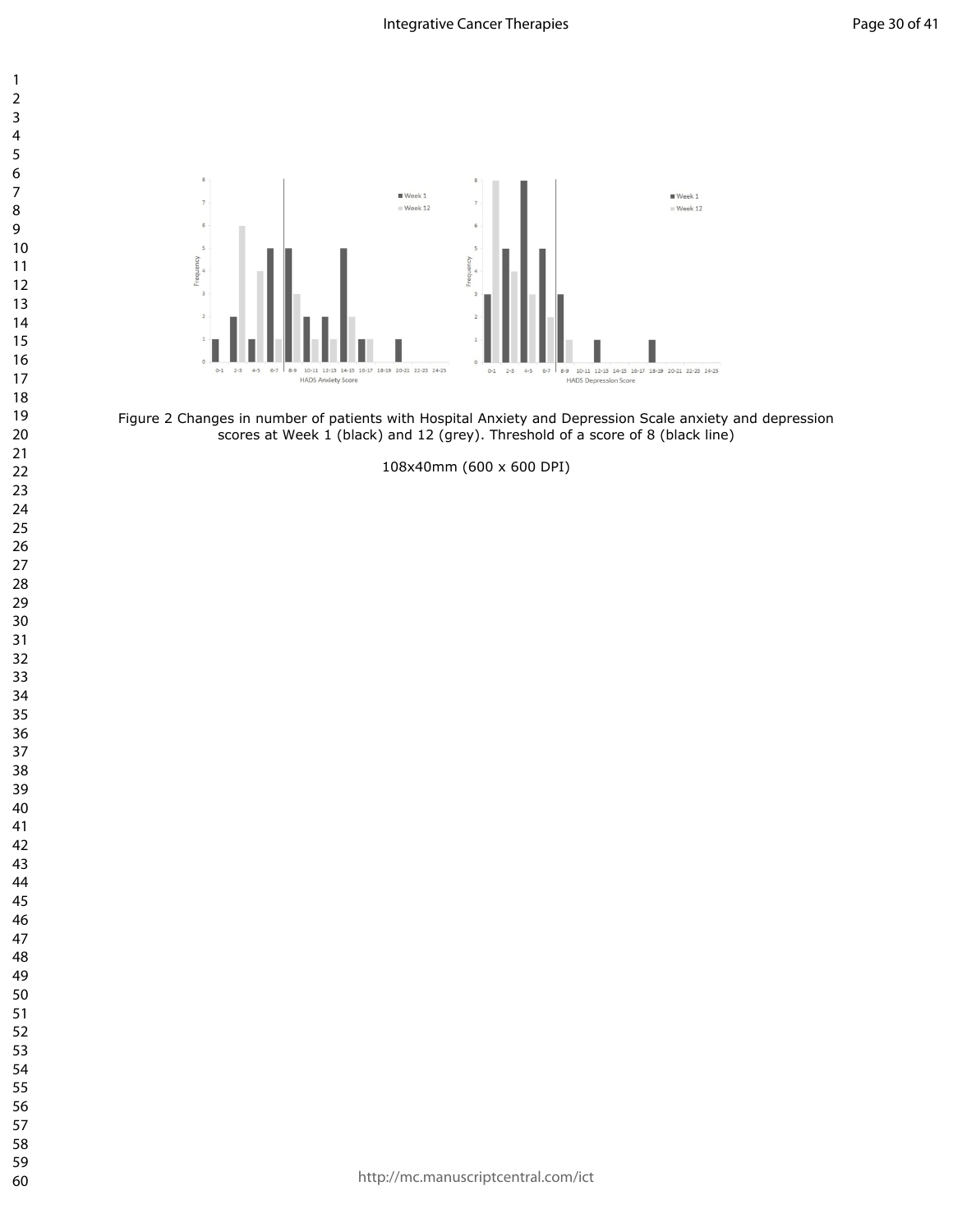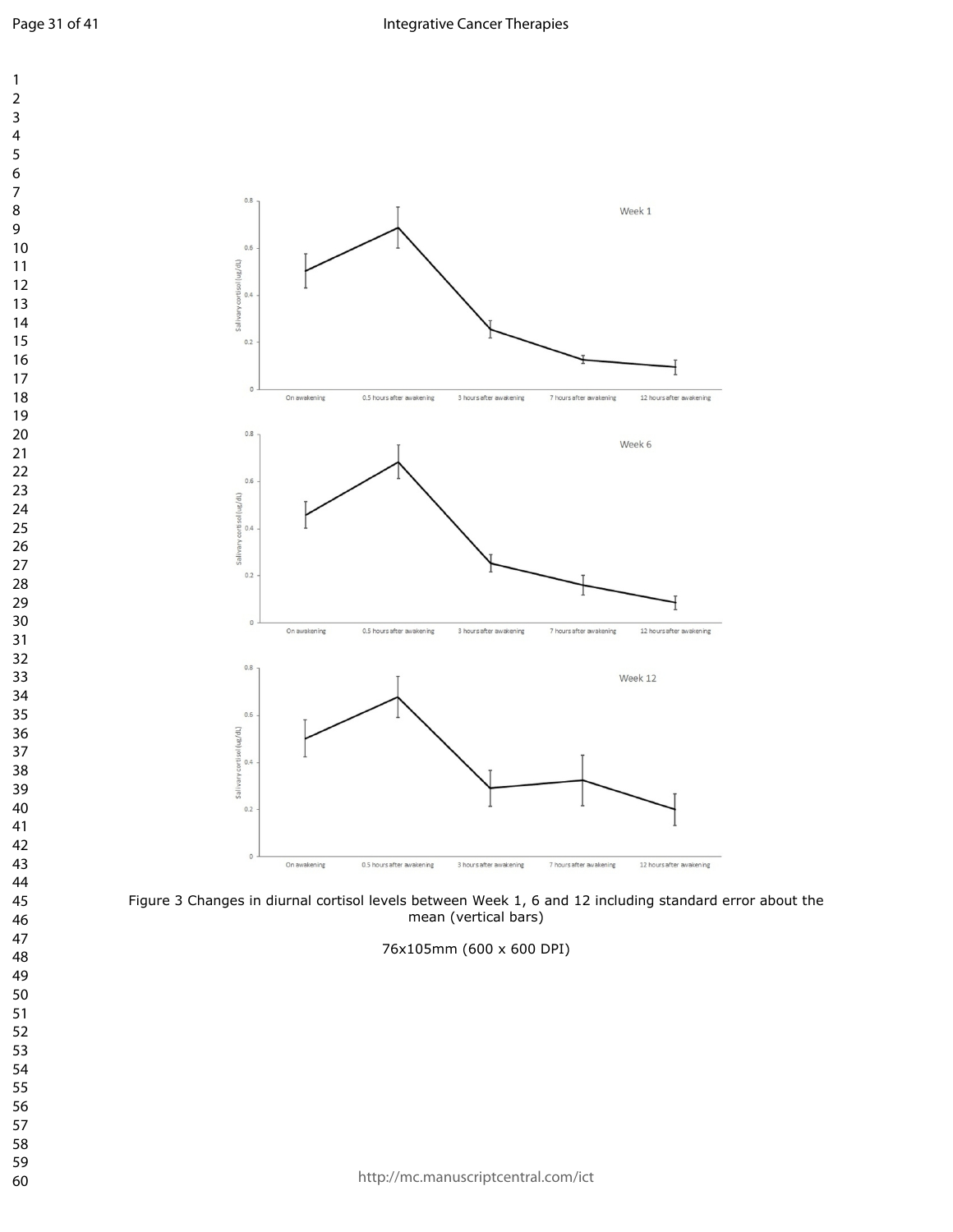## **Supplementary Information 1**

# **Detailed Overview of the Mindfulness-Based Intervention in Recurrent Ovarian Cancer**

This programme was delivered as six sessions, developed and delivered by an experienced and qualified instructor complying with UK good practice guidelines

| <b>Session 1</b> | Checking in and releasing tension                                                                   |  |  |
|------------------|-----------------------------------------------------------------------------------------------------|--|--|
|                  | Commonly, when we are anxious or stressed, we hold tension in the body. Learning to "check          |  |  |
|                  | in" and "release tension" is a useful way to reduce stress levels. We will use this simple informal |  |  |
|                  | practice to consciously switch on the parasympathetic nervous system. Over time, it is possible     |  |  |
|                  | to identify what experiences or thoughts cause us to tense and hold our breath, and to              |  |  |
|                  | deliberately let them go.                                                                           |  |  |
| Theme &          | Getting started on a personal mindfulness journey                                                   |  |  |
| content          | Mindfulness is about starting from where you are. It is experiential and this journey will start    |  |  |
|                  | with these women sharing their own stories so far, their hopes and fears about the future.          |  |  |
|                  | <b>Introductions</b>                                                                                |  |  |
|                  | Personal stories & what they hope to gain from this course                                          |  |  |
|                  | Commitment to practice                                                                              |  |  |
|                  | Ground rules of the group & safety measures/support                                                 |  |  |
|                  | Looking after yourself during the course.                                                           |  |  |
|                  | Introduction to mindfulness                                                                         |  |  |
|                  | What it is?                                                                                         |  |  |
|                  | Relevance to participants<br>٠                                                                      |  |  |
|                  | Short video of how others have used mindfulness to deal with cancer & survivorship                  |  |  |
|                  | How mindfulness works                                                                               |  |  |
|                  | Intention (Set this in Journal as a motivation to practice)                                         |  |  |
|                  | Attention & Approach                                                                                |  |  |
|                  | Discuss the importance of approach - non-judging, kindness, curiosity etc                           |  |  |
|                  | <b>Stress</b>                                                                                       |  |  |
|                  | Modern living & extra burden of cancer<br>٠                                                         |  |  |
|                  | <b>Biochemical impact</b><br>٠                                                                      |  |  |
|                  | Fine tuning the autonomic system<br>٠                                                               |  |  |
|                  | How to switch on the relaxation response                                                            |  |  |
|                  | Befriending the breath                                                                              |  |  |
|                  | Power of the breath<br>٠                                                                            |  |  |
|                  | Practical issues around breathing properly                                                          |  |  |
|                  | Using the breath to relax or invigorate                                                             |  |  |
| <b>Practices</b> | Informal mindfulness practice - "checking in and releasing tension"                                 |  |  |
| <b>Teaching</b>  | Learning to release and let go of tension                                                           |  |  |
| points           | Relaxation is the natural state                                                                     |  |  |
| <b>Homework</b>  | Daily practice of "checking in and releasing tension"                                               |  |  |
|                  | Practice log & journal (observations - thoughts, feelings, body sensations, comments)               |  |  |
|                  | Choose specific approach/attitude each day and explore that as you go about activities              |  |  |
|                  |                                                                                                     |  |  |

60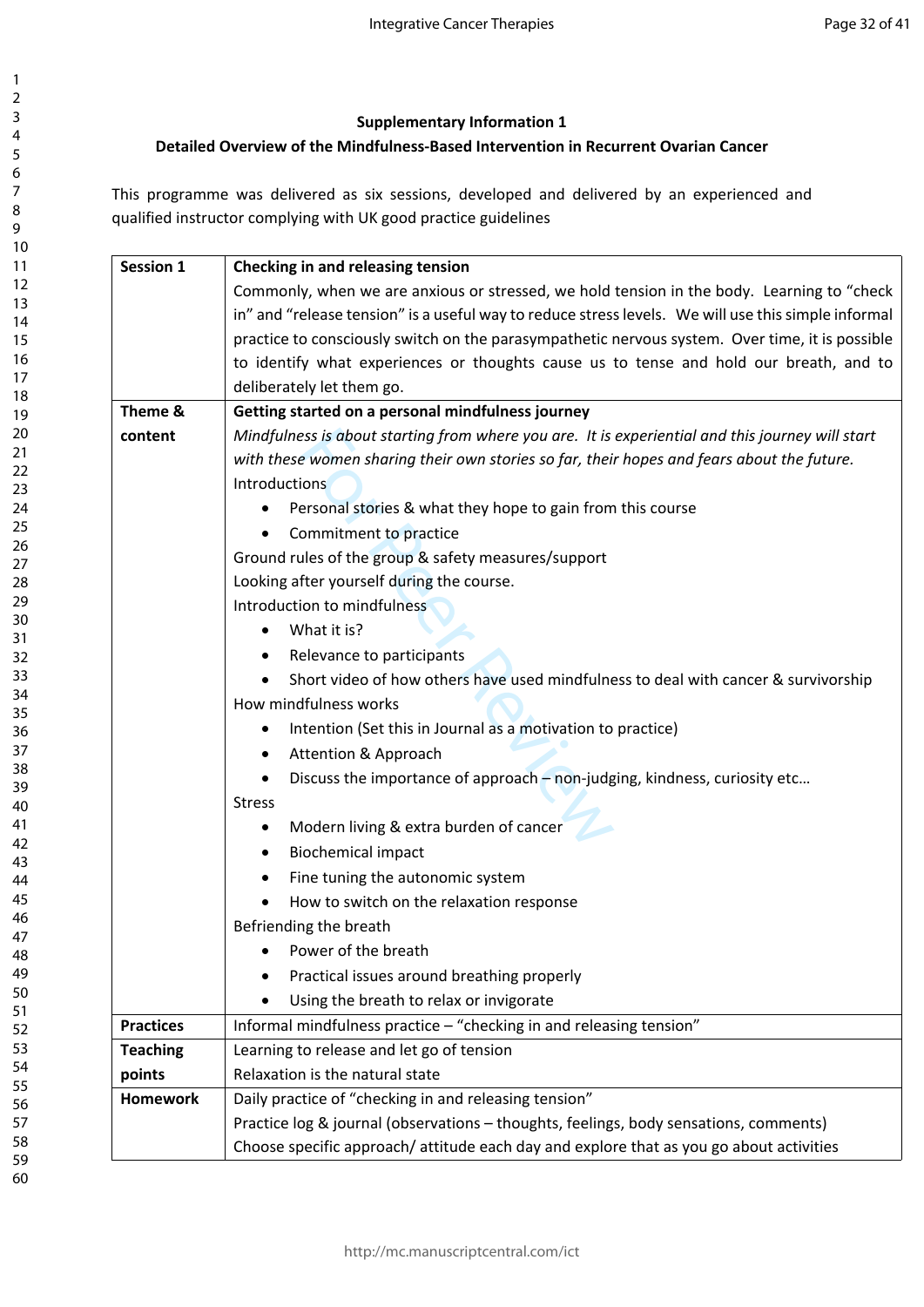| <b>Session 2</b>                                                                              | <b>Training attention using a Breath Awareness Practice</b>                                                                  |  |  |  |
|-----------------------------------------------------------------------------------------------|------------------------------------------------------------------------------------------------------------------------------|--|--|--|
|                                                                                               | Learning to pay attention, noticing when the mind has wandered and simply bringing it back is                                |  |  |  |
|                                                                                               | central to mindfulness (Gunaratana, 2002). Mind-wandering is prevalent, is associated with                                   |  |  |  |
|                                                                                               | being unhappy and is exacerbated by stress (Killingsworth & Gilbert, 2010). It is known to                                   |  |  |  |
|                                                                                               | correlate with neural activity in a network of brain areas that support self-referential processing,                         |  |  |  |
|                                                                                               | known as the default-mode network (Brewer et al. 2011; Farb et al. 2007). Consequently, we                                   |  |  |  |
|                                                                                               | can easily lose conscious control; amplify emotions and fall into habitual patterns of thoughts                              |  |  |  |
| and behaviours, so exacerbating our stresses, anxieties and sadness (Williams & Penman 2011). |                                                                                                                              |  |  |  |
|                                                                                               | Furthermore, it is thought that concentration-based mindfulness meditation helps "de-                                        |  |  |  |
|                                                                                               | automise" mental processes that cloud perception of stimuli in the present moment (Lutz et al.                               |  |  |  |
|                                                                                               | 2008) and that this is central to the benefits of practising mindfulness, coming off automatic                               |  |  |  |
|                                                                                               | pilot and seeing things clearly as they are.                                                                                 |  |  |  |
|                                                                                               | Typically, the breath - sensations of breathing - is used to train attention (Grossman, 2010;                                |  |  |  |
|                                                                                               | Gunaratana, 2002). This provides an anchor to the present moment and facilitates disengaging                                 |  |  |  |
|                                                                                               | with other mind activities such as rumination (Williams et al. 2007). As the mind becomes                                    |  |  |  |
|                                                                                               | focused it has a calming effect, reducing stress and anxiety.                                                                |  |  |  |
| Theme &                                                                                       | "Gathering a scattered mind"                                                                                                 |  |  |  |
| content                                                                                       | We know that nearly 50% of the time our mind is not where we intended it to be and when we                                   |  |  |  |
|                                                                                               | are stressed, anxious or have low mood this increases. Furthermore, a wandering mind is not a                                |  |  |  |
|                                                                                               | happy mind; it has a negative bias, and can take us to dark places, caught up in rumination and                              |  |  |  |
|                                                                                               | proliferation. In this session we will use mindfulness to gather and focus a wandering mind;                                 |  |  |  |
|                                                                                               | bring it back to a neutral place grounded in the present moment.                                                             |  |  |  |
|                                                                                               | "Checking in"                                                                                                                |  |  |  |
|                                                                                               | Practice<br>٠                                                                                                                |  |  |  |
|                                                                                               | Discussion of how the week has been - was it possible to practice?                                                           |  |  |  |
|                                                                                               | Experiences of mindfulness able to share                                                                                     |  |  |  |
|                                                                                               | Barriers and obstacles to practice                                                                                           |  |  |  |
|                                                                                               | Living on autopilot & the dangers of a wandering mind                                                                        |  |  |  |
| Background of mind wandering and where it can take us<br>٠                                    |                                                                                                                              |  |  |  |
|                                                                                               | Common having survived cancer that there are anxieties, worries and how                                                      |  |  |  |
|                                                                                               | mindfulness can be used to gather the mind when it is all over the place and bring it                                        |  |  |  |
|                                                                                               | back to focus on something neutral such as the breath                                                                        |  |  |  |
|                                                                                               | Taking control of a wandering mind                                                                                           |  |  |  |
|                                                                                               | Video showing impact of mindfulness on the brain                                                                             |  |  |  |
|                                                                                               | Training attention                                                                                                           |  |  |  |
|                                                                                               | <b>Breath awareness</b>                                                                                                      |  |  |  |
|                                                                                               | Breath used as focus of attention $-$ it is in the present moment and considered a                                           |  |  |  |
|                                                                                               | neutral focus                                                                                                                |  |  |  |
|                                                                                               |                                                                                                                              |  |  |  |
|                                                                                               | Reminder that this is not just a concentration exercise as the attitude we bring is<br>important e.g. kindness and curiosity |  |  |  |
|                                                                                               |                                                                                                                              |  |  |  |
|                                                                                               |                                                                                                                              |  |  |  |
|                                                                                               | If problems with the breath provoking anxiety, can use external object such as sound                                         |  |  |  |
|                                                                                               | Experience of the practice discussed in pairs and then open to the group                                                     |  |  |  |
|                                                                                               | Revisit Breath and breathing from first session<br>Power of the breath - indicator of how we are                             |  |  |  |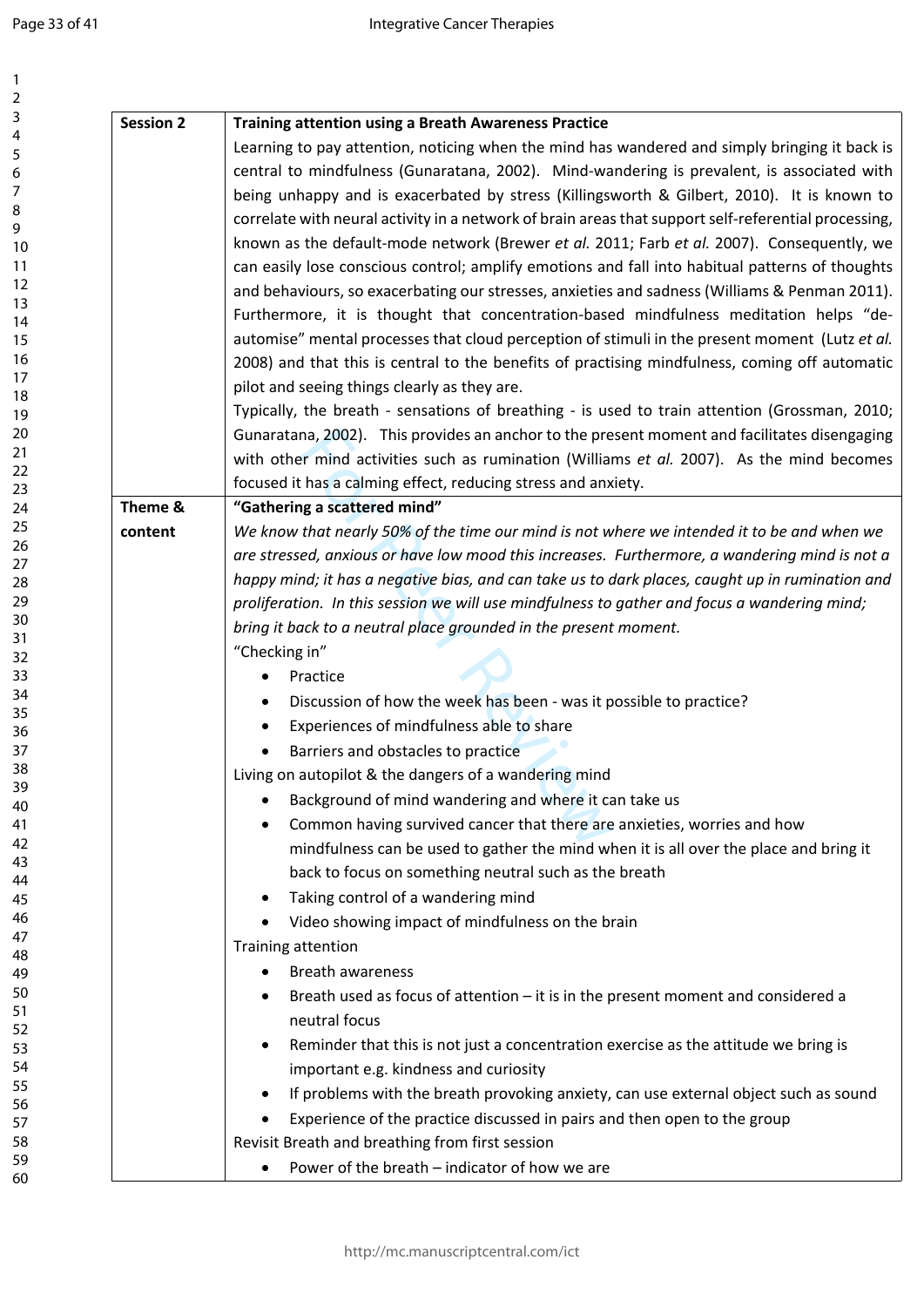|                  | Practices to invigorate or relax                                                               |
|------------------|------------------------------------------------------------------------------------------------|
|                  | Now introduced as an anchor to gather and calm a scattered mind.                               |
|                  | What causes you to hold your breath?                                                           |
|                  | Notice when this happens, release and let go                                                   |
| <b>Practices</b> | Informal mindfulness practice – "checking in and releasing tension"                            |
|                  | Formal attention training using Breath Awareness                                               |
| <b>Teaching</b>  | Learning to pay attention, beginning to gain more control over a wandering mind by focusing it |
| points           | on a neutral object such as the breath (or sound). As we focus the mind, it calms the mind.    |
|                  | The Breath awareness practice is used to skilfully attend to mind-wandering, starting to allow |
|                  | things to be as they are. Learning how the breath can be a "vehicle" for directing awareness.  |
|                  | This is used in all other practices (Killingsworth & Gilbert, 2010)                            |
| <b>Homework</b>  | Daily Formal practice of attention training using Breath Awareness                             |
|                  | Informal mindfulness practice - "checking in and releasing tension"                            |
|                  | Practice log & journal (observations - thoughts, feelings, body sensations, comments)          |
|                  | Choose specific approach/attitude each day and explore that as you go about activities         |

|                  | Practice log & journal (observations - thoughts, feelings, body sensations, comments)             |
|------------------|---------------------------------------------------------------------------------------------------|
|                  | Choose specific approach/attitude each day and explore that as you go about activities            |
|                  |                                                                                                   |
|                  |                                                                                                   |
| <b>Session 3</b> | Session 3: Reconnecting mind and body using the Body Scan Practice                                |
|                  | Practices, such as the body scan, use body sensations as the focus of attention (Dreeben et al.   |
|                  | 2013). Tuning into body sensations cultivates an awareness of the body-mind system. Formal        |
|                  | practice has a significant effect on the insula (Hölzel et al. 2008; Lazar et al. 2005), which is |
|                  | implicated in interoceptive perception (Craig, 2003). This improvement in interoceptive           |
|                  | perception, provides valuable information about the general state of our bodies, our stress       |
|                  | levels, our moods and our behavioural urges (Fletcher et al. 2010). Effectively, through practice |
|                  | we are training to use the body as a barometer (Williams & Penman, 2011). Over time, we are       |
|                  | able to identify personal signatures of emotions such as stress and anxiety and we can use these  |
|                  | physiological signals from the body as an early warning system to offset emotional hijacks        |
|                  | (Williams & Penman, 2011).                                                                        |
|                  | The body scan is used to train familiarity of body sensations as they arise, learning to approach |
|                  | and explore them, effectively reducing avoidance of contacting them. This is an important         |
|                  | therapeutic process, which is useful in conditions such as panic disorder, some form of           |
|                  | posttraumatic stress disorder and pain (Fletcher et al. 2010).                                    |
| Theme &          | "Reconnecting mind & body"                                                                        |
| content          | Emotions are useful physiological signals unfortunately we often don't "read" them correctly      |
|                  | and amplify them to the extent that they are overwhelming. We are subject to "emotional           |
|                  | hijack" and they seem to be more in control of us rather than the other way around.               |
|                  | Using mindfulness we can increase awareness of body sensations and begin to use the body as       |
|                  | a barometer, an early warning system for emotions arising and gain more emotional control.        |
|                  | "Checking in"                                                                                     |
|                  | Practice                                                                                          |
|                  | Discussion of how the week has been - was it possible to practice?<br>٠                           |
|                  | Experiences of mindfulness able to share<br>٠                                                     |
|                  | Barriers and obstacles to practice                                                                |
|                  | Emotions                                                                                          |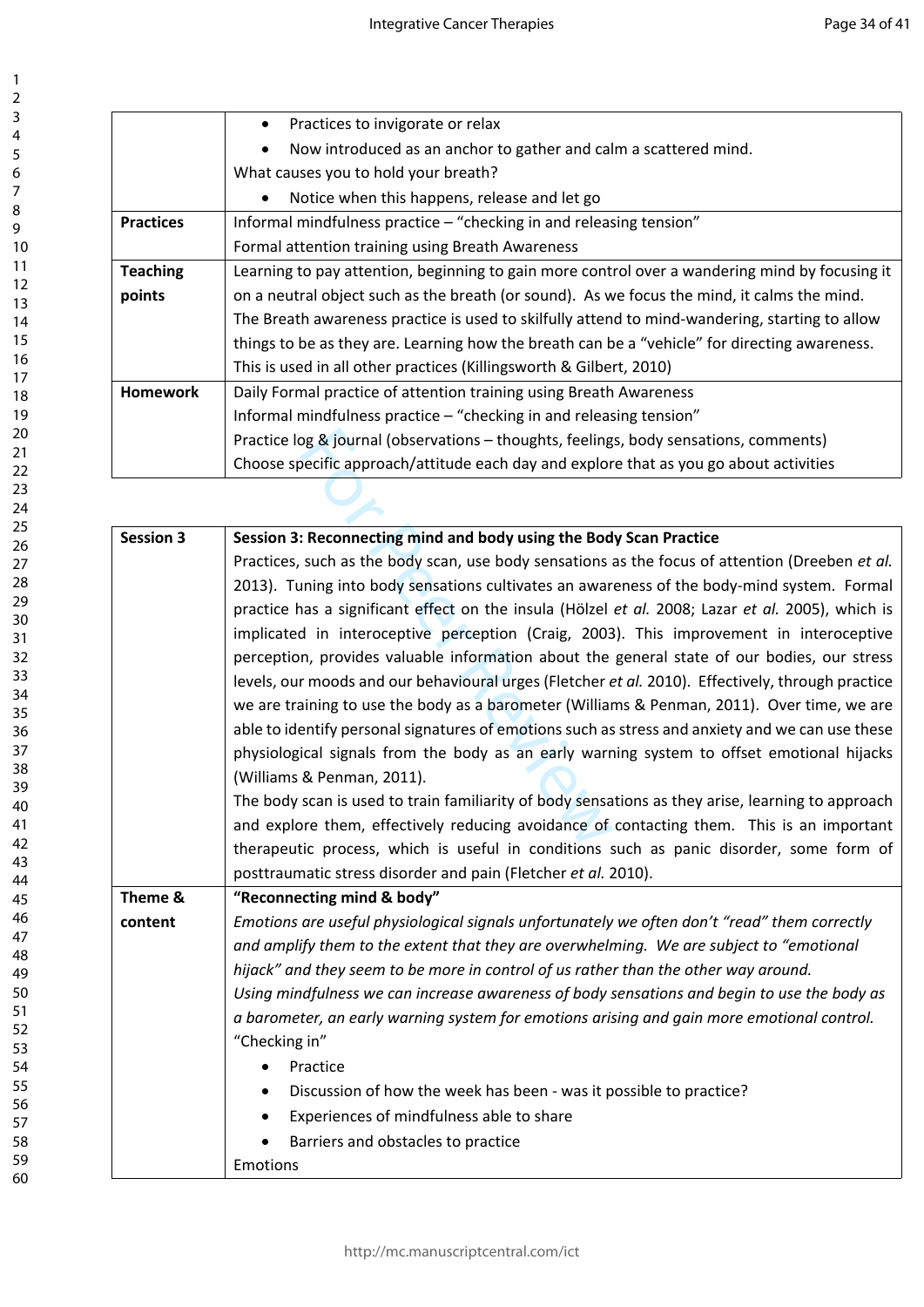| 7               |  |
|-----------------|--|
| 3               |  |
| 4               |  |
|                 |  |
| 5               |  |
| 6               |  |
| 7               |  |
| 8               |  |
|                 |  |
| 9               |  |
| 10              |  |
| 11              |  |
| 12              |  |
|                 |  |
| 13              |  |
| 14              |  |
| 15              |  |
| 16              |  |
|                 |  |
| $\frac{17}{1}$  |  |
| 18              |  |
| 19              |  |
| 20              |  |
| $\overline{21}$ |  |
|                 |  |
| $\overline{22}$ |  |
| $^{23}$         |  |
| 24              |  |
| 25              |  |
|                 |  |
| 26              |  |
| 27              |  |
| 28              |  |
| 29              |  |
|                 |  |
| 30              |  |
| $\overline{31}$ |  |
| $\overline{32}$ |  |
| 33              |  |
| 34              |  |
|                 |  |
| 35              |  |
| 36              |  |
| 37              |  |
| 38              |  |
|                 |  |
| 39              |  |
| 40              |  |
| 41              |  |
| 4.<br>,         |  |
|                 |  |
| ξ<br>4          |  |
| 44              |  |
| 45              |  |
| 46              |  |
|                 |  |
| 4               |  |
| 48              |  |
| 49<br>€         |  |
| 50              |  |
|                 |  |
| 51              |  |
| 5.<br>2         |  |
| 5.<br>ξ         |  |
| 54              |  |
|                 |  |
| 55              |  |
| 56              |  |
| 5               |  |
| 58              |  |
|                 |  |
| 59              |  |
| 60              |  |

|                  | What are they, why are they useful?                                                                                         |
|------------------|-----------------------------------------------------------------------------------------------------------------------------|
|                  | Interconnectedness - body - mind loop                                                                                       |
|                  | Body as amplifier or early warning detection system                                                                         |
|                  | Examples of embodied cognition                                                                                              |
|                  | Physiological signatures in the body                                                                                        |
|                  | Exercise – bringing fear or happiness to mind, what does it feel like in the body?                                          |
|                  | Video - Bodily maps of emotion                                                                                              |
|                  | Practice Body Scan                                                                                                          |
|                  | Training attention broad and narrow using sensations in the body                                                            |
|                  | Increasing awareness of bodily sensations                                                                                   |
|                  | Appreciating the difference between thinking about sensations and experiencing them                                         |
|                  | Body is a different way of processing emotions (later session)                                                              |
|                  | If brings up difficulties (may be hard to "befriend" the body) then returning to the                                        |
|                  | breath as an anchor.                                                                                                        |
|                  | Experience of the practice discussed in pairs and then open to the group                                                    |
|                  | <b>Emotional regulation</b>                                                                                                 |
|                  | Emotions detected as physiological signals are quick and tangible                                                           |
|                  | Emotions drive behaviour and colour experience                                                                              |
|                  | Refractory period                                                                                                           |
|                  | How mindfulness by increasing self-awareness can help                                                                       |
|                  | Simple Tool when caught up in emotion e.g. RAIN                                                                             |
| <b>Practices</b> | Informal mindfulness practice - "checking in and releasing tension"                                                         |
|                  | <b>Body Scan</b>                                                                                                            |
| <b>Teaching</b>  | Reconnecting mind and body. Increasing body awareness.                                                                      |
| points           | Identifying own physiological signatures of emotions arising and learning to interrupt them                                 |
|                  | over time.                                                                                                                  |
|                  | "Body-mind loop"- bringing awareness to body can interrupt this and can be a different way of                               |
|                  | processing emotions                                                                                                         |
|                  | Using the body as a valuable source of information - bodily maps of emotions (Nummenmaa                                     |
|                  | et al. 2013)                                                                                                                |
|                  | Recognising signals from your body, a personal "barometer" signalling inclement emotions,                                   |
|                  | such as unhappiness, anxiety and stress before they arise (Williams and Penman, 2011)                                       |
| <b>Homework</b>  | Daily Formal practice of Body scan                                                                                          |
|                  | Informal mindfulness practice - "checking in and releasing tension"                                                         |
|                  | Practice log & journal (observations - thoughts, feelings, body sensations, comments)<br>Herbert Benson stress trigger form |
|                  |                                                                                                                             |
| <b>Session 4</b> | Session 4: Increasing cognitive awareness using a practice of Breath Body Sounds and                                        |
|                  | <b>Thoughts</b>                                                                                                             |
|                  | A formal meditation practice will be used to guide through observing sensations of breathing,                               |
|                  | bodily sensations, sounds and thoughts as they come and go without getting caught up in them.                               |
|                  | In addition, to this practice we will use psycho-education exercises reinforcing that thoughts are                          |
|                  | just thoughts and not facts (Segal et al. 2013). Opening up to observe thoughts provides an                                 |
|                  | opportunity to better understand how our mind works and how it affects us (Grossman, 2010).                                 |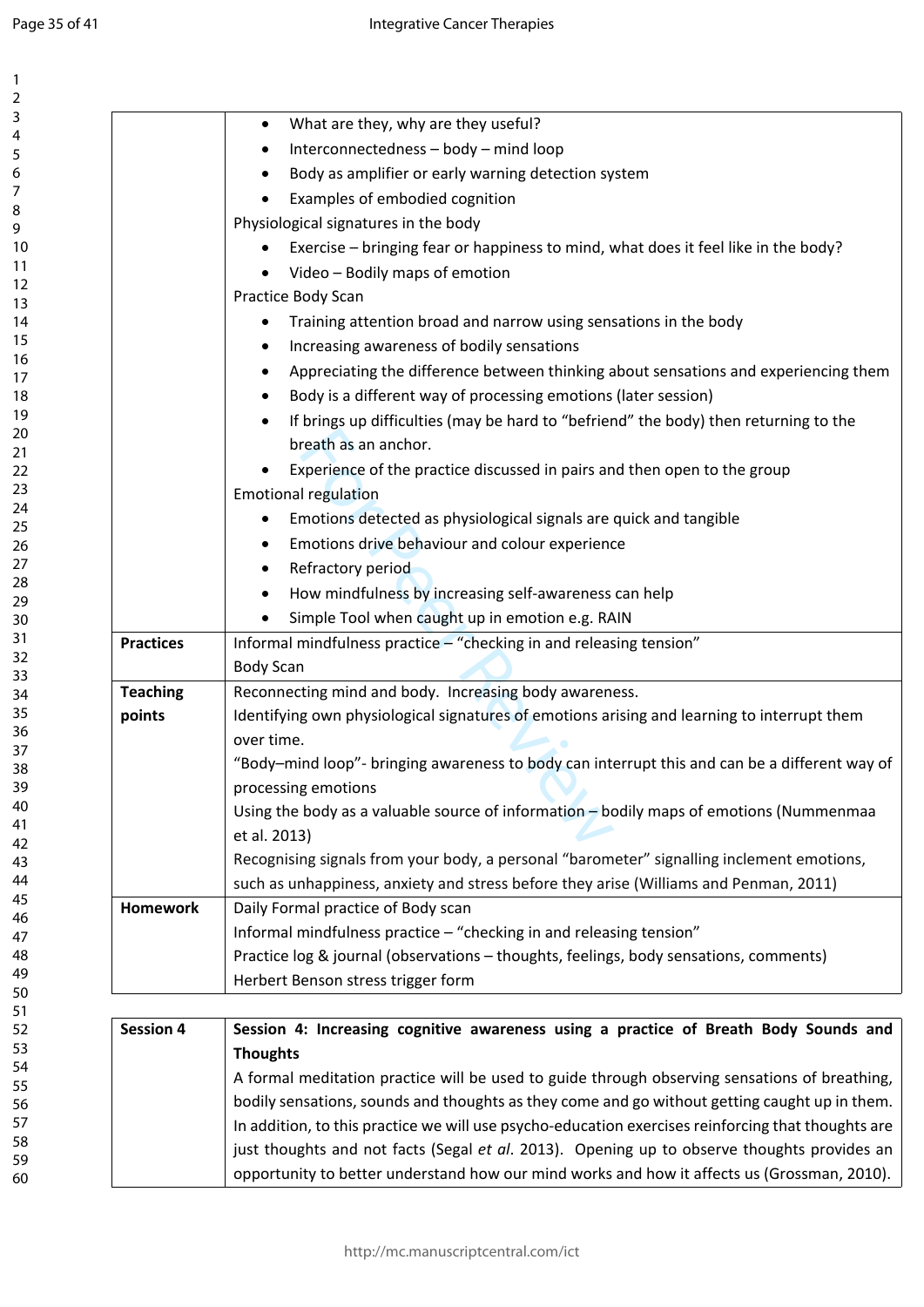| ı<br>$\overline{c}$              |  |
|----------------------------------|--|
| 3                                |  |
| 4                                |  |
| 5                                |  |
| 6                                |  |
|                                  |  |
| 8                                |  |
| 9                                |  |
| 10                               |  |
| 1<br>1                           |  |
| $\mathbf{1}$<br>$\overline{c}$   |  |
| $\overline{13}$                  |  |
| 14<br>15                         |  |
|                                  |  |
| 16                               |  |
| $\overline{7}$<br>1<br>18        |  |
| 19                               |  |
| 20                               |  |
| $\overline{21}$                  |  |
| $\overline{2}$<br>$\overline{c}$ |  |
| 23                               |  |
|                                  |  |
| 24<br>25<br>26                   |  |
|                                  |  |
| $^{27}$                          |  |
| 28                               |  |
| 29                               |  |
| 30                               |  |
| $\overline{\phantom{0}31}$       |  |
| $\overline{32}$                  |  |
| 33                               |  |
| $\frac{34}{5}$                   |  |
| 35<br>36                         |  |
| -<br>37                          |  |
| 38                               |  |
| 39                               |  |
| 40                               |  |
| 41                               |  |
| 4<br>C                           |  |
| 43                               |  |
| 44                               |  |
| 45                               |  |
| 46                               |  |
| 47                               |  |
| 48                               |  |
| 49                               |  |
| 50                               |  |
| 51                               |  |
| 5<br>$\overline{\phantom{0}}$    |  |
| 53                               |  |
| 54                               |  |
| 55                               |  |
| 56<br>5.                         |  |
| 58                               |  |
| 59                               |  |
| 60                               |  |
|                                  |  |

| Theme & | "Mind games"                                                                                        |  |  |  |
|---------|-----------------------------------------------------------------------------------------------------|--|--|--|
| content | Mindfulness can be used to increase cognitive awareness, to look at what goes on in our heads,      |  |  |  |
|         | the familiar stories and patterns of thoughts. Aware that thoughts are just thoughts and are        |  |  |  |
|         | not facts.                                                                                          |  |  |  |
|         | Appreciating that it is not our experience per se that causes emotions to arise and illicit certain |  |  |  |
|         | behaviours but rather our interpretation of experience. Using mindfulness to strip away the         |  |  |  |
|         | layers and see things clearly for what they are not what we think they are.                         |  |  |  |
|         | "Checking in"                                                                                       |  |  |  |
|         | Practice<br>$\bullet$                                                                               |  |  |  |
|         | Discussion of how the week has been - was it possible to practice?<br>٠                             |  |  |  |
|         | Experiences of mindfulness able to share<br>٠                                                       |  |  |  |
|         | Barriers and obstacles to practice<br>٠                                                             |  |  |  |
|         | What is working and not working<br>$\bullet$                                                        |  |  |  |
|         | Exercise - thoughts are not facts                                                                   |  |  |  |
|         | Using simple scenario see where our mind takes us                                                   |  |  |  |
|         | Mind games                                                                                          |  |  |  |
|         | Common mental habits                                                                                |  |  |  |
|         | How many do you do?                                                                                 |  |  |  |
|         | Exercise - Interpretation                                                                           |  |  |  |
|         | Using scenario looking at thoughts & feelings<br>٠                                                  |  |  |  |
|         | Aware that we all interpret same thing differently and this impacts on how we feel and<br>٠         |  |  |  |
|         | what action we want to take                                                                         |  |  |  |
|         | Practice - Breath Body Sounds & thoughts                                                            |  |  |  |
|         | Realising that everything comes and goes<br>٠                                                       |  |  |  |
|         | Thoughts come and go<br>٠                                                                           |  |  |  |
|         | Learning to observe them<br>٠                                                                       |  |  |  |
|         | Coming back to the breath if caught up or too difficult                                             |  |  |  |
|         | Gaining insight into what goes on in our heads                                                      |  |  |  |
|         | Experience of the practice discussed in pairs and then open to the group<br>$\bullet$               |  |  |  |
|         | Practical ways of dealing with thoughts                                                             |  |  |  |
|         | Observing rather than pushing away or trying to stop them<br>٠                                      |  |  |  |
|         | Appreciate thoughts are just thoughts not facts - perhaps reappraise                                |  |  |  |
|         | Tools for getting out of our heads                                                                  |  |  |  |
|         | Anchor to the breath<br>٠                                                                           |  |  |  |
|         | Senses - Overthinking mode of mind vs experiential mind                                             |  |  |  |
|         | Looking after yourself during the course.                                                           |  |  |  |
|         | <b>Breathing Space</b>                                                                              |  |  |  |
|         | Giving some distance - reappraise                                                                   |  |  |  |
|         | <b>Stress</b>                                                                                       |  |  |  |
|         | Modern living & extra burden of cancer<br>٠                                                         |  |  |  |
|         | <b>Biochemical impact</b><br>٠                                                                      |  |  |  |
|         | Fine tuning the autonomic system<br>٠                                                               |  |  |  |
|         | How to switch on the relaxation response<br>$\bullet$                                               |  |  |  |
|         | Befriending the breath                                                                              |  |  |  |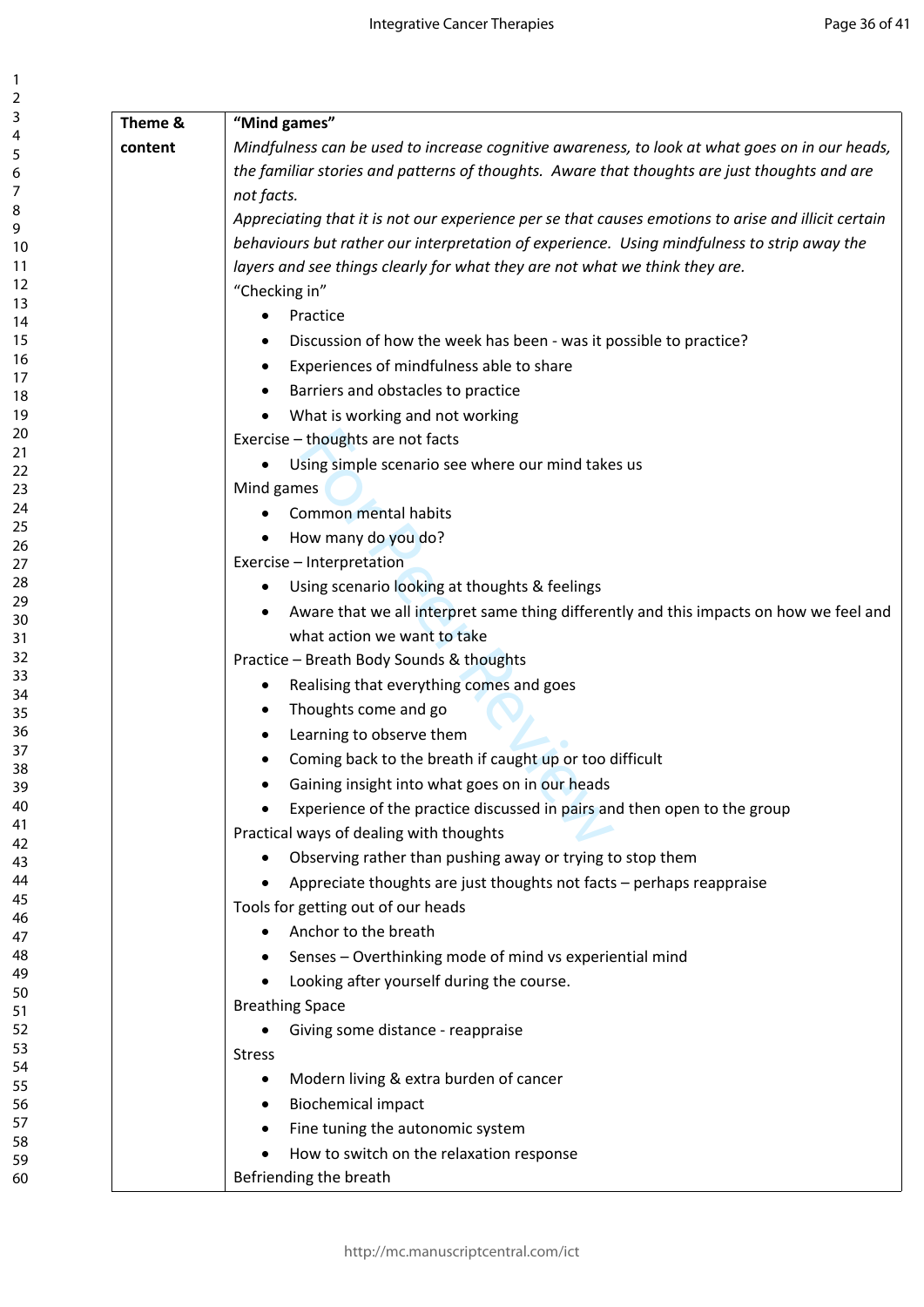|                  | Power of the breath<br>$\bullet$                                                                   |
|------------------|----------------------------------------------------------------------------------------------------|
|                  | Practical issues around breathing properly<br>$\bullet$                                            |
|                  | Using the breath to relax or invigorate                                                            |
| <b>Practices</b> | Informal mindfulness practice - "checking in and releasing tension"                                |
|                  | Formal practice - Breath Body Sounds and Thoughts                                                  |
|                  | <b>Informal Breathing Space</b>                                                                    |
| <b>Teaching</b>  | The key learning here is "de-centring" seeing thoughts and feelings simply as thoughts and         |
| points           | feelings, as an observer rather than defining ourselves by them. It enables us to step back and    |
|                  | effectively be able to relate to them rather than from them, caught up in them. We are             |
|                  | starting to cultivate a spaciousness of mind, a wider perspective and so reducing the power of     |
|                  | thoughts, able to see "thoughts as thoughts" and not facts. This enables us to see things more     |
|                  | clearly as they really are and make better choices.                                                |
|                  | Comparisons are seen between thoughts and sounds; they come and go and they are not "us".          |
|                  | Over time we begin to recognise unhelpful thought patterns and learn to read and                   |
|                  | acknowledge them. They could simply signify a "weather pattern" and serve as a warning.            |
| <b>Homework</b>  | Daily Formal practice of Breath, Body, Sounds and Thoughts                                         |
|                  | Informal mindfulness practice - "checking in and releasing tension"                                |
|                  | Informal practice -Breathing Space                                                                 |
|                  |                                                                                                    |
| <b>Session 5</b> | Session 5: Practices looking at Facing difficulties & cultivating Loving Kindness                  |
|                  | Formal mindfulness meditation practices to explicitly explore dealing with difficulties or pain,   |
|                  | both physical and emotional, will be explored (Segal et al. 2013). Instead of getting caught up    |
|                  | in the psychological and emotional struggle with pain and difficulties, individuals are encouraged |
|                  | to live alongside them, employing a more acceptance-based approach (Cusens et al. 2010).           |
|                  | Acceptance and self-awareness are generally proposed as the mediating factors to explain how       |
|                  | mindfulness affects pain (Baer, 2003; Shapiro et al. 2006).                                        |
|                  | Harsh self-criticism is key to a wide range of mental health problems, especially depression.      |
|                  | Through mindfulness practice kindness and friendliness can be developed, which is more             |
|                  | supportive of healthy emotional processing and wellbeing. Kindness is transformative: this         |
|                  | change in attitude enhances openness, creativity and happiness, while acting as an antidote to     |
|                  | fear and guilt and reducing stress and anxiety (Williams and Penman, 2011). It helps to switch     |
|                  | off the "aversion" pathways in the mind, which lead to exhaustion and chronic discontent and       |
|                  | rather switching on the "approach" pathways. A formal Loving Kindness practice will be used to     |
|                  | cultivate kindness.                                                                                |
| Theme &          | "Facing difficulties"                                                                              |
| content          | Dissatisfaction and "suffering" come from wanting things to be different. When we brace            |
|                  | against things, push things away, we expend effort and add layers to our suffering.                |
|                  | Mindfulness offers a different approach, a "softening" and turning towards. This acceptance        |
|                  | and letting be allows us to deal with difficulties. Through mindfulness we can put processes       |
|                  | into place to manage difficulties adaptively.                                                      |
|                  | Cultivating kindness and compassion is central to transformation in mindfulness.                   |
|                  | "Checking in"                                                                                      |
|                  | Practice                                                                                           |
|                  | Discussion of how the week has been - was it possible to practice?                                 |
|                  |                                                                                                    |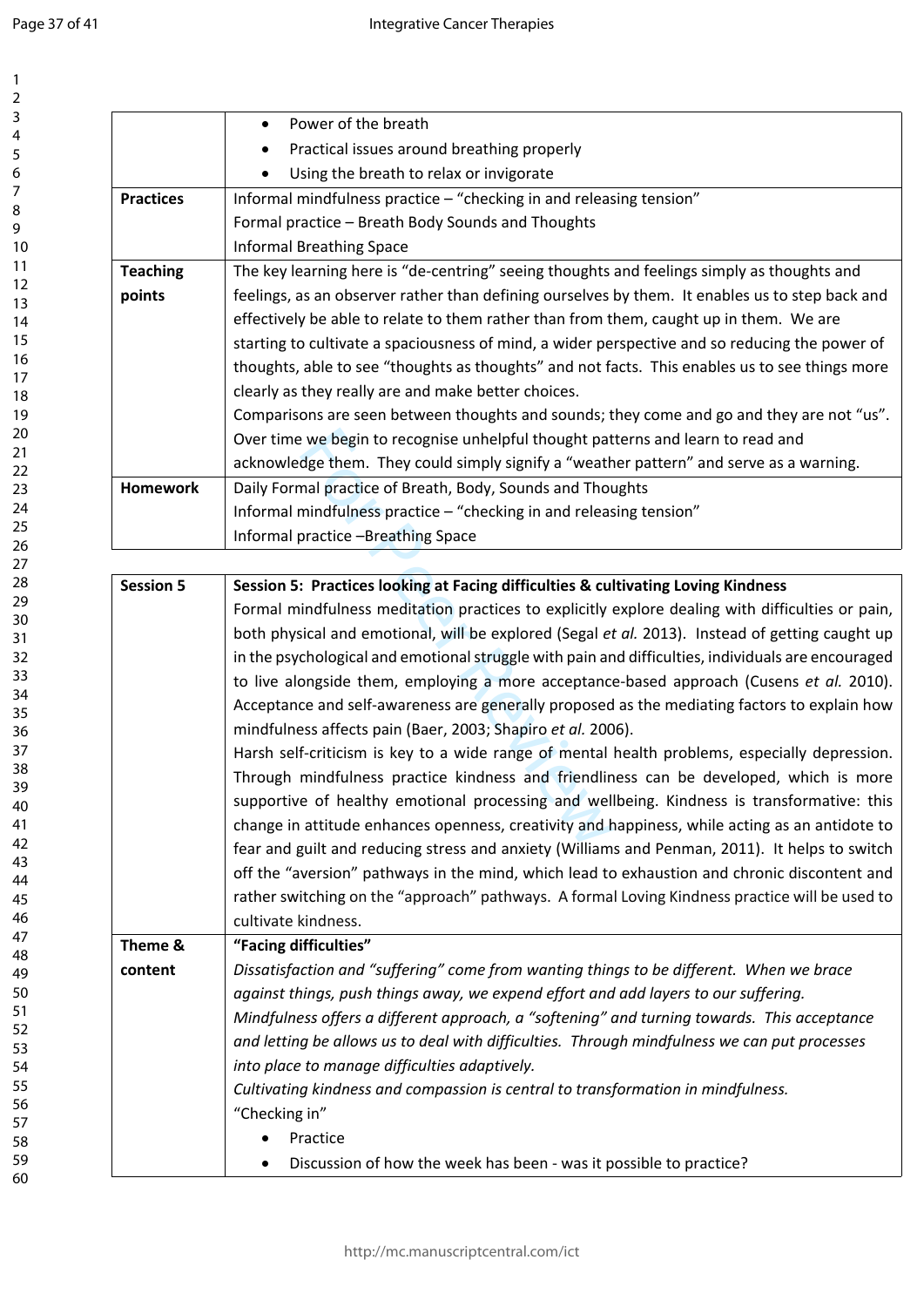|                  | Experiences of mindfulness able to share<br>$\bullet$                                           |  |  |
|------------------|-------------------------------------------------------------------------------------------------|--|--|
|                  | Barriers and obstacles to practice<br>٠                                                         |  |  |
|                  | What is working and not working?                                                                |  |  |
|                  | Have there been any shifts?<br>$\bullet$                                                        |  |  |
|                  | Facing difficulties - pain physical and emotional                                               |  |  |
|                  | Usual strategies<br>$\bullet$                                                                   |  |  |
|                  | Using mindfulness - turning towards, acceptance, letting be, curiosity<br>٠                     |  |  |
|                  | Reminder of the practice "checking in and releasing tension"<br>$\bullet$                       |  |  |
|                  | Practice - Exploring difficulties                                                               |  |  |
|                  | Breath, Body, opening up to intense sensations<br>$\bullet$                                     |  |  |
|                  | Exploring, softening<br>$\bullet$                                                               |  |  |
|                  | Bringing difficulty to mind, body sensations, processing emotions in the body<br>٠              |  |  |
|                  | Experience of the practice discussed in pairs and then open to the group                        |  |  |
|                  | Loving kindness - Self compassion                                                               |  |  |
|                  | Cultivating kindness and equanimity towards self                                                |  |  |
|                  | Short practice of Loving kindness<br>$\bullet$                                                  |  |  |
|                  | Short Self compassion practice as a tool<br>٠                                                   |  |  |
|                  |                                                                                                 |  |  |
| <b>Practices</b> | Formal practice - Exploring difficulties                                                        |  |  |
|                  | Formal practice - Loving kindness                                                               |  |  |
|                  | Informal mindfulness practice - "checking in and releasing tension"                             |  |  |
|                  |                                                                                                 |  |  |
| <b>Teaching</b>  | During the exploring difficulties practice we learn to "drop into" physical sensations in the   |  |  |
| point            | body when there are strong negative thoughts and emotions around. Turning to these              |  |  |
|                  | physical sensations helps stop mental proliferation and anchors awareness in the flux of        |  |  |
|                  | present moment experience. We notice the natural variation, changes in intensity, and it        |  |  |
|                  | provides one way of "riding the waves" of powerful internal experiences. In doing so, we are    |  |  |
|                  | able to let go of fuelling them by trying to suppress or change things.                         |  |  |
|                  |                                                                                                 |  |  |
| <b>Homework</b>  | Daily Formal practice of Exploring difficulties or Loving Kindness                              |  |  |
|                  | Informal mindfulness practice - "checking in and releasing tension"                             |  |  |
|                  | Informal practice -Breathing Space                                                              |  |  |
|                  |                                                                                                 |  |  |
| <b>Session 6</b> | Session 6: Formal sitting practice of "choiceless" awareness                                    |  |  |
|                  | As the course progresses and with practice, it becomes possible to move participants to         |  |  |
|                  | meditate on whatever arises (Lutz et al. 2008). Over time, with continued mindfulness practice, |  |  |
|                  | participants will become more self-aware, which leads to better self-regulation of cognitions,  |  |  |
|                  | emotions and behaviours (Gross, 1998).                                                          |  |  |
| Theme &          | "Closing and going forward"                                                                     |  |  |
| content          | What are my insights from this journey so far and where do I want to go? How do I continue      |  |  |
|                  | my mindfulness journey in a way that serves me?                                                 |  |  |
|                  | "Checking in"                                                                                   |  |  |
|                  | Practice                                                                                        |  |  |
|                  |                                                                                                 |  |  |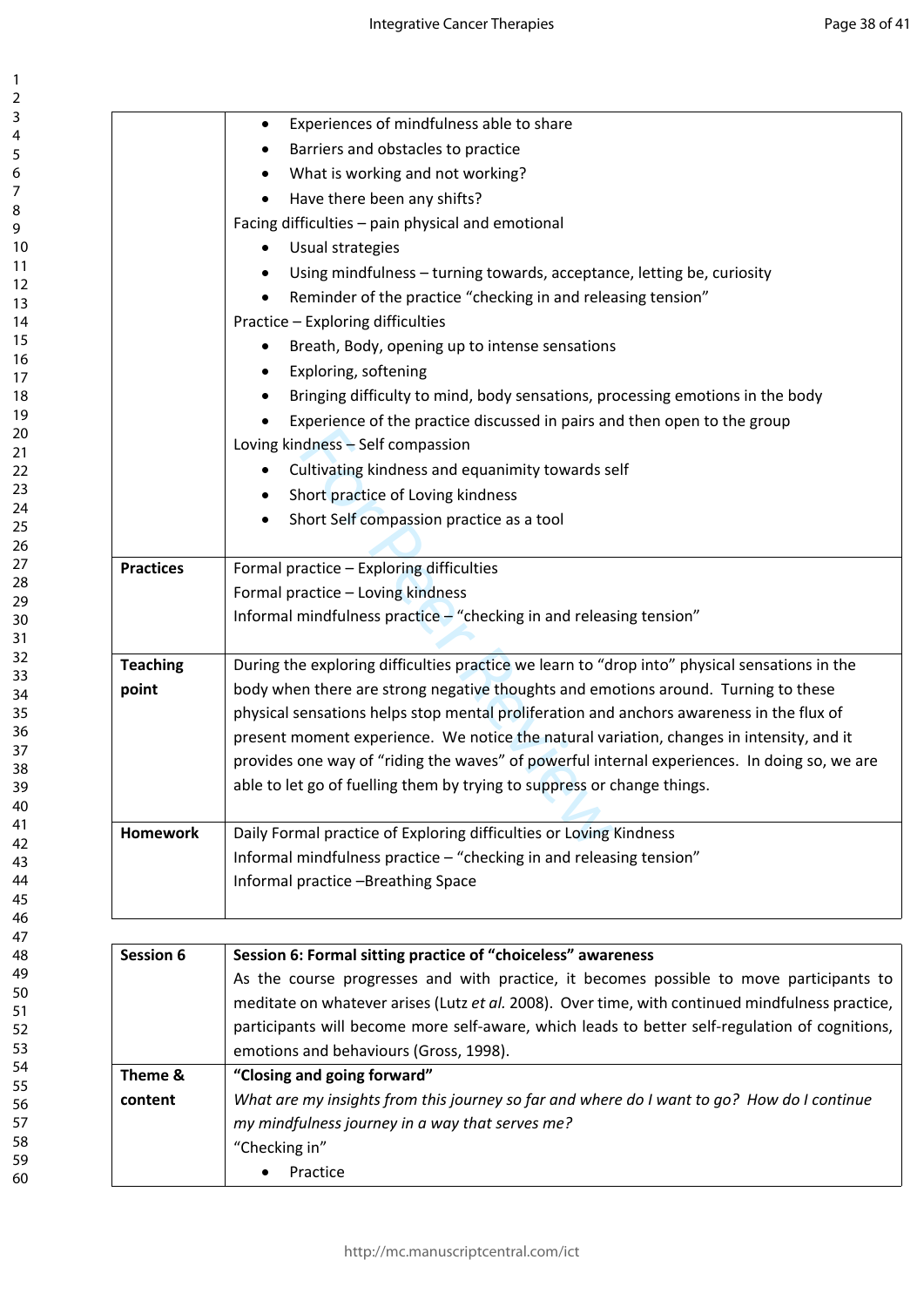| 1                    |  |
|----------------------|--|
| 2                    |  |
| 3                    |  |
| 4                    |  |
| 5                    |  |
| 6<br>7               |  |
|                      |  |
| 8                    |  |
| 9                    |  |
| 10                   |  |
| 1<br>1               |  |
|                      |  |
|                      |  |
| 12<br>13<br>14<br>15 |  |
|                      |  |
| 16<br>17             |  |
| 18                   |  |
| 19                   |  |
| $\overline{20}$      |  |
| $\frac{21}{2}$       |  |
|                      |  |
| 22<br>23             |  |
| $\overline{24}$      |  |
| 25                   |  |
| 26                   |  |
| $^{27}$              |  |
| 28                   |  |
| 29                   |  |
| 30                   |  |
| 31                   |  |
| 32                   |  |
| 33                   |  |
| 34                   |  |
| 35                   |  |
| 36                   |  |
| 37                   |  |
| -<br>3<br>Š<br>Ş     |  |
| 39                   |  |
| 40                   |  |
| 41<br>42             |  |
| 43                   |  |
| 44                   |  |
| 45                   |  |
| 46                   |  |
| 47                   |  |
| 48                   |  |
| 49                   |  |
| 50                   |  |
| 51                   |  |
| 52                   |  |
| 53                   |  |
| 54                   |  |
| 55                   |  |
| 56                   |  |
| 57                   |  |
| 58                   |  |
| 59<br>C              |  |

|                  | Discussion of how the week has been - was it possible to practice?<br>$\bullet$                 |  |
|------------------|-------------------------------------------------------------------------------------------------|--|
|                  | Experiences of mindfulness able to share                                                        |  |
|                  | Barriers and obstacles to practice                                                              |  |
|                  | What is working and not working?                                                                |  |
|                  | Have there been any shifts?                                                                     |  |
|                  | Recap of the practices & learning so far                                                        |  |
|                  | Overview of course                                                                              |  |
|                  | Discuss in pairs what you take away                                                             |  |
|                  | Open to group<br>$\bullet$                                                                      |  |
|                  | Formal Practice of Open monitoring or "choiceless" awareness                                    |  |
|                  | Awareness of whatever arises                                                                    |  |
|                  | Sitting meditation<br>$\bullet$                                                                 |  |
|                  | Experience of the practice discussed in pairs and then open to the group                        |  |
|                  | Cultivating mindfulness in everyday life                                                        |  |
|                  | Practice of mindful walking or movement<br>٠                                                    |  |
|                  | Suggestions of integrating mindfulness                                                          |  |
|                  | Looking after yourself                                                                          |  |
|                  | Nourishing and depleting exercise<br>٠                                                          |  |
|                  | <b>Exhaustion funnel</b>                                                                        |  |
|                  | Pacing                                                                                          |  |
|                  | Breathing Space with an action step                                                             |  |
|                  | Gratitude practice                                                                              |  |
|                  | Going forward                                                                                   |  |
|                  | Open discussion                                                                                 |  |
|                  | Closing practice                                                                                |  |
| <b>Practices</b> | Formal practice of "choiceless" awareness                                                       |  |
|                  | Informal mindfulness practice - "checking in and releasing tension"                             |  |
|                  | Mindful movement                                                                                |  |
| <b>Teaching</b>  | This practice of "choiceless" awareness focuses on the full range of experience and for many is |  |
| points           | considered as the formal sitting meditation of mindfulness. It cultivates acceptance of what is |  |
|                  | by simply allowing whatever arises to be our experience in this moment. Equally accepting       |  |
|                  | pleasant, unpleasant and neutral. Developing a spacious quality of mind, aware of all           |  |
|                  | experiences as they arise and pass away in consciousness. Recognising recurring patterns of     |  |
|                  | the mind. Seeing more deeply into the nature of human experience and life. The experience       |  |
|                  | of "choiceless" awareness practice parallels daily life. As we learn to notice and be with the  |  |
|                  | flux in formal practice, we can bring greater awareness to flux in our daily experience.        |  |
| <b>Homework</b>  | Ongoing practice formal and informal, whatever works for you                                    |  |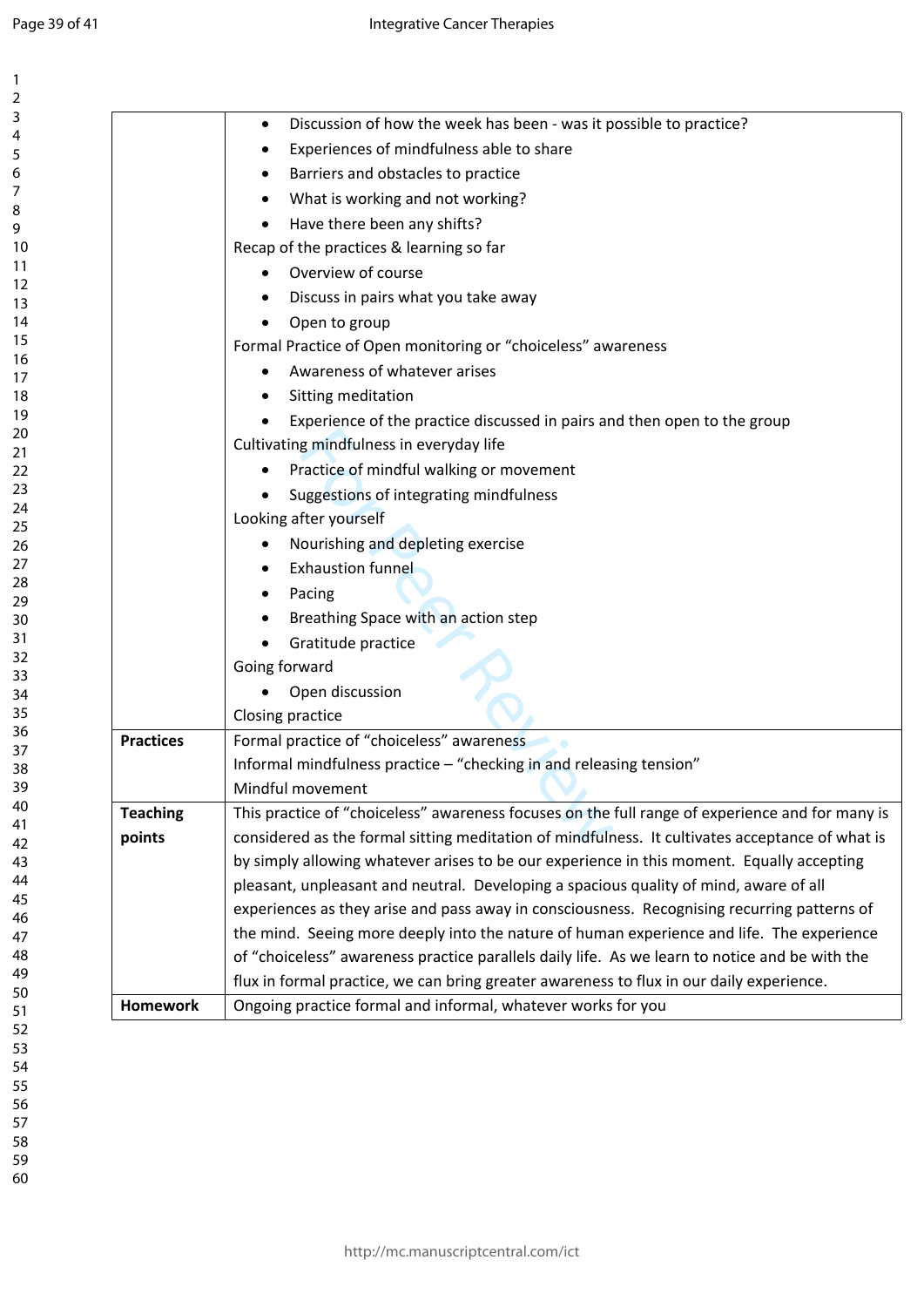## **References**

Baer R.A. (2003). Mindfulness Training as a Clinical Intervention: A Conceptual and Empirical Review. Clin. Psychol. Sci. Pract. 10:2 125-43

Brewer, J.A., P.D. Worhunsky, J.R. Gray, Y.Y. Tang, J. Weber, and H. Kober (2011). Meditation experience is associated with differences in default mode network activity and connectivity. Proceedings of the National Academy of Sciences of the United States of America. 108(50): p. 20254- 9.

Craig A.D. (2003). Interoception: the sense of the physiological condition of the body. Current Opinion in Neurobiology 13: 500–505

Cusens B., Duggan G.B., Thorn K. & Burch V. (2010). Evaluation of the Breathworks Mindfulness-Based Pain Management Programme: Effects on Well-being and Multiple Measures of Mindfulness. Clin Psychol Pyschother. 17: 63-78

Dreeben S.J., Mamberg K.H. and Salmon P. (2013). The MBSR body scan in clinical practice. Mindfulness 4: 394-401

78<br>
I.H. and Salmon P. (2013). The MBSR boom.<br>
Hayberg, H., Bean, J., McKeon, D., Fatima, Z.,<br>
Mindfulness meditation reveals distinct neu<br>
ve Neuroscience, 2, 313–322.<br>
And Hayes SC (2010). Searching for mindfulness<br>
5<br>
T Farb, N.A.S., Segal, Z.V., Mayberg, H., Bean, J., McKeon, D., Fatima, Z., and Anderson, A.K. (2007). Attending to the present: Mindfulness meditation reveals distinct neural modes of self-reference. Social Cognitive and Affective Neuroscience, 2, 313–322.

Fletcher B, Schoendorff B and Hayes SC (2010). Searching for mindfulness in the brain: A processoriented approach to examining the neural correlates of mindfulness. Mindfulness 1:41–63 DOI 10.1007/s12671-010-0006-5

Gross, J. J. (1998). The Emerging Field of Emotion Regulation An Integrative Review. Review of General Psychology, 2, 271-299.

Grossman, P. (2010). Mindfulness for Psychologists: Paying Kind Attention to the Perceptible. Mindfulness 1(2):87-97

Gunaratana H. (2002). Mindfulness in plain English. Boston: Wisdom Publications

Hölzel B.K., Ott U, Gard., Hempel H, Weygandt M., Morgen. and Vaitl D

(2008). Investigation of mindfulness meditation practitioners with voxel-based morphometry. Social Cognitive and Affective Neuroscience. 3: 55-61

Killingsworth M.A. and Gilbert D.T. (2010). A Wandering Mind Is an Unhappy Mind Science Vol. 330 no. 6006 p. 932 DOI: 10.1126/science.1192439 BREVIA

Lazar S., Kerr C., Wasserman R.H., Gray J.R., Greve D. N., Treadway M. T., McGarvey M, Quinn B.T., Dusek J.A., Benson H., Rauch S.L., Moore C.I. and Fisch B. (2005). Meditation experience is associated with increased cortical thickness. NeuroReport. 28 November; Vol. 16, No. 17

Lutz, H.A. Slagter, J.D. Dunne, R.J. Davidson (2008). Attention regulation and monitoring in meditation. Trends in Cognitive Science. 12: 163–169

Nummenmaa L., Glerean E., Hari R. and Hietanen J.K. (2013). Bodily maps of emotions. PNAS DOI: 10.1073/pnas.1321664111/-/DCSupplemental.